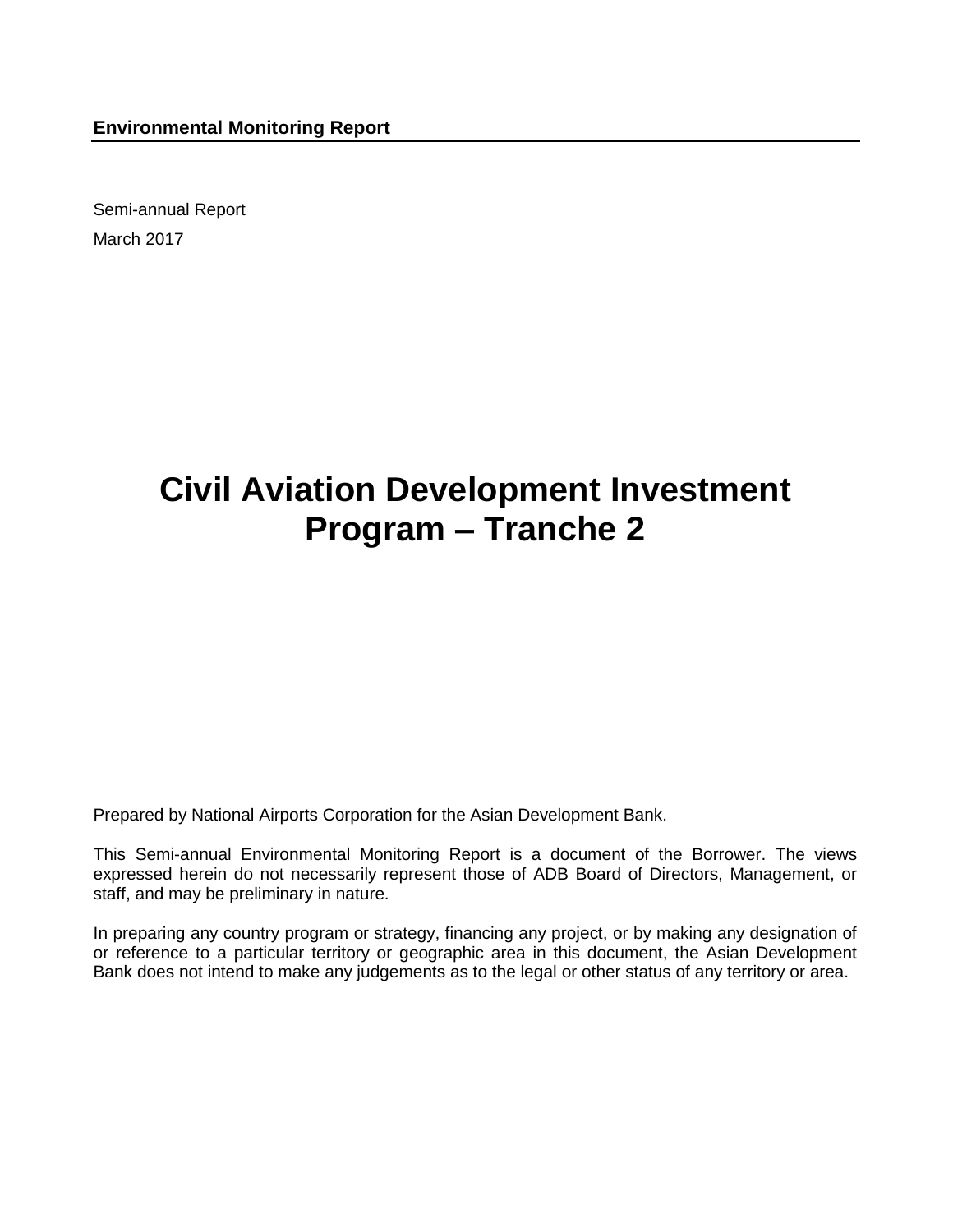



# Project Environmental Monitoring Report

Loan Number: 3069-PNG / 3070 (SF)

Project Number: 43141-043

Reporting Period: July 2016 - December 2016 (4<sup>th</sup> Semi-Annual)

## **PNG: Civil Aviation Development Investment Program – Tranche 2**

Prepared by National Airports Corporation through the Government of Papua New Guinea for theAsian Development Bank.

**Date: March 2017**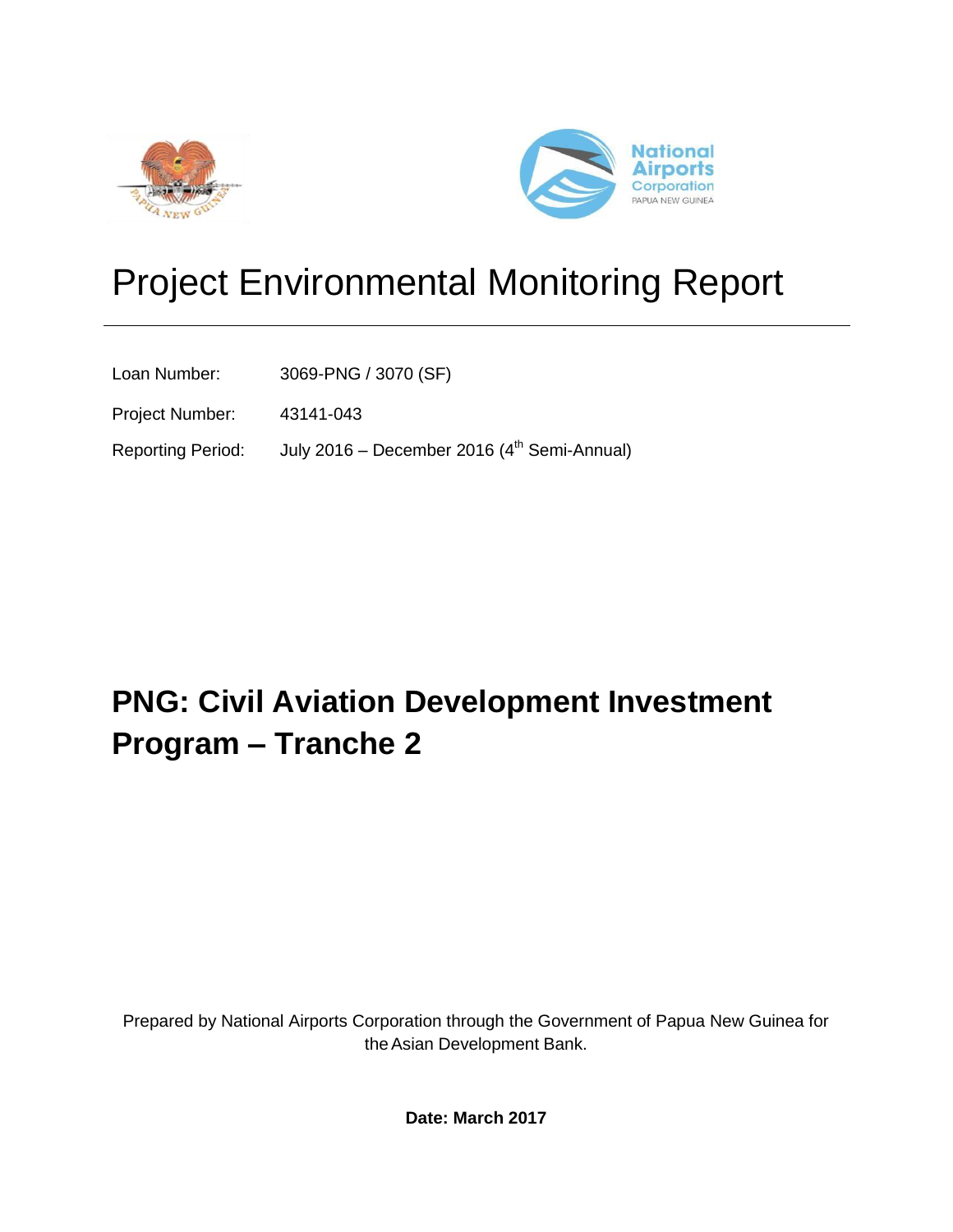## **ABBREVIATIONS**

| <b>ADB</b>      | Asian Development Bank                                            |
|-----------------|-------------------------------------------------------------------|
| <b>ANEF</b>     | Australian Noise Exposure Forecast                                |
| <b>CADIP</b>    | Civil Aviation Development Investment Program                     |
| <b>CEPA</b>     | Conservation, Environmental Projection Authority                  |
| <b>CHEC</b>     | China Habour Engineering Corporation                              |
| COVEC           | China Overseas Engineering Corporation                            |
| <b>CTB</b>      | <b>Cement Treated Base</b>                                        |
| EA              | <b>Executing Agency</b>                                           |
| <b>EARF</b>     | <b>Environment Assessment and Review Framework</b>                |
| <b>EHPG</b>     | <b>Eastern Highlands Provincial Government</b>                    |
| <b>EMP</b>      | <b>Environment Management Plan</b>                                |
| ER              | <b>Engineer Representative</b>                                    |
| <b>FFA</b>      | <b>Framework Financing Agreement</b>                              |
| <b>GoPNG</b>    | Government of Papua New Guinea                                    |
| <b>GRM</b>      | Grievance Redress Mechanism                                       |
| <b>HIV/AIDS</b> | Human Immunodeficiency Virus / Acquired Immunodeficiency Syndrome |
| <b>ICAO</b>     | International Civil Aviation Organization                         |
| <b>IEE</b>      | <b>Initial Environmental Examination</b>                          |
| <b>IES</b>      | <b>International Environmental Specialist</b>                     |
| <b>NAC</b>      | <b>National Airports Corporation</b>                              |
| <b>OHS</b>      | Occupational Health and Safety                                    |
| <b>PE</b>       | <b>Project Environmentalist</b>                                   |
| PIU             | Project Implementation Unit                                       |
| <b>PPE</b>      | <b>Personal Protective Equipment</b>                              |
| <b>SPS</b>      | <b>Safeguards Policy Statement</b>                                |
|                 |                                                                   |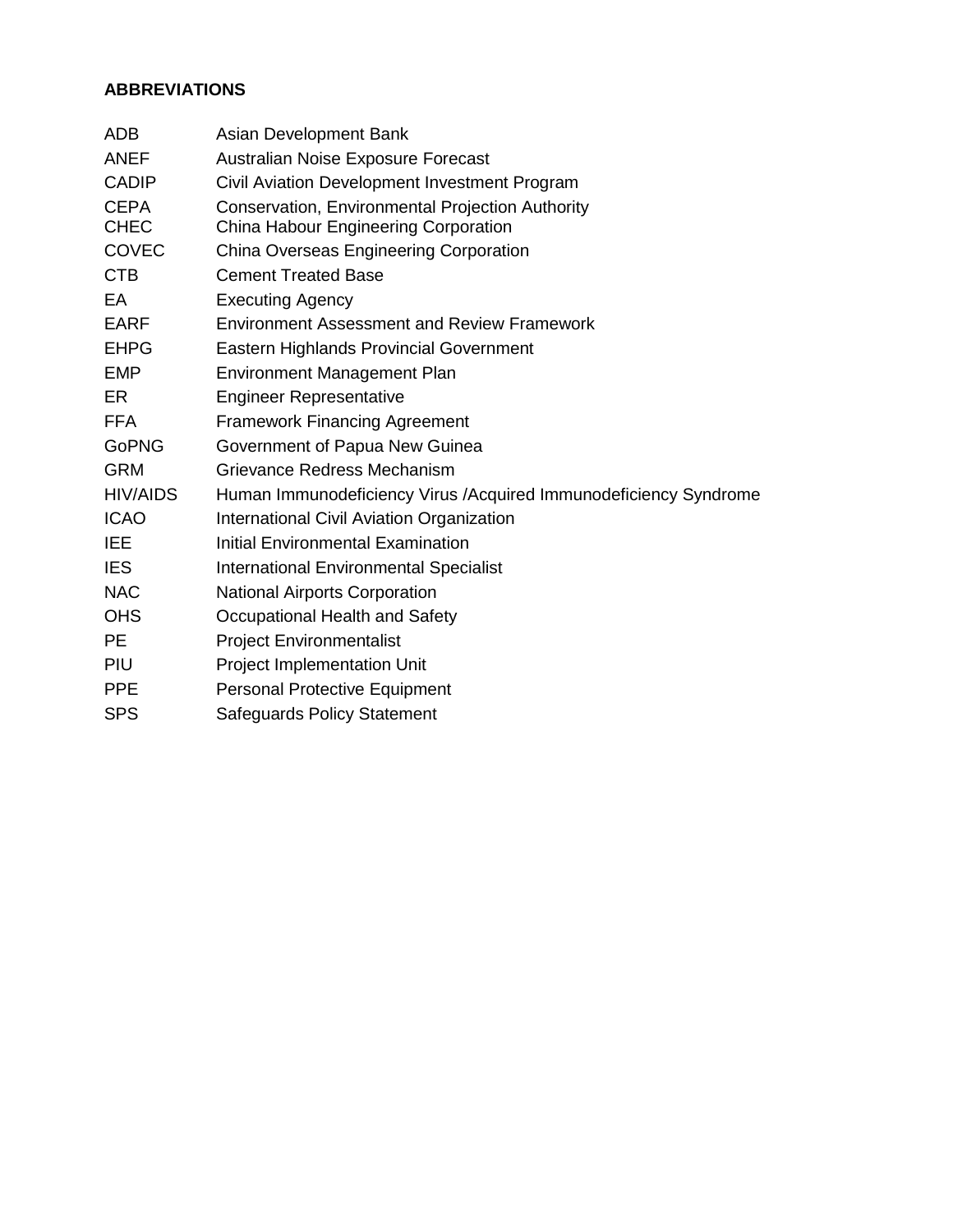## **Contents**

| $\mathbf{1}$ |     |                                                                          |  |
|--------------|-----|--------------------------------------------------------------------------|--|
|              | 1.1 |                                                                          |  |
|              | 1.2 |                                                                          |  |
|              | 1.3 |                                                                          |  |
|              | 1.4 |                                                                          |  |
|              | 1.5 | Institutional Arrangement for Project Environmental Management  6        |  |
| 2            |     |                                                                          |  |
|              | 2.1 |                                                                          |  |
| 3            |     |                                                                          |  |
| 4.           |     | COMPLIANCE WITH ADBS AND NATIONAL ENVIRONMENTAL REQUIREMENTS  10         |  |
| 5.           |     | <b>COMPLIANCE STATUS WITH EMP AS STIPULATED IN AGREEMENT WITH ADB 12</b> |  |
| 6.           |     |                                                                          |  |
| 8.           |     | ENVIRONMENTAL MANAGEMENT GRIEVANCE REDRESS MECHANISM  21                 |  |
| 9.           |     |                                                                          |  |
|              |     |                                                                          |  |

| ANNEX F: COMPLIANCE STATUS WITH THE ENVIRONMENTAL COVENANTS  37 |  |
|-----------------------------------------------------------------|--|

## **List of Tables**

| Table 2: SUMMARY OF THE PROGRESS OF ON-GOING TRANCHE 2 PROJECTS 9     |  |
|-----------------------------------------------------------------------|--|
|                                                                       |  |
| Table 4: PROJECT COMPLIANCE WITH ADB ENVIRONMENT REQUIREMENT  12      |  |
| Table 5: SUMMARY OF THE MAIN AREAS OF EMP MONITORING UNDERTAKEN.  13  |  |
| Table 6: SUMMARY OF EMP IMPLEMENTATED BY THE CONTRACTORS 18           |  |
| Table 7: ENVIRONMENTAL ISSUES AND COMPLAINTS ADDRESSED THROUGH GRM 21 |  |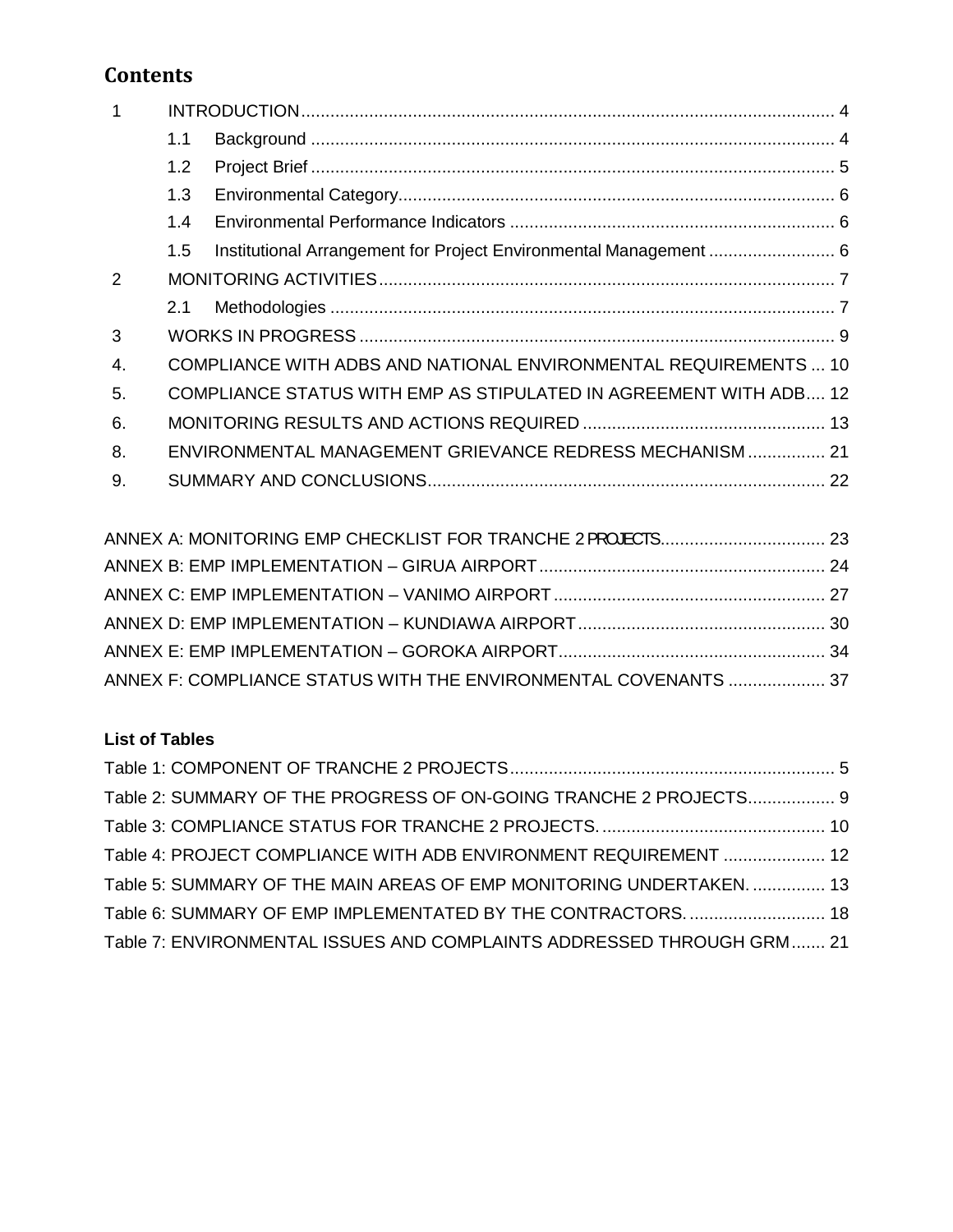## <span id="page-4-0"></span>**1 INTRODUCTION**

## <span id="page-4-1"></span>**1.1 Background**

1. The Government of the Independent State of Papua New Guinea (GoPNG) has requested the Asian Development Bank (ADB) to provide a Multi-Tranche Financing Facility (MFF) to facilitate the improvement of the current state of the country's domestic air transport system under the Civil Aviation Development Investment Program (CADIP).

2. CADIP is a comprehensive program to upgrade, rehabilitate and maintain 21 national domestic airports in Papua New Guinea (PNG). The executing agency (EA) for CADIP is the National Airports Corporation (NAC). NAC has established a Project Implementation Unit (PIU) to be its implementation agency in delivering the CADIP Tranches.

3. An essential component of the MFF arrangement for CADIP is the implementation of safeguard policy. There are three basic ADBs operational policies on safeguard: the Environment, Involuntary Resettlement and Indigenous People. All of these policies are embedded in ADB Safeguard Policy Statement (SPS) 2009. In addition, there is Environment Safeguard Good Practice Sourcebook Draft (2012). These safeguard policies seek to avoid, minimize or mitigate adverse environmental and social impacts, including protecting the rights of those likely to be affected by the development process. Implementing the provisions of the policies is the responsibility of the GoPNG through Project Implementation Unit (PIU) of CADIP in NAC.

4. This report covers the environmental aspect of the Safeguard Policy Statement (2009). It provides policies and procedures for preparation, implementation and monitoring of environmental safeguards such as; (i) environmental scoping and Initial Environmental Examination (IEE), (ii) Environmental Management Plan (EMP), (iii) Contractor' EMP Monitoring & Auditing, (iv) environmental clearances , (v) Impacts on people and natural surroundings, and also (vi) for compliance to the loan covenant for Environmental.

5. An Environmental Assessment Resettlement Framework (EARF) documented for CADIP is part of the provisions of the environmental safeguard. The EARF has been done and uploaded on ADB website in May 2013. It is done for the whole CADIP tranches.

6. This semi-annual report covering period from July to December 2016 that incorporates EMP implementation status from on-site meetings, contractors' reports, environmental audits and general environmental issues observation for the five airports in Tranche 2 identified for upgrading and rehabilitation namely Girua, Vanimo, Kundiawa, Goroka and Buka.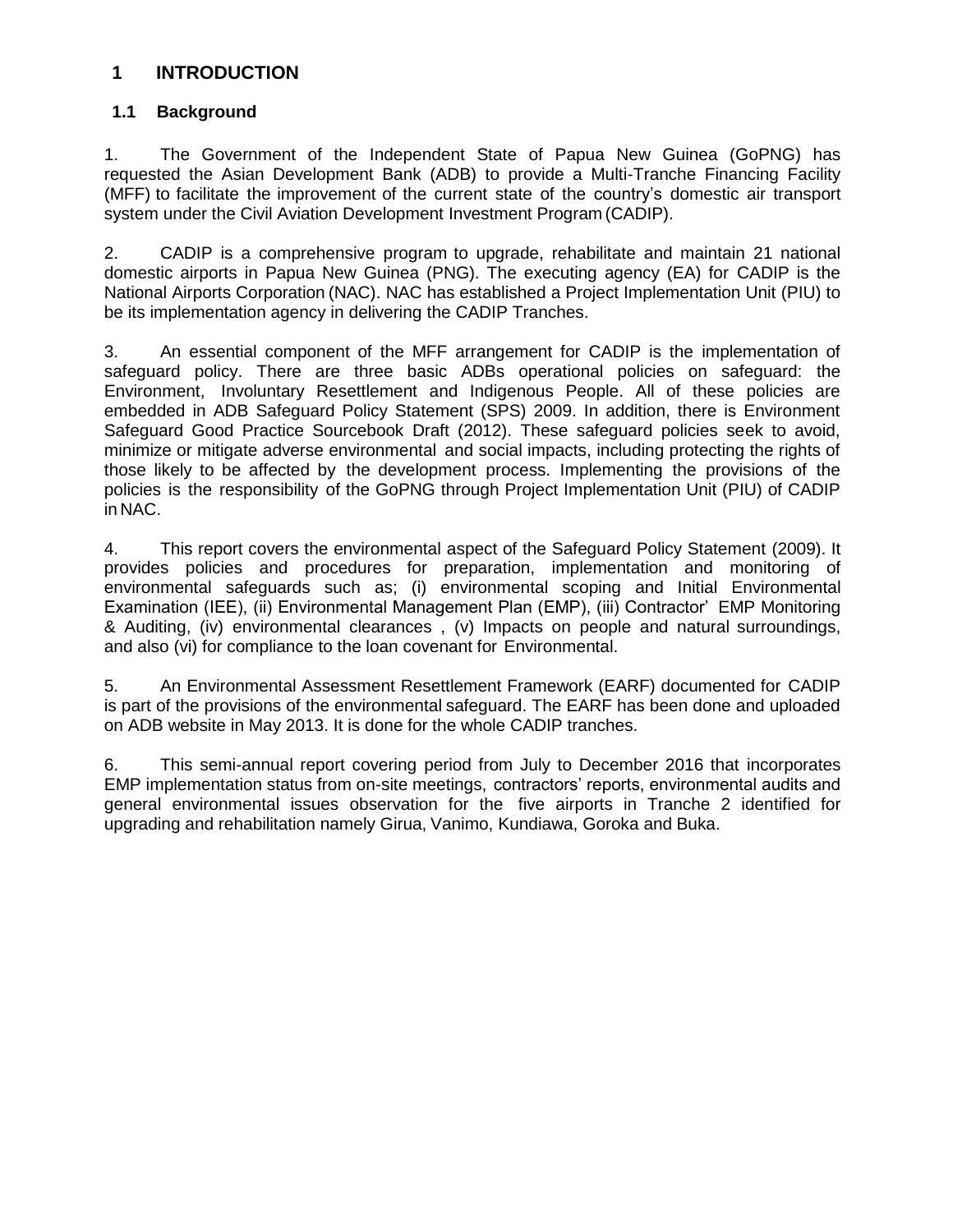### <span id="page-5-0"></span>**1.2 Project Brief**

7. Main scope of works undertaken at Tranche 2 Projects is stated in the Table 1.0. Current progress of the works to date is also highlighted.

<span id="page-5-1"></span>

|  |  |  | Table 1: COMPONENT OF TRANCHE 2 PROJECTS |  |
|--|--|--|------------------------------------------|--|
|--|--|--|------------------------------------------|--|

| No. | <b>PROJECTS</b>                                                      | <b>MAIN SCOPE OF WORKS</b>                                                                                       | <b>CONTRACTOR</b>                                             | <b>CURRENT STATUS</b>                                 |
|-----|----------------------------------------------------------------------|------------------------------------------------------------------------------------------------------------------|---------------------------------------------------------------|-------------------------------------------------------|
| 1   | Girua Airport<br>Pavement Upgrading,<br><b>New Terminal Building</b> | Strengthening of the runway pavement to<br>cater for Q400 or similar aircraft type<br>operations.                | China Harbour<br>$\blacksquare$<br>Engineering<br>Corporation | Runway, Apron &<br>Fencing Works is<br>100% completed |
|     | & Associated Works                                                   | Apron widening Apron widening to<br>accommodate for 2 to 3 Q400 parking<br>space                                 | (CHEC)                                                        | <b>New Terminal</b><br>Building is 80%<br>completed.  |
|     |                                                                      | New terminal building to cater for<br>increasing passenger and cargo<br>movements                                |                                                               | Improvement to the<br>non-conformances in<br>progress |
| 2   | Vanimo Airport<br>Pavement Upgrading &                               | Strengthening of the runway pavement to<br>cater for F100 or similar aircraft type                               | Global Ltd                                                    | 90% completed overall                                 |
|     | <b>Associated Works</b>                                              | operations.                                                                                                      |                                                               | Workers on-hold                                       |
|     |                                                                      | Apron widening Apron widening to cater<br>for one F100 and Q400 parking space                                    |                                                               |                                                       |
| 3   | Kundiawa Airport<br>Pavement Upgrading                               | Strengthening of the runway pavement to<br>handle Dash 100 or similar aircraft type.                             | Shorncliffe Ltd<br>٠                                          | 100% completed                                        |
|     | & Associated Works                                                   |                                                                                                                  | ٠                                                             | Outlet drainage<br>restoration works in<br>progress   |
| 4   | Goroka Airport<br>Aircraft Pavement<br>Upgrade &                     | Pavement strengthening and runway<br>extension to cater for Fokker 100 or<br>similar type aircrafts operations.  | China Overseas<br>٠<br>Engineering<br>Corporation             | 65% complete<br>overall                               |
|     | <b>Associated Works</b>                                              | Apron widening will cater for 2 to 3<br>Fokker 100 parking space                                                 | (COVEC)                                                       |                                                       |
|     |                                                                      | New terminal building to cater for<br>increasing passenger and cargo<br>movements                                |                                                               |                                                       |
| 5   | Momote Airport<br>Fencing Installation<br>& Associated works         | Supply and installation of palisade<br>security fencing to protect the land side<br>for safe aircraft operations | Kaulong Estate Ltd                                            | • 50% complete overall                                |
| 6   | <b>Buka Airport</b><br>Fencing Installation<br>& Associated works    | Supply and installation of palisade<br>security fencing to protect the land side<br>for safe aircraft operations | Kemele Construction .<br>Ltd                                  | Contract award in<br>progress                         |

8. Civil works for the runway pavement upgrading for Girua, Vanimo, Goroka and Kundiawa airport is currently in progress. Fencing project for Momote is half-way complete whilst for Buka contract is in progress of award for contractor to mobilize to site by January 2017. Girua Pavement upgrade is fully completed except for the new Terminal Building which is expected to be complete by the first quarter of 2017. Vanimo Pavement upgrade is 90% complete. Kundiawa project is 100% completed with minor restoration works for the outlet flow drainage system. Goroka project is 65% complete in terms of overall works.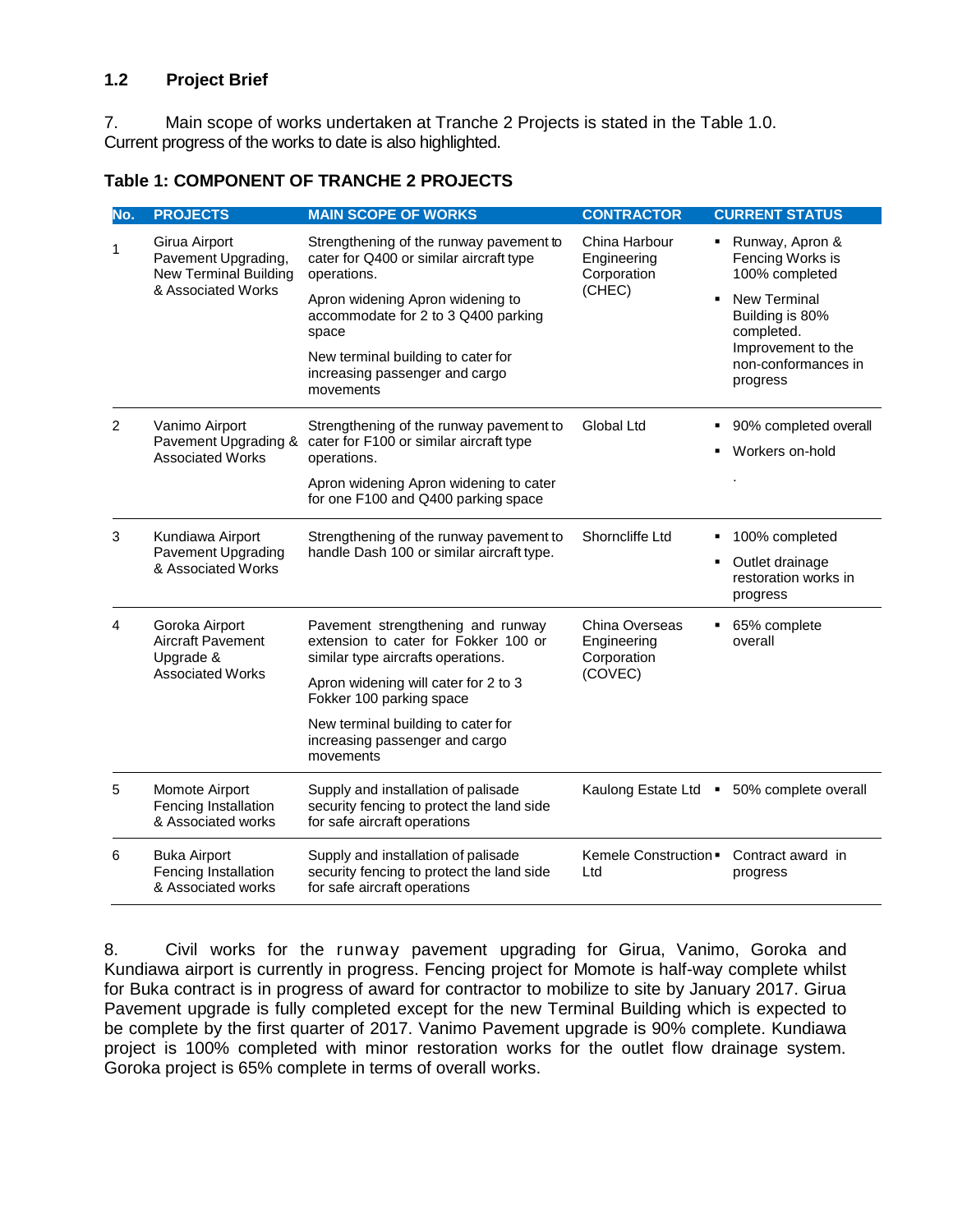- 9. The three main safeguards components of the projects are:
	- (i) Improvement of a safe & secured airports and airways infrastructure
	- (ii) Program Management and Capacity Development
	- (iii) Project Environmental Management Plan/Program

10. Part of the contract is the environmental management and monitoring to ensure that civil works carried out on construction site are environmentally friendly and within the allocated time assigned to be implemented. The key environmental impacts on natural and human environments on site have been assessed with mitigation measures presented in this report.

11. This report also incorporates local participation and Occupational Health and Safety (OHS) measures of the construction site, workers and workplace.

## <span id="page-6-0"></span>**1.3 Environmental Category**

12. Tranche 2 projects under CADIP still maintain the Environmental Category "B" according to ADB's Safeguard Policy Statement (2009). Its potential environmental impacts are less adverse and site specific, few if any of them are irreversible, and can be managed. As required, Initial Environmental Examination (IEE) for each project was documented.

13. The PNG Environmental Act 2000 and guidelines classified CADIP projects as; (i) Level 1 for all the fencing projects and (ii) Level 2A for the airport pavement and terminal upgrading works.

14. Level 1 project activities have the lowest impact on the surrounding environment. The requirements for submitting an IEE was waived and acceptance was granted from Conservation & Environmental Protection Agency (CEPA) to proceed with the fencing activities without further environmental assessment or clearance.

15. Level 2A is anticipated to cause potential adverse environmental impacts which are site-specific, few are if any of them are irreversible, and mitigation measures can be designed readily as part of the Environmental Management Plan (EMP) for each projects. This level involves earthworks, water abstraction, quarrying and waste discharge while doing upgrading & construction.

## <span id="page-6-1"></span>**1.4 Environmental Performance Indicators**

16. For qualitative and quantitative measurement of air and noise quality, general observation was carried out to determine their compliance with the EMPs.

## <span id="page-6-2"></span>**1.5 Institutional Arrangement for Project Environmental Management**

17. NAC through CADIP PIU is responsible for managing the construction contract including monitoring a nd the implementation of the contractors EMP.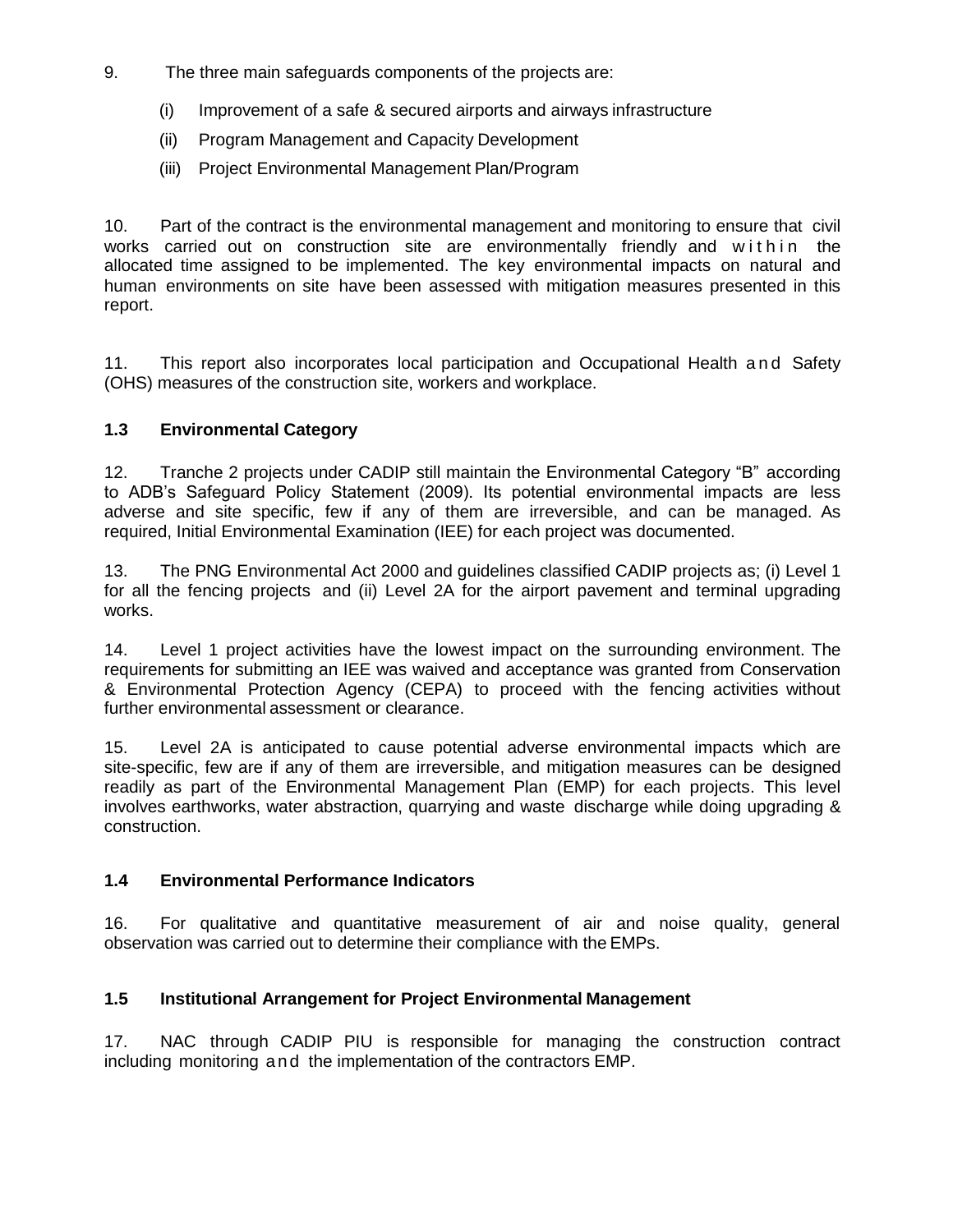18. As and when required, an International Environmental Specialist (IES) shall be engaged under CADIP on an intermittent basis to assist with:

- (i) Strengthening the environmental management of the project during detailed design, bidding process, contract process, construction, and implementation,
- (ii) Supervision and guidance of the environmental assessment process for all subprojects under the MFF,
- (iii) Supervision of the EMP implementation of subprojects, and
- (iv) Undertaking the necessary institutional strengthening including on-the-job training for the PE of NAC by giving major tasks to the PE in all of these activities.

19. The Project Environmentalist (PE) of PIU is responsible for monitoring the contractors' implementation of the EMP and to coordinate EMP implementation of the project.

20. An appointed contractor's representative to implement the EMP on-site is stationed at the project site throughout the duration of the project. The contractor reports to the Engineers Representative (ER) or the Project Engineer and the PE of PIU.

## <span id="page-7-0"></span>**2 MONITORING ACTIVITIES**

## <span id="page-7-1"></span>**2.1 Methodologies**

21. Environmental monitoring is carried out by the contractor, Project Engineer and ER of PIU with the assistance from the PE. Environmental audits are carried out on a quarterly basis by the PE. A weekly monitoring is conducted by the PIU Project Engineer and the contractors' environmental representative in coordination with the contractors' Project Management representative. Monitoring is performed continuously with EMP monitoring reporting done every month by the contractor and submitted to The Engineer and/or the ER of the Contract within first week of the new month.

22. A project specific environmental monitoring checklist has been prepared by the contractor with inputs from the PE. The checklist is used for daily/monthly monitoring as well as the audits which is carried out on a quarterly basis. The monitoring checklist for July to December 2016 for all Tranche 2 projects is summarized in Annex A.

23. It was emphasized during construction site meetings that monitoring is an integral part of the EMP implementation and must be reflected adequately in their monthly environmental monitoring report as well. EMP implementation monitoring for ongoing projects in Tranche 2 is presented in Annex B, C and D.

24. Site inspection and monitoring was carried out at the following areas:

- Contractors' site establishment & lay down area,
- Drainage works and Grave/water extraction area,
- Pavement works and building areas,
- Batching plant area,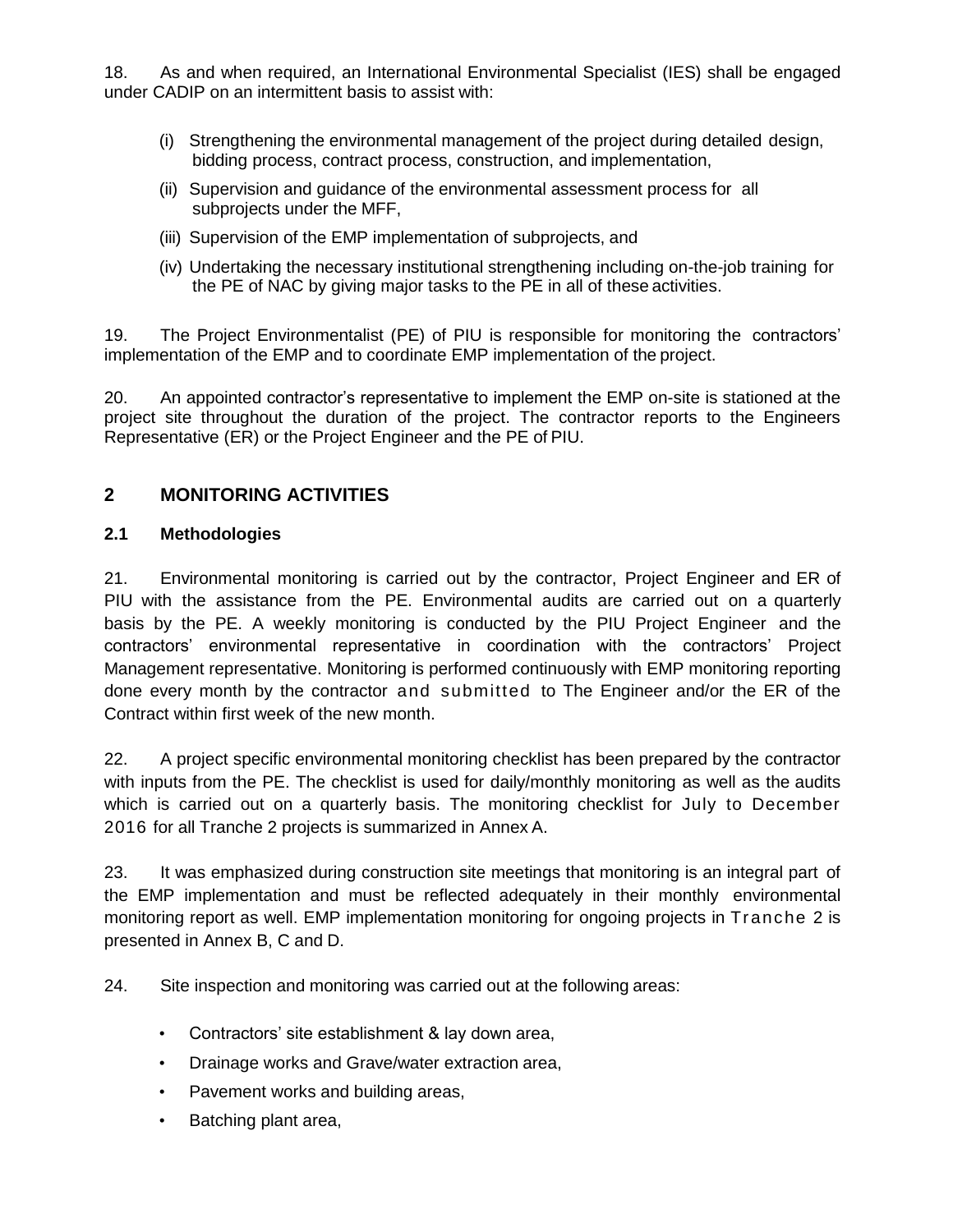- Workers compound,
- OHS for permanent workers,
- Nearby communities/settlements consultation, and
- Local participation

25. The contractors' environmental representative ensures all mitigating measures contained herein and thereafter is adhered to including necessary instructions from the Engineer whenever environmental impacts are observed and corrected.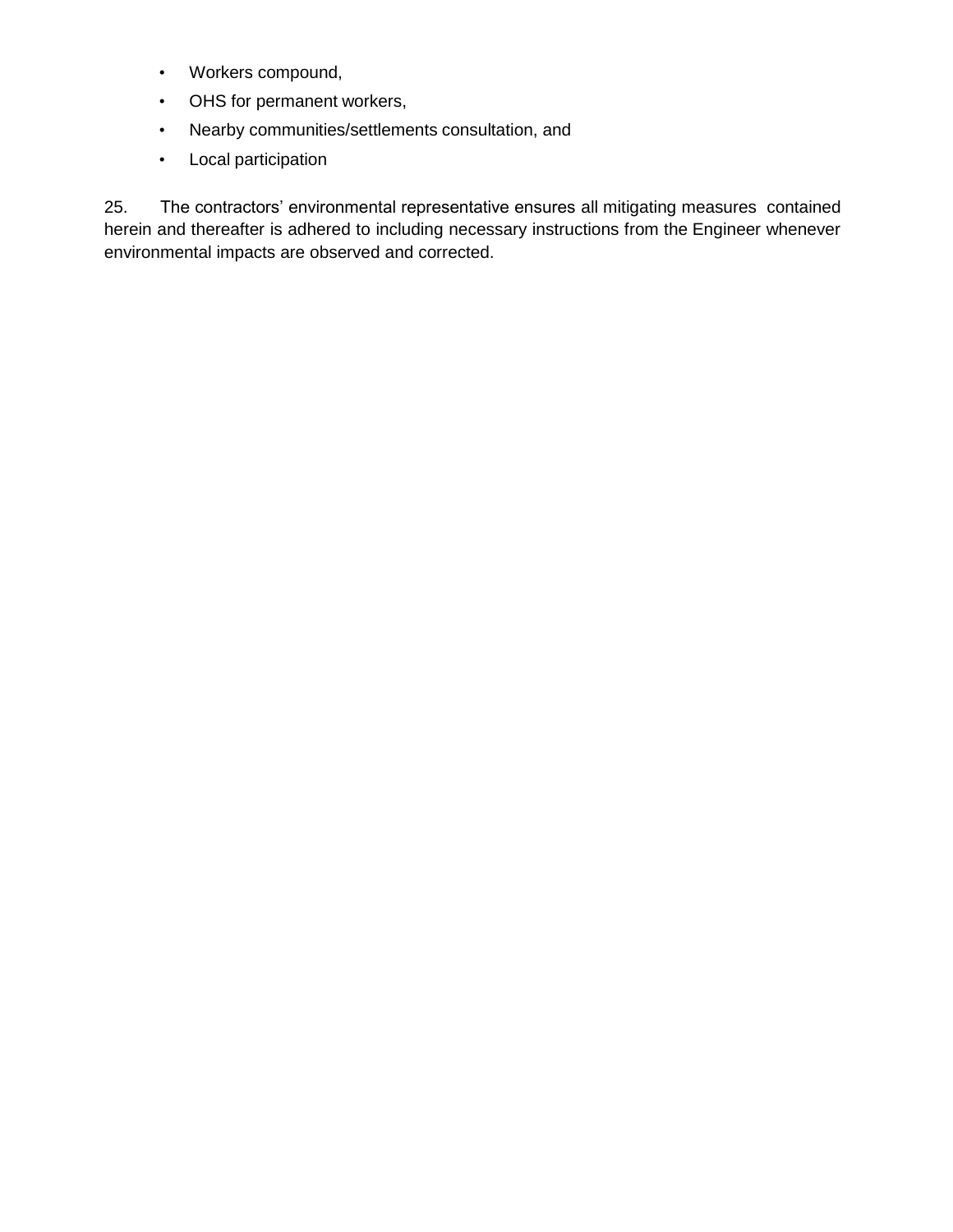## <span id="page-9-0"></span>**3 WORKS IN PROGRESS**

26. Tranche 2 projects works in progress during the period July to December 2016 is summarized in Table 2.

#### <span id="page-9-1"></span>**Table 2: SUMMARY OF THE PROGRESS OF ON-GOING TRANCHE 2 PROJECTS**

#### **Girua Airport Pavement Upgrading, New Terminal Building & Associated Works**

The overall progress of work at Girua is 100% completed for runway pavement, apron, taxiway upgrading. A Contract Variation issued to the Contractor for the Extension of the security fencing to accommodate future extension of the runway to comply with ICAO requirements.

The construction of the New Terminal Building, Carpark and associated building facilities commenced in April 2016 and is approximately 80% completed to date. The Contractor has been issued non-conformance reports to carry out corrective action works and ensure that standards and specified requirements are complied with.

#### **Vanimo Airport Pavement Upgrading & AssociatedWorks**

As of the date (26/8/2016) of stand down by the contractor due to non-payment of GoPNG component, Airside works done so far includes, general pavement repairs and strengthening, construction of 3m wide full strength shoulders to existing runway, widening of existing taxiway and apron, construction of half strength shoulders to apron & taxiway, existing drainage & culverts improvements and airfield lighting plus apron flood lights.

Of the total runway length of 1760m, 1520m of runway is complete. Of the total taxiway length of 100m, 80m is completed. Outstanding airside works also include PAPI installation and apron lighting installation.

Completed landside works includes supply & installation of security fence along the airport perimeter, construction of new Tractor Shed, construction of new NAC staff house, construction of new power house with associated works and the supply, delivery and installation of standby generators and wind indicators.

Outstanding works include minor drainage works along fence alignment, testing and commissioning of all installed electrical systems in power house and connection of fuel tank to generators.

#### **Kundiawa Airport Pavement Upgrading & Associated Works**

The overall progress of runway, taxiway and apron pavement upgrading, sealing works, line marking is 100% completed. Disposal of construction waste is done at the towns' designated dumping area. Fencing installation works is fully completed.

Works outside of airport still in progress is the restoration of the affected drainage outlet system about 200m downslope at the end of the runway ending at the Simbu River.

#### **Goroka Airport Aircraft Pavement Upgrade & Associated Works**

Strengthening and extending of the existing main runway with Cement Treated Base (CTB). Placing of next pavement payer with Base-course is in progress including drainage works and flight strip grading.

Airfield lighting works in progress with associated earthworks and installation underway.

Landside works for the new terminal building involves excavation works, foundation laying works, structural concrete walls for lower ground floor and structural steel frame. Design of the new control tower is in progress and construction is expected by to start by the first quarter of 2017.

#### **Momote Airport Fencing Installation & Associated Works**

Contractor has mobilized and established on site and commence clearing and grubbing of vegetation around the proposed fence-line perimeter.

#### **Buka Airport Fencing Installation & Associated Works**

No progress of works since contract award is still in progress and to be confirmed in the next monitoring reporting.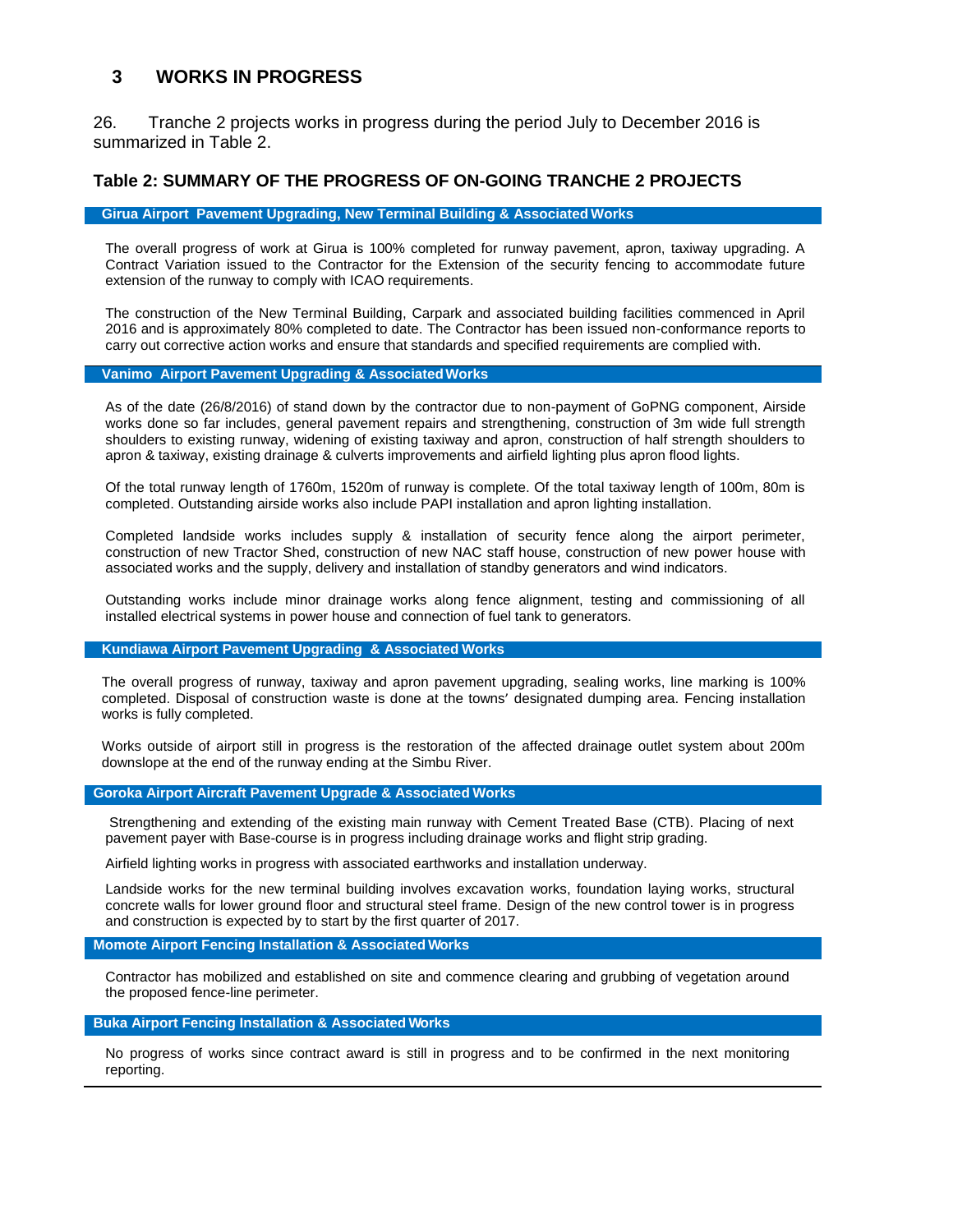## **4. COMPLIANCE WITH ADB & NATIONAL ENVIRONMENTAL REQUIREMENTS**

27. Compliance status with ADB and national / state / local statutory environmental regulatory requirements is shown in Table 3.0.

## **Table 3**: **COMPLIANCE STATUS FOR TRANCHE 2 PROJECTS.**

<span id="page-10-1"></span><span id="page-10-0"></span>

| NO.          | <b>PROJECT</b>                                                                                           | <b>STATUTORY ENVIRONMENTAL REQUIREMENTS</b>                                                                                                                                                                                                                                                                                           | <b>STATUS OF COMPLIANCE</b>                                                                                                                                                                                                                                      | <b>ACTION REQUIRED</b>                                                                       |
|--------------|----------------------------------------------------------------------------------------------------------|---------------------------------------------------------------------------------------------------------------------------------------------------------------------------------------------------------------------------------------------------------------------------------------------------------------------------------------|------------------------------------------------------------------------------------------------------------------------------------------------------------------------------------------------------------------------------------------------------------------|----------------------------------------------------------------------------------------------|
| $\mathbf{1}$ | Girua Airport<br>Pavement<br>Upgrading, New<br><b>Terminal Building</b><br>& Associated<br>Works         | <b>Environmental Permit</b><br><b>EMP Implementation, Monitoring &amp; Reporting</b><br>• EMP progress auditing<br>• EMP Audit Report                                                                                                                                                                                                 | • Granted<br>• Yes (done by contractor on monthly basis)<br>■ Yes (one done this 3rd quarter 2016)<br>■ Yes (documented for 3rd quarter 2016)                                                                                                                    | . Follow up on the 3rd quarter<br>audit report compliance for this<br>1st quarter 2017 audit |
| 2            | Vanimo Airport<br>Pavement<br>Upgrading &<br><b>Associated Works</b>                                     | • Environmental Permit<br>• EMP Implementation, Monitoring & Reporting<br>• EMP progress auditing<br><b>EMP Audit Report</b>                                                                                                                                                                                                          | • Granted<br>■ Yes (until the works 'stopped' in August 2016)<br>• No (due to 'stop work' by the contractor)<br>• No (due to 'stop work' by the contractor)                                                                                                      | $\blacksquare$ NFA                                                                           |
| 3            | Kundiawa Airport<br>Pavement<br>Upgrading &<br><b>Associated Works</b>                                   | • Environmental Permit<br>• EMP Implementation, Monitoring & Reporting<br>• EMP progress auditing<br>■ EMP Audit Report                                                                                                                                                                                                               | • Granted<br>• Yes (done by contractor on monthly basis)<br>■ Yes (one done this 3rd quarter 2016)<br>■ Yes (documented for 3rd quarter 2016)                                                                                                                    | . Follow up on the 3rd quarter<br>audit report compliance for this<br>1st quarter 2017 audit |
| 4            | Goroka Airport<br>Aircraft Pavement<br>Upgrade, New<br><b>Terminal Building</b><br>& Associated<br>Works | • Environmental Permit<br>• EMP Implementation, Monitoring & Reporting<br>• EMP progress auditing<br>■ EMP Audit Report                                                                                                                                                                                                               | • Granted<br>• Yes (done by contractor on monthly basis)<br>■ Yes (one done this 3rd quarter 2016)<br>■ Yes (documented for 3rd quarter 2016)                                                                                                                    | . Follow up on the 3rd quarter<br>audit report compliance for this<br>1st quarter 2017 audit |
| 5            | Momote Airport<br>Fencing Installation<br>& Associated<br>works                                          | • Contractors site specific EMP documentation &<br>submission to NAC<br>- Review of Contractors site specific EMP<br>- Approval of contactors site specific EMP<br>• EMP Implementation and Monitoring<br>• Consent for vegetation / food gardens / crops /<br>assets clearance<br>• EMP progress auditing<br><b>EMP Audit Report</b> | $\blacksquare$ Yes<br>• Completed<br>Yes (on the $4^{th}$ of October 2016)<br>• Yes (done by contractor on monthly basis)<br>• Yes (payment done & clearance works completed)<br>Yes (one done this 3rd quarter 2016)<br>■ Yes (documented for 3rd quarter 2016) | . Follow up on the 3rd quarter<br>audit report compliance for this<br>1st quarter 2017 audit |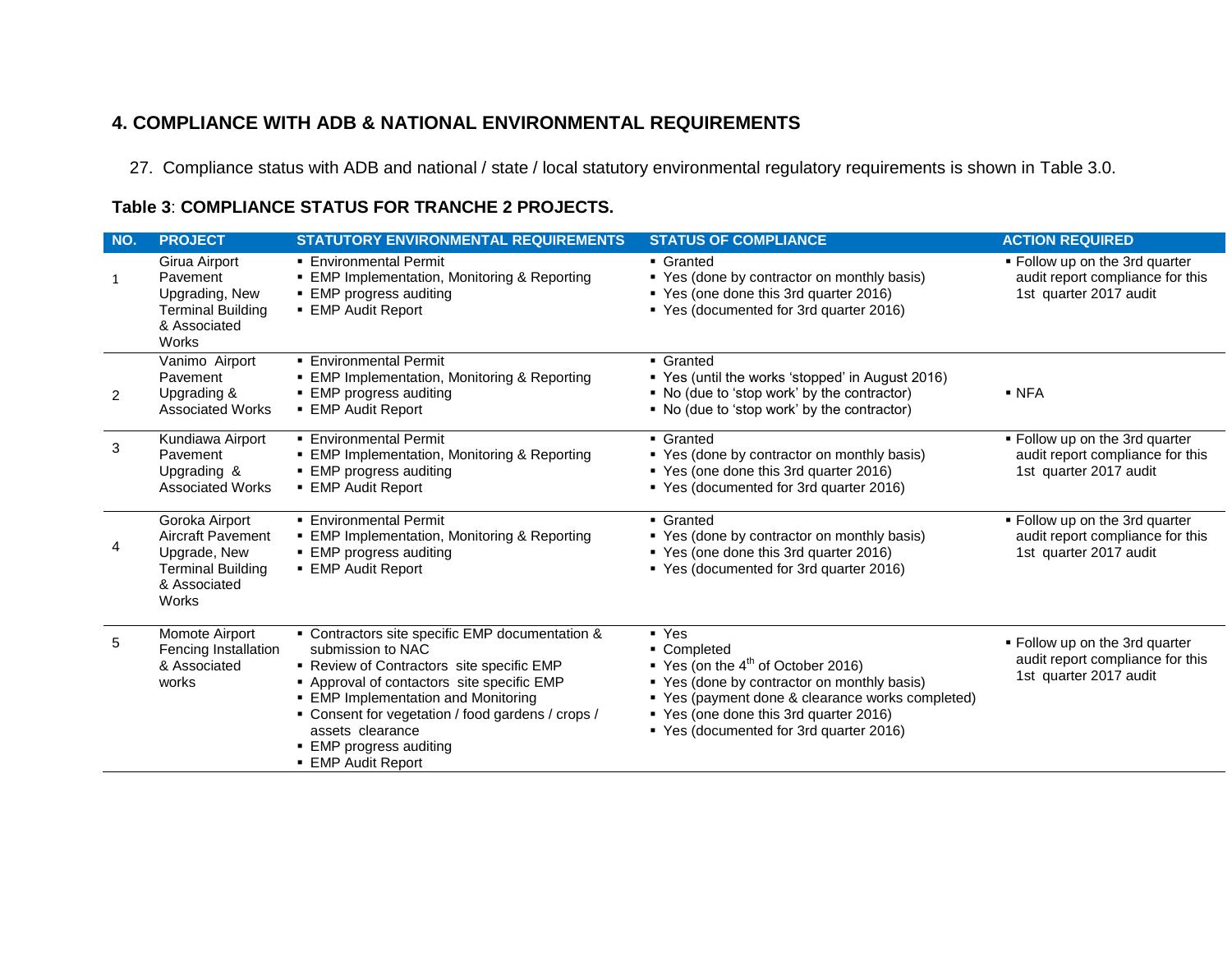|   | <b>Buka Airport</b>  | • Contractors site specific EMP documentation &    | • Contract not award yet | $\blacksquare$ NFA |
|---|----------------------|----------------------------------------------------|--------------------------|--------------------|
| 6 | Fencing Installation | submission to NAC                                  |                          |                    |
|   | & Associated         | ■ Review of Contractors site specific EMP          |                          |                    |
|   | works                | • Approval of contactors site specific EMP         |                          |                    |
|   |                      | • EMP Implementation and Monitoring                |                          |                    |
|   |                      | • Construction EMP progress auditing and reporting |                          |                    |
|   |                      | • Consent for vegetation / food gardens / crops /  |                          |                    |
|   |                      | assets clearance                                   |                          |                    |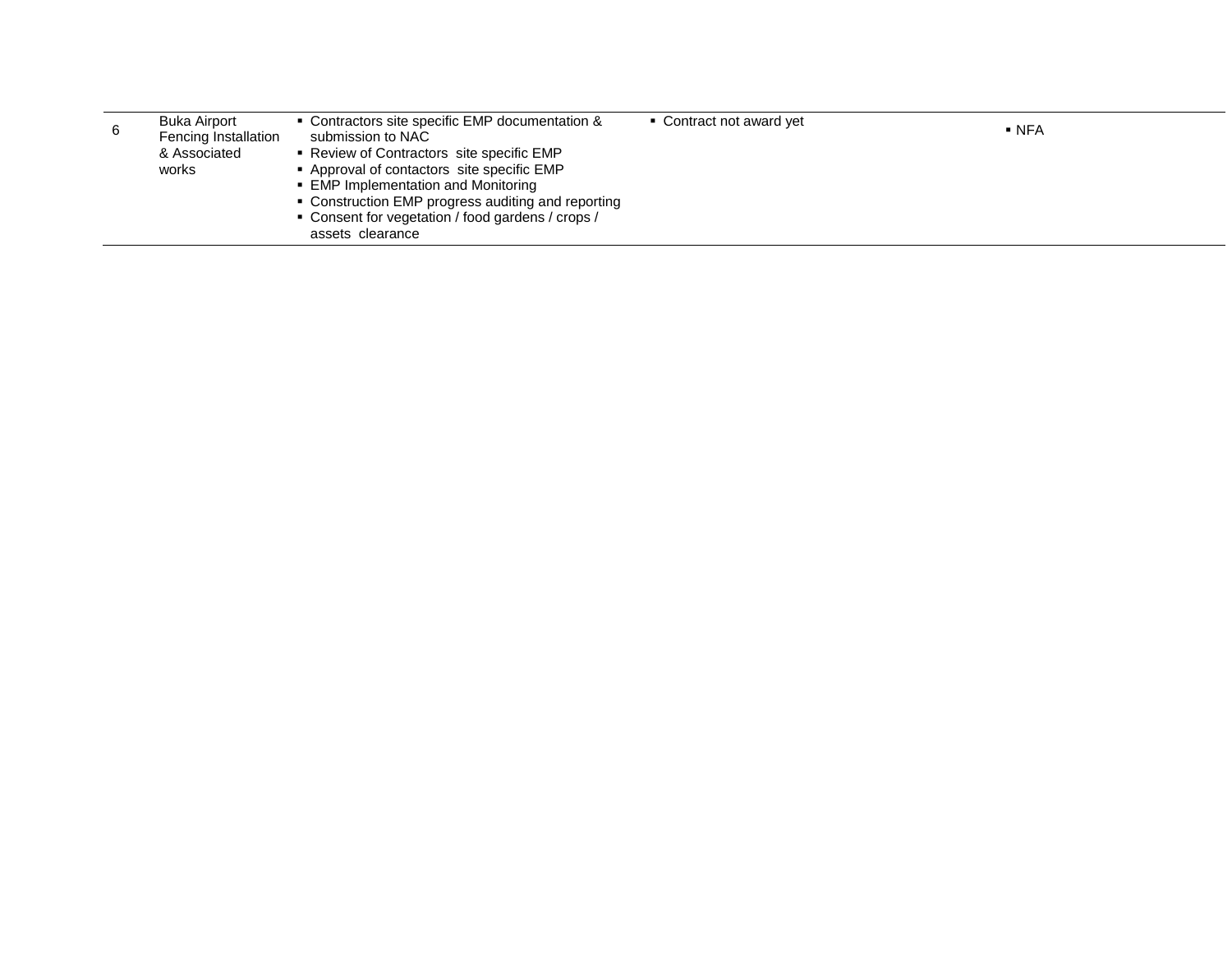## **5. COMPLIANCE STATUS WITH EMP AS STIPULATED IN AGREEMENT WITH ADB**

28. The status of compliance with environmental management and monitoring plan is stated in Table 4.

## **Table 4: PROJECT COMPLIANCE WITH ADB ENVIRONMENT REQUIREMENT**

<span id="page-12-1"></span><span id="page-12-0"></span>

| NO. | <b>PROJECT</b>                                                                                                | <b>EMP PART OF</b><br><b>CONTRACT DOCUMENT</b> | <b>EMP BEING</b><br><b>IMPLEMENTED</b> | <b>STATUS OF EMP</b><br><b>IMPLEMENTATION</b>                          | <b>MITIGATION MEASURE</b>                         |
|-----|---------------------------------------------------------------------------------------------------------------|------------------------------------------------|----------------------------------------|------------------------------------------------------------------------|---------------------------------------------------|
|     |                                                                                                               | (Yes/No)                                       | (Yes/No)                               | (Very Good /Satisfactory/Partially<br>Satisfactory/Below Satisfaction) |                                                   |
|     | Girua Airport Pavement<br>Upgrading, New Terminal<br><b>Building &amp; Associated Works</b>                   | Yes                                            | Yes                                    | Satisfactory                                                           | No Further Action, Maintain<br>compliance to EMP. |
| 2   | Vanimo Airport Pavement<br>Upgrading, New Terminal<br><b>Building &amp; Associated Works</b>                  | Yes                                            | Yes                                    | Satisfactory                                                           | No Further Action, Maintain<br>compliance to EMP. |
| 3   | Kundiawa Airport Pavement<br>Upgrading & Associated<br>Works                                                  | Yes                                            | Yes                                    | Satisfactory                                                           | No Further Action, Maintain<br>compliance to EMP. |
|     | Goroka Airport Aircraft<br>Pavement Upgrade, New<br><b>Terminal Building &amp;</b><br><b>Associated Works</b> | Yes                                            | Yes                                    | Satisfactory                                                           | No Further Action, Maintain<br>compliance to EMP. |
| 5   | <b>Buka Airport Fencing</b><br>Installation & Associated<br>works                                             | Yes                                            | <b>No</b>                              | (Not yet)                                                              |                                                   |
| 6   | Momote Airport Fencing<br>Installation & Associated<br>works                                                  | Yes                                            | Yes                                    | Very Good                                                              | No Further Action. Maintain<br>compliance to EMP. |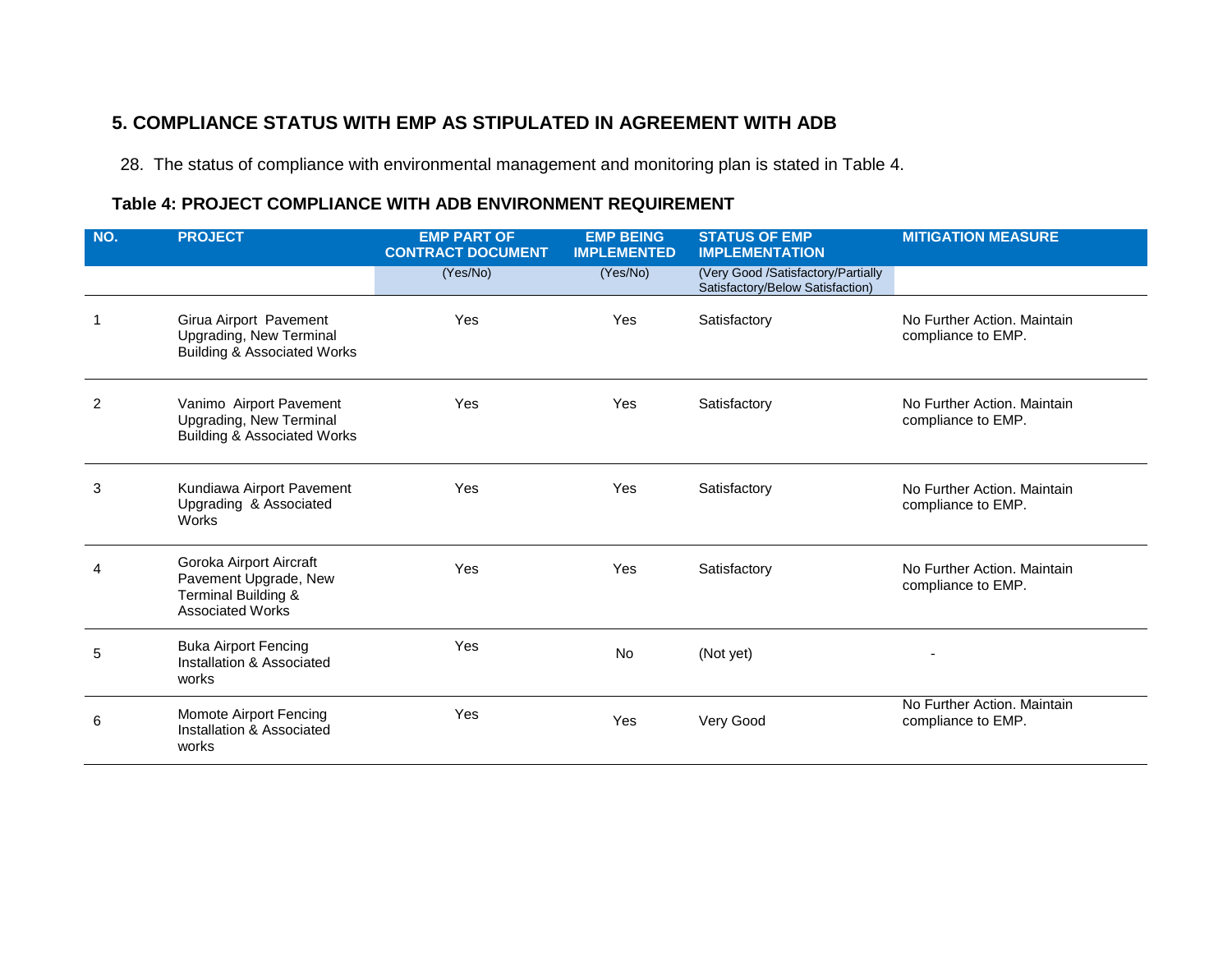## **6. MONITORING RESULTS AND ACTIONS REQUIRED**

29. EMP monitoring for Tranche 2 projects was based on the main areas of concern summarized in table 6.0 below. Main EMP concerns and mitigation measures applied during this period (July to December 2016) is shown in table 7.0 below. Monitoring for Momote commences this quarter except for Buka which will start next quarter once the contract is awarded and the contractor moves to site for establishment.

<span id="page-13-1"></span><span id="page-13-0"></span>

|                                                                                                                                                                                                                                                                                                                                                                                                                                                                                                      | <b>TRANCHE 2 PROJECTS</b>                                                               |                                                                                                        |                                                              |                                                                                                    |                                                                          |  |
|------------------------------------------------------------------------------------------------------------------------------------------------------------------------------------------------------------------------------------------------------------------------------------------------------------------------------------------------------------------------------------------------------------------------------------------------------------------------------------------------------|-----------------------------------------------------------------------------------------|--------------------------------------------------------------------------------------------------------|--------------------------------------------------------------|----------------------------------------------------------------------------------------------------|--------------------------------------------------------------------------|--|
|                                                                                                                                                                                                                                                                                                                                                                                                                                                                                                      | Girua Airport Pavement Upgrading,<br>New Terminal Building &<br><b>Associated Works</b> | Vanimo Airport Pavement<br><b>Upgrading &amp; Associated Works</b>                                     | Kundiawa Airport<br>Pavement Upgrading<br>& Associated Works | Goroka Airport Aircraft<br>Pavement Upgrade,<br>New Terminal Building &<br><b>Associated Works</b> | Momote and Buka<br>Airport Fencing<br>Installation &<br>Associated works |  |
| Assembling of plant inside<br>$\blacksquare$ NA<br>$\blacksquare$ NA<br>airport land on stable area<br>• Pre-checks and servicing is<br>done to ensure proper<br>maintenance and less<br>excessive emissions.<br>• Concrete waste is collected and<br>disposed off-site<br><b>Area</b><br>• Cement storing and debagging<br>Plant<br>is done under sheltered area to<br>control waste and dust.<br><b>Batching</b><br>Proper PPE and OHS is applied<br>to personnel's working at Batch<br>Plant area |                                                                                         | • Pre-checks and servicing is<br>done to ensure proper<br>maintenance and less<br>excessive emissions. | $\blacksquare$ NA                                            |                                                                                                    |                                                                          |  |
|                                                                                                                                                                                                                                                                                                                                                                                                                                                                                                      |                                                                                         |                                                                                                        |                                                              | • Concrete waste is collected<br>and disposed off-site                                             |                                                                          |  |
|                                                                                                                                                                                                                                                                                                                                                                                                                                                                                                      |                                                                                         |                                                                                                        |                                                              | • Cement storing and<br>debagging is done under<br>sheltered area to control                       |                                                                          |  |
|                                                                                                                                                                                                                                                                                                                                                                                                                                                                                                      |                                                                                         |                                                                                                        |                                                              | waste and dust.                                                                                    |                                                                          |  |
|                                                                                                                                                                                                                                                                                                                                                                                                                                                                                                      |                                                                                         |                                                                                                        |                                                              | • Proper PPE and OHS is<br>applied to personnel's                                                  |                                                                          |  |
|                                                                                                                                                                                                                                                                                                                                                                                                                                                                                                      |                                                                                         |                                                                                                        |                                                              | working at Batch Plant area                                                                        |                                                                          |  |

### **Table 5: SUMMARY OF THE MAIN AREAS OF EMP MONITORING UNDERTAKEN.**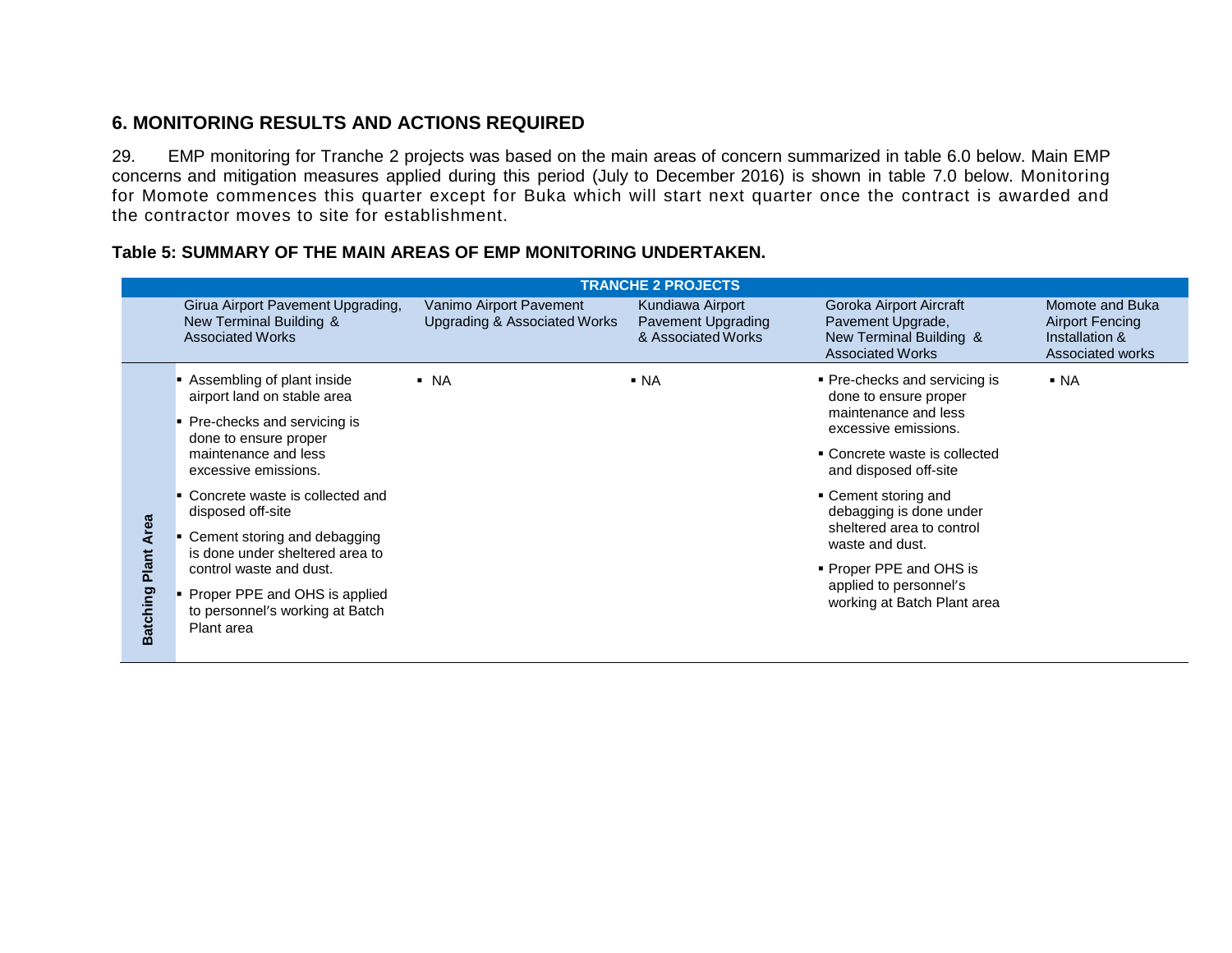- **Minimal production of gravels and** stockpiling inside crusher compound as runway works completes. Minimal dust emission due to rain, water use in crushing and less production.
- Regular maintenance and controlled switching of generators to minimize noise nuisance and emission to nearby residences and communities.
- **Construction workers wear** proper PPEs.
- Proper waste management is maintained at satisfactory level.
- **Less storage of crushed** gravels and aggregate at contractors 'site.
- **Construction workers wear** proper PPEs.
- Regular maintenance and controlled switching to minimize nose nuisance and emission to nearby residences and communities.
- **Proper waste management** is maintained at satisfactory level.
- Crushing is done near Simbu River. Minimal dust emission due to rain, water use in crushing and less production
- Minimal production of gravels and stockpiling inside crusher compound as works near completion Routine maintenance to all machines on site to ensure there is no excessive leakage and exhaust emission which conforms to EMP standards.
- **Construction workers** wear proper PPEs.
- Regular maintenance and controlled switching to minimize nose nuisance and emission to nearby residences and communities.
- Maintain proper transportation of NA crushed materials to site from Kamalii River crusher site.
- Regular maintenance and controlled switching to minimize nose nuisance and emission to nearby residences and communities.
- **Proper waste management is** maintained at satisfactory level.

**Crusher Plant Area Crusher Plant Area**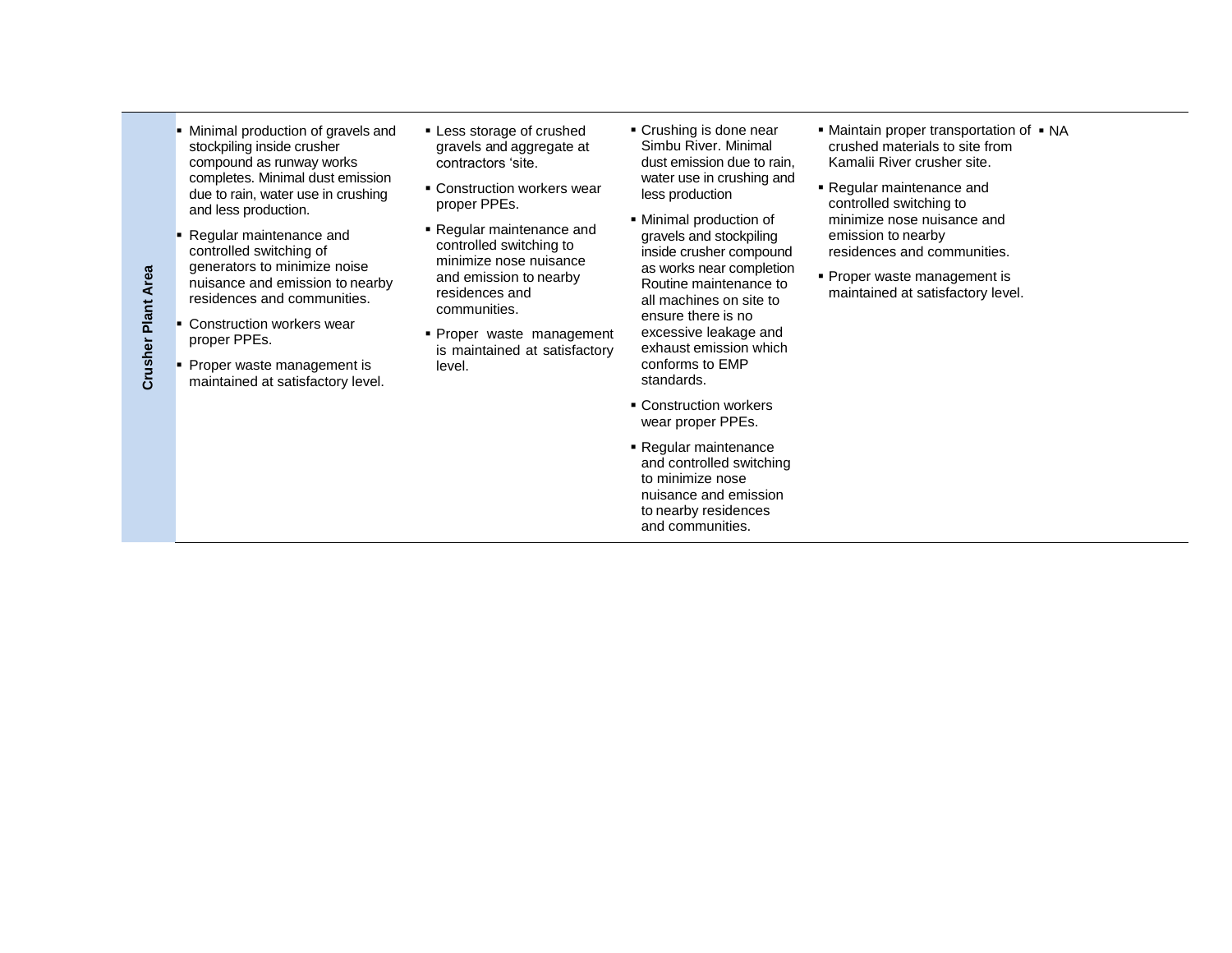- **Hygiene and cleanliness is** maintained at a satisfactory level.
- Noise is kept at the minimum through routine maintenance and turning off machines, plants, vehicles and equipment
- **Most of the construction workers** have proper PPEs.
- **Proper waste management is** maintained at satisfactory level.

**Camp Site Area**

Camp Site Area

- **Hygiene and cleanliness is** maintained at a satisfactory level.
- Proper waste management is maintained at satisfactory level. All wastes are properly stored in designated areas and removed to designated disposal areas
- Most of the construction workers have proper PPEs.
- **Hygiene and cleanliness is** maintained at a satisfactory
- **Proper waste management** is maintained at satisfactory level.
- Workshops and work places are kept clean and tidy. Oil spillage and proper storage of petrochemical products is emphasized. Any minor spillage must be cleaned immediately.
- Most of the construction workers have proper PPEs.
- Hygiene and cleanliness is maintained at a satisfactory
- **Proper waste management is** maintained at satisfactory level.
- PPEs, occupation health & safety policy/practice, and Environmental, Policy is in place.
- Most of the construction workers have proper PPEs.
- Mobilization and site establishment for Momote except Buka
- Clearing and grubbing for Momote camp site is properly done
- Waste is disposed off-site appropriately.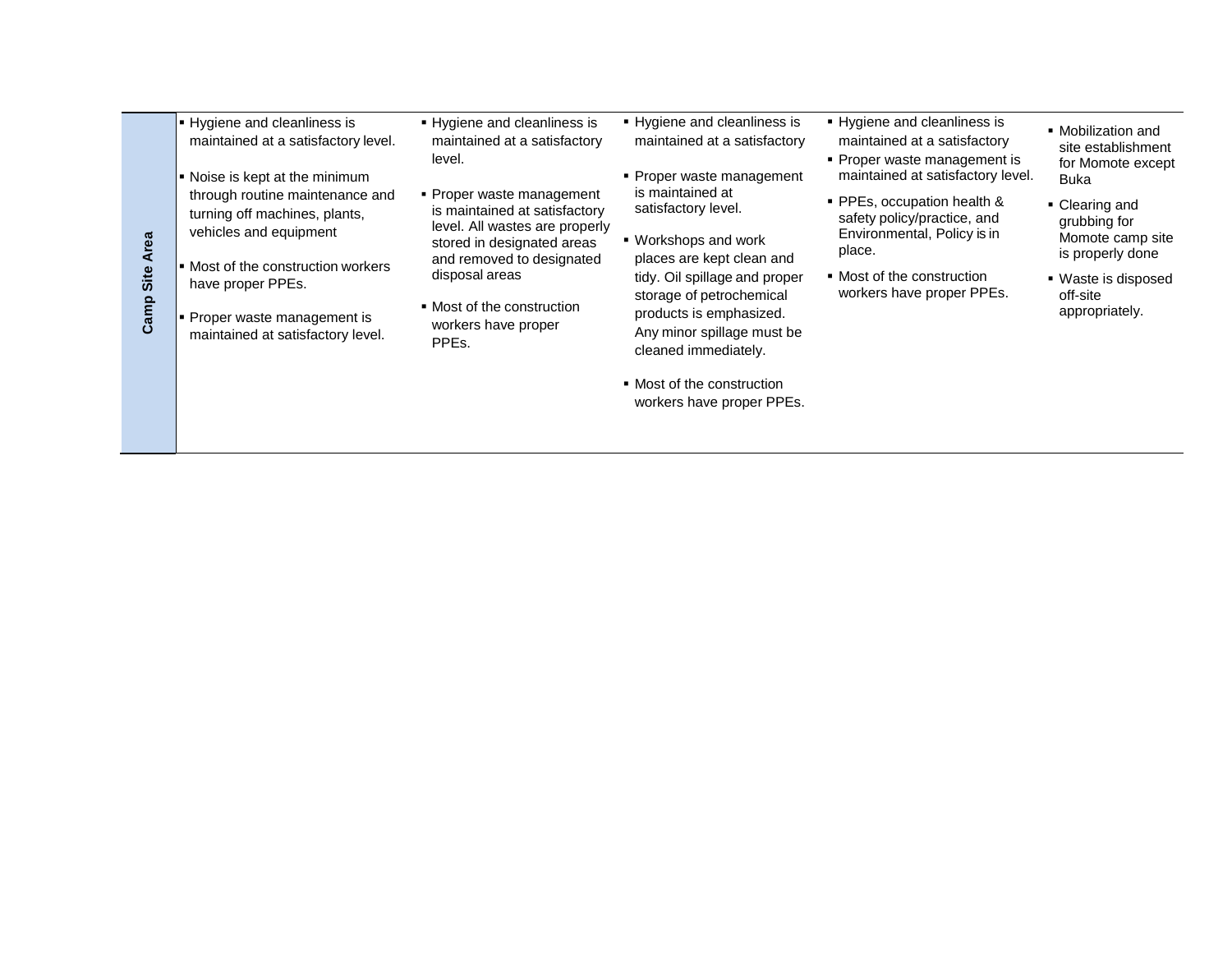- Maintain compliance to EMP on the main runway pavement upgrading and associated works
- Maintain compliance to Contractors Policy on Health and Safety at Workplace
- Maintaining the dimension of the drains construction to contain runway surface runoffs
- **Ensure that stripping of grass and** top soil on the flight strip with controlled mitigation measures for dust, sedimentation and stockpiling.
- **Stockpiling in controlled stable** areas away from water bodies

**Construction Construction Site** 

- **Controlled traffic flow away from** restricted flight operations area
- **PPEs were provided to workers**
- Maintain compliance to EMP on the main runway pavement upgrading and associated works
- Maintain compliance to Contractors Policy on Health and Safety at Workplace
- **PPEs were provided to** workers
- Stockpiling in controlled stable areas away from water bodies
- Controlled traffic flow away from restricted flight operations area
- Maintain compliance to EMP on the main runway pavement upgrading and associated works
- **All construction activities on** site are strictly monitored to ensure the objectives of EMP are achieved.
- Maintain compliance to Contractors Policy on Health and Safety at Workplace
- **Strict compliance to** sedimentation controls at the outflow drainage restoration works
- Maintain compliance to EMP on the main runway pavement upgrading and associated works
- All construction activities on site are strictly monitored to ensure the objectives of EMP are achieved.
- Maintain compliance to contractors Policy on Health and Safety at Workplace
- Controlled traffic flow away from restricted flight operations area
- **For Momote,** proper waste management is maintained. Need to remove uprooted trees and stumps, branches remains
- Clearing and grubbing is along fence-line properly done
- NA (for Buka)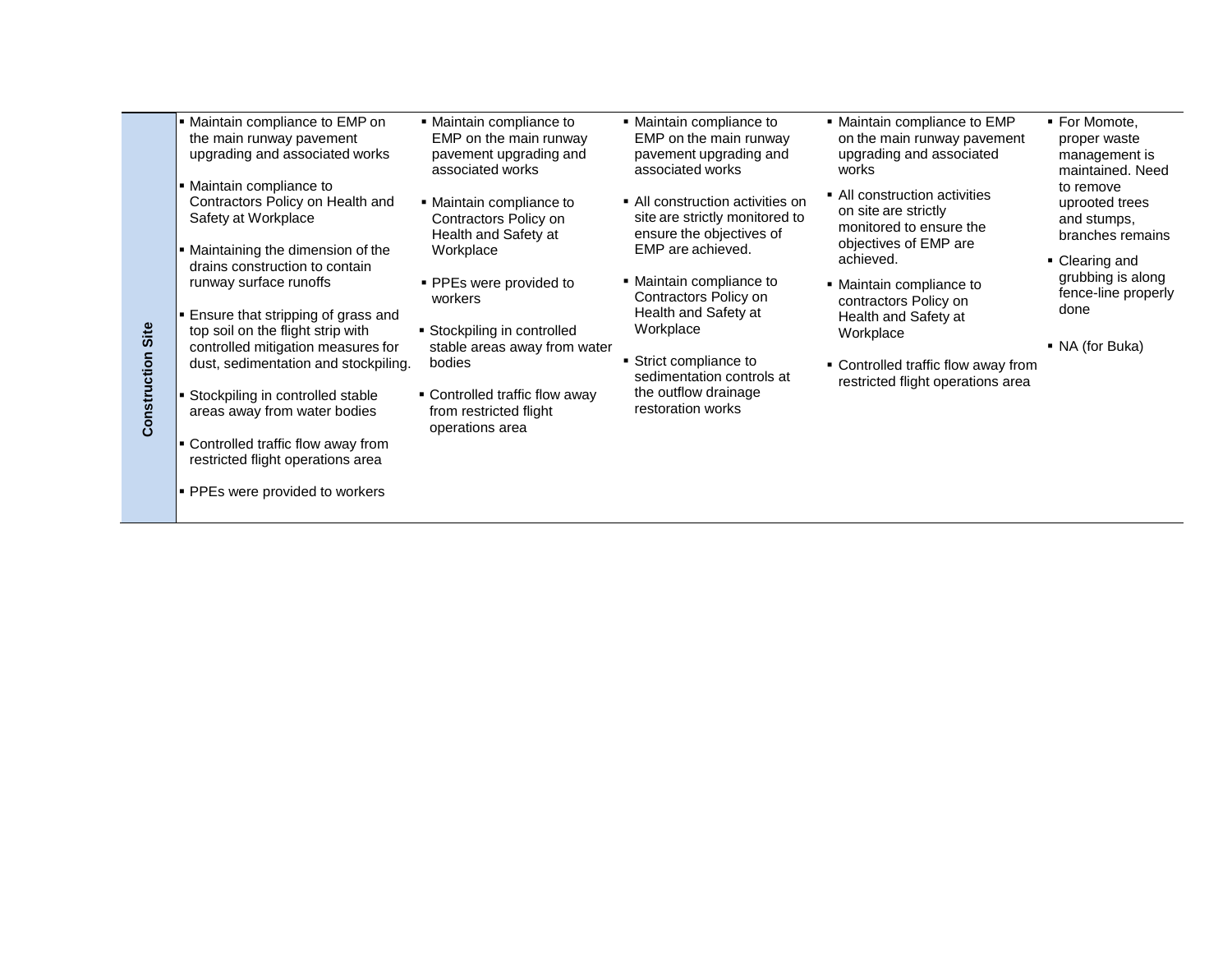| 5<br>Progress<br><b>Impact</b><br>Project I<br>Weather | • The overall weather pattern<br>sunny and humid with moderate<br>showers and cloud cover<br>towards the afternoons.                                                                                                                                                                                    | • Generally clear and sunny<br>during the day. Scattered<br>clouds with frequent rainfall<br>in the afternoons.                                                                                                                                                    | • Overall weather pattern was<br>fine and dry with periodic<br>heavy rainfall<br>• Scouring and drainage erosion<br>at the outflow drainage system<br>outside of the airport.<br>Restoration works is in<br>progress                                                         | ■ Fine during day time<br>and cloudy to<br>afternoon light to<br>moderate showers.                                                                                                                                                                                               | ■ For Momote, it is<br>hot and sunny with<br>periodic rainfall.    |
|--------------------------------------------------------|---------------------------------------------------------------------------------------------------------------------------------------------------------------------------------------------------------------------------------------------------------------------------------------------------------|--------------------------------------------------------------------------------------------------------------------------------------------------------------------------------------------------------------------------------------------------------------------|------------------------------------------------------------------------------------------------------------------------------------------------------------------------------------------------------------------------------------------------------------------------------|----------------------------------------------------------------------------------------------------------------------------------------------------------------------------------------------------------------------------------------------------------------------------------|--------------------------------------------------------------------|
| Water Source<br>(Ground/Surface)                       | . Minimal usage of ground water<br>bore system for drinking,<br>cooking, toilet supplies and<br>washing clothes.<br>. Water for dust control and use in<br>civil works in construction is<br>sourced from nearby Girua River.<br>■ Water tank storage installed for<br>use in the new terminal building | Maintain storage of water<br>tank for drinking, cooking,<br>toilet supplies and washing<br>clothes. Cooking, toilet<br>supplies and washing<br>clothes.<br>• Water for dust control and<br>use in civil works in<br>construction is sourced<br>from nearby rivers. | • Controlled usage of water from the<br>town water supply by connecting to<br>the main supply for drinking,<br>cooking, toilet supplies and<br>washing clothes.<br>• Water for dust control and use in<br>civil works in construction is<br>sourced from nearby Simbu River. | • Controlled usage of<br>water from the town<br>water supply by<br>connecting to the main<br>supply for drinking,<br>cooking, toilet supplies<br>and washing clothes.<br>• Water for dust control<br>and use in civil works in<br>construction is sourced<br>from nearby rivers. | ■ For Momote, water<br>is sourced from<br>nearby surface<br>water. |

NA = Not Applicable; EMP = Environmental Management Plan; PPE = Personal Protective Equipment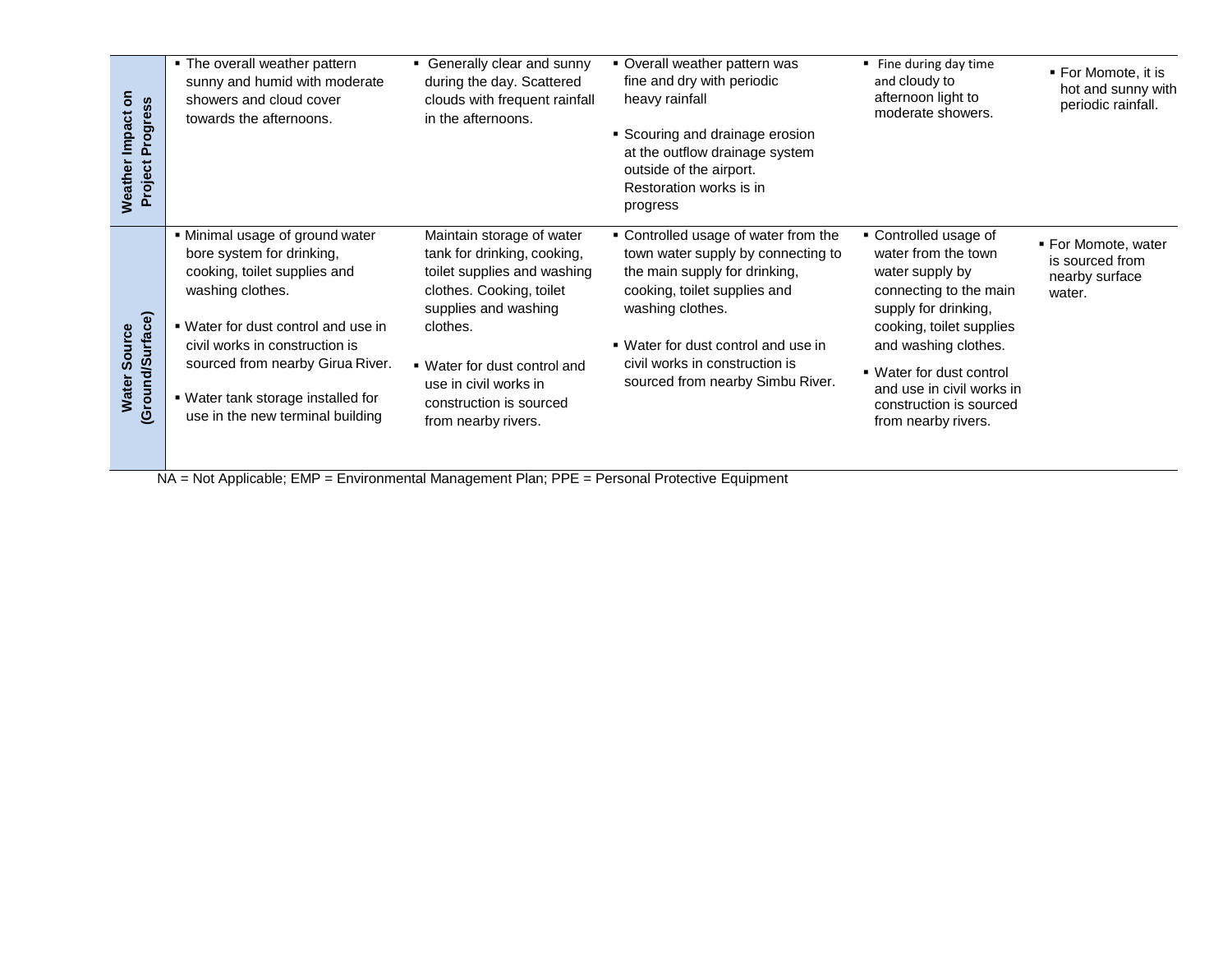## **Table 6: SUMMARY OF EMP IMPLEMENTATED BY THE CONTRACTORS.**

<span id="page-18-0"></span>

|                                                  |                                                                                           | <b>Corrected</b> |                                                                   |
|--------------------------------------------------|-------------------------------------------------------------------------------------------|------------------|-------------------------------------------------------------------|
| <b>EMP CONCERN</b>                               | <b>MITIGATION MEASURES</b>                                                                | $(\sqrt{1}X)$    | <b>Remarks</b>                                                    |
|                                                  | Vanimo Airport Pavement Upgrading & Associated Works                                      |                  |                                                                   |
| <b>EMP Monitoring &amp;</b>                      | Awaits resumption of works once GoPNG Counterpart funding is                              |                  |                                                                   |
| Reporting stopped                                | available.                                                                                |                  |                                                                   |
|                                                  |                                                                                           |                  |                                                                   |
|                                                  | Girua Airport Pavement Upgrading, New Terminal Building & Associated Works                |                  |                                                                   |
| Spoils                                           | Levelling of low areas within the airport.<br>$\bullet$                                   | ✓                | • Satisfactory                                                    |
|                                                  |                                                                                           |                  |                                                                   |
| Occupational Health &                            | Maintain provision of proper provisions of PPEs to construction                           | ✓                | · Satisfactory                                                    |
| Safety                                           | workers                                                                                   |                  |                                                                   |
| Spillage of petroleum                            | Bundling installed at construct concrete pad around vehicle                               |                  | · Satisfactory                                                    |
| products, hazardous and                          | maintenance and workshop area.                                                            | ✓                |                                                                   |
| toxic materials on water                         |                                                                                           |                  |                                                                   |
| (surface/ground) or                              |                                                                                           |                  |                                                                   |
| ground                                           |                                                                                           |                  |                                                                   |
|                                                  | Sourcing of laborers from locals must be maintained.                                      | $\checkmark$     | • Above Satisfactory<br>· 14 - 26 locals employed between July to |
| <b>Local Participation</b>                       | Involvement of individual woman or in women groups must be<br>considered.                 |                  | December 2016. Currently the contractor has                       |
|                                                  |                                                                                           |                  | maintained at 23 locals.                                          |
|                                                  |                                                                                           |                  | · From 6 local women employed, only 2 are                         |
|                                                  |                                                                                           |                  | retained as admin support officers.                               |
|                                                  | Kundiawa Airport Pavement Upgrading & Associated Works                                    |                  |                                                                   |
|                                                  | Used for landfilling and/or proper disposal                                               |                  | • Satisfactory                                                    |
| Spoils                                           | Levelling of low areas within the airport.<br>$\bullet$                                   |                  | • Distributed to nearby schools and health center to              |
|                                                  | Correct disposal of excess spoils at public dump site or given to<br>$\bullet$            | ✓                | backfill low areas within their premises.                         |
|                                                  | communities for their use.                                                                |                  |                                                                   |
| Spillage of petroleum<br>products, hazardous and | Ensure spill kits are readily available on site and use to contain                        |                  | · Satisfactory                                                    |
| toxic materials on water                         | spillage.<br>Proper and well maintained storage area for petroleum products,<br>$\bullet$ | ✓                |                                                                   |
| (surface/ground) or                              | hazardous and toxic materials storage area.                                               |                  |                                                                   |
| ground                                           | Used oil must be stored in sealed containers<br>$\bullet$                                 |                  |                                                                   |
|                                                  | Supply rages to wipe out/clean small amount of oil spills immediately.<br>$\bullet$       |                  |                                                                   |
| Occupational Health &                            | Maintain proper provisions of PPE to construction workers<br>$\bullet$                    | ✓                | • Satisfactory                                                    |
| Safety                                           | Provision of wash-down area for trucks, cars                                              |                  |                                                                   |
| Dust control                                     | Use water trucks to sprinkle exposed soil areas to control dust pollution<br>$\bullet$    | $\checkmark$     | • Satisfactory                                                    |
|                                                  | to the nearby surrounding communities, houses, roads and buildings.                       |                  |                                                                   |
|                                                  | Sourcing of laborers from locals must be maintained.<br>$\bullet$                         | ✓                | Satisfactory                                                      |
| <b>Local Participation</b>                       | Involvement of women or women groups must be considered.                                  |                  | 56 locals employed from semiskilled to skilled works              |
|                                                  |                                                                                           |                  | 2 local groups were engaged. Group 1 has 7 locals                 |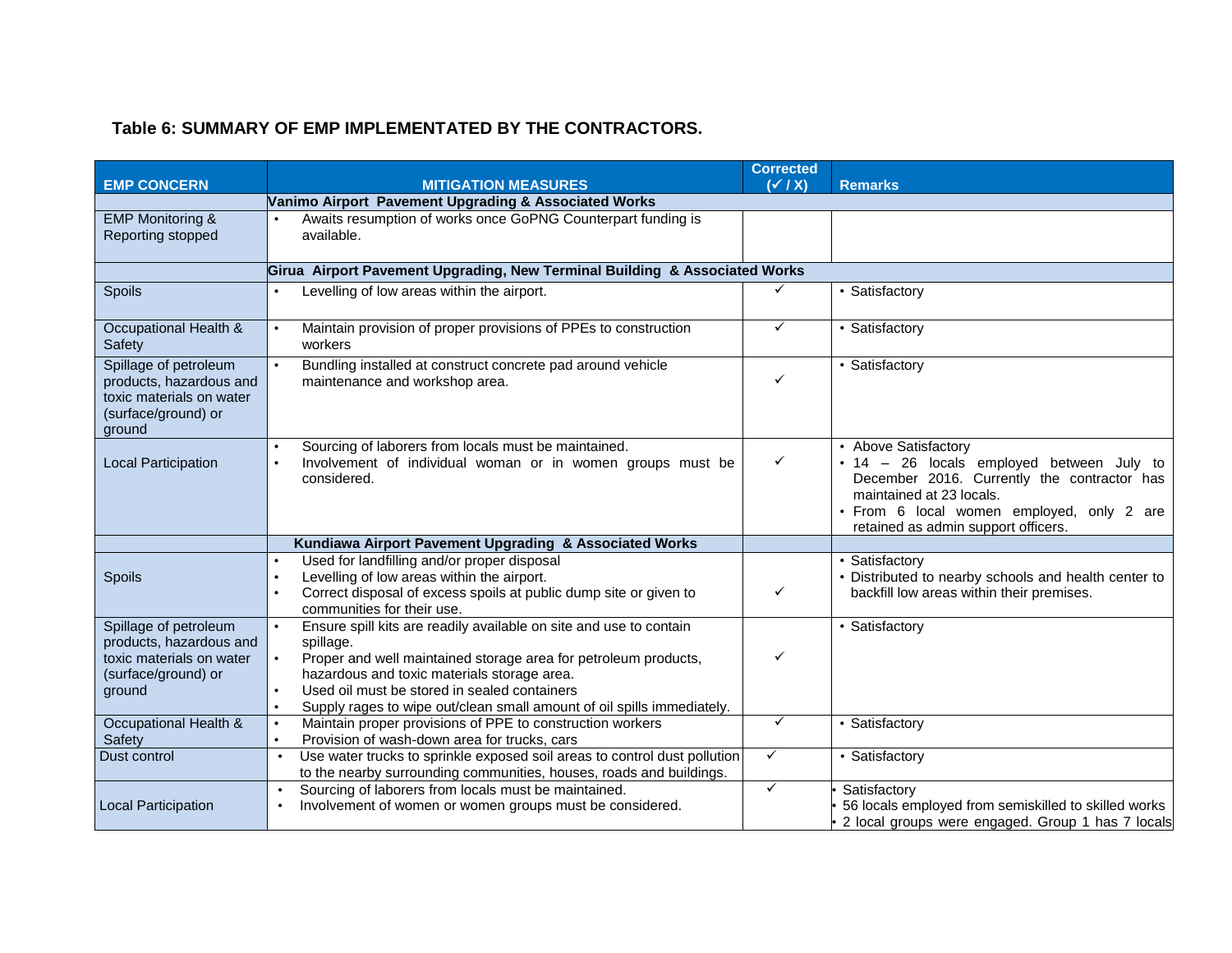|                                                           |                                                                                                                                                                                                                                                       |   | (2 men & 5 women); Group 2 has 10 locals (5 men &<br>5 women) involved in general cleaning, grass cutting<br>and cleaning along the fence-line, weeding of drains.<br>1 woman group of 20 members involve in grass<br>planting inside the flight strip area. |
|-----------------------------------------------------------|-------------------------------------------------------------------------------------------------------------------------------------------------------------------------------------------------------------------------------------------------------|---|--------------------------------------------------------------------------------------------------------------------------------------------------------------------------------------------------------------------------------------------------------------|
| Sedimentation/erosion                                     | Construction of the outlet drainage during dry weather.<br>Install sedimentation controls                                                                                                                                                             |   | Controls to be designed and restoration plans to be<br>implemented                                                                                                                                                                                           |
|                                                           | Goroka Airport Pavement Upgrading, New Terminal Building & Associated Works                                                                                                                                                                           |   |                                                                                                                                                                                                                                                              |
| Spoils                                                    | Used for landfilling and/or proper disposal<br>Stockpiling away from drains and water bodies<br>Levelling of low areas within the airport.                                                                                                            |   | • Satisfactory                                                                                                                                                                                                                                               |
| Spillage of petroleum<br>products, hazardous and          | Ensure spill kits are readily available on site and use to contain<br>spillage.                                                                                                                                                                       |   | • Satisfactory                                                                                                                                                                                                                                               |
| toxic materials on water<br>(surface/ground) or<br>ground | Proper and well maintained storage area for petroleum products,<br>hazardous and toxic materials storage area.<br>Used oil must be stored in sealed containers<br>Supply rages to wipe out/clean small amount of oil spills immediately.<br>$\bullet$ |   |                                                                                                                                                                                                                                                              |
| Occupational Health &<br>Safety                           | Maintain proper provisions of PPEs to construction workers<br>$\bullet$<br>Provision of wash-down area for trucks, cars<br>$\bullet$                                                                                                                  | ✓ | • Satisfactory for PPEs. Maintain provision of proper<br>PPEs to construction workers                                                                                                                                                                        |
| Dust control                                              | Use of water to minimize dust emission to surrounding communities,<br>houses, roads and buildings.                                                                                                                                                    | ✓ |                                                                                                                                                                                                                                                              |
| <b>Local Participation</b>                                | Sourcing of laborers from locals must be maintained.<br>Involvement of women or women groups must be considered.<br>$\bullet$                                                                                                                         | ✓ | • Satisfactory<br>• From 3 local women, only 2 are retained to do<br>laundries, general cleaning of office, kitchen and<br>assist in cooking.<br>. 64 locals employed from semi-skilled to skilled<br>profession                                             |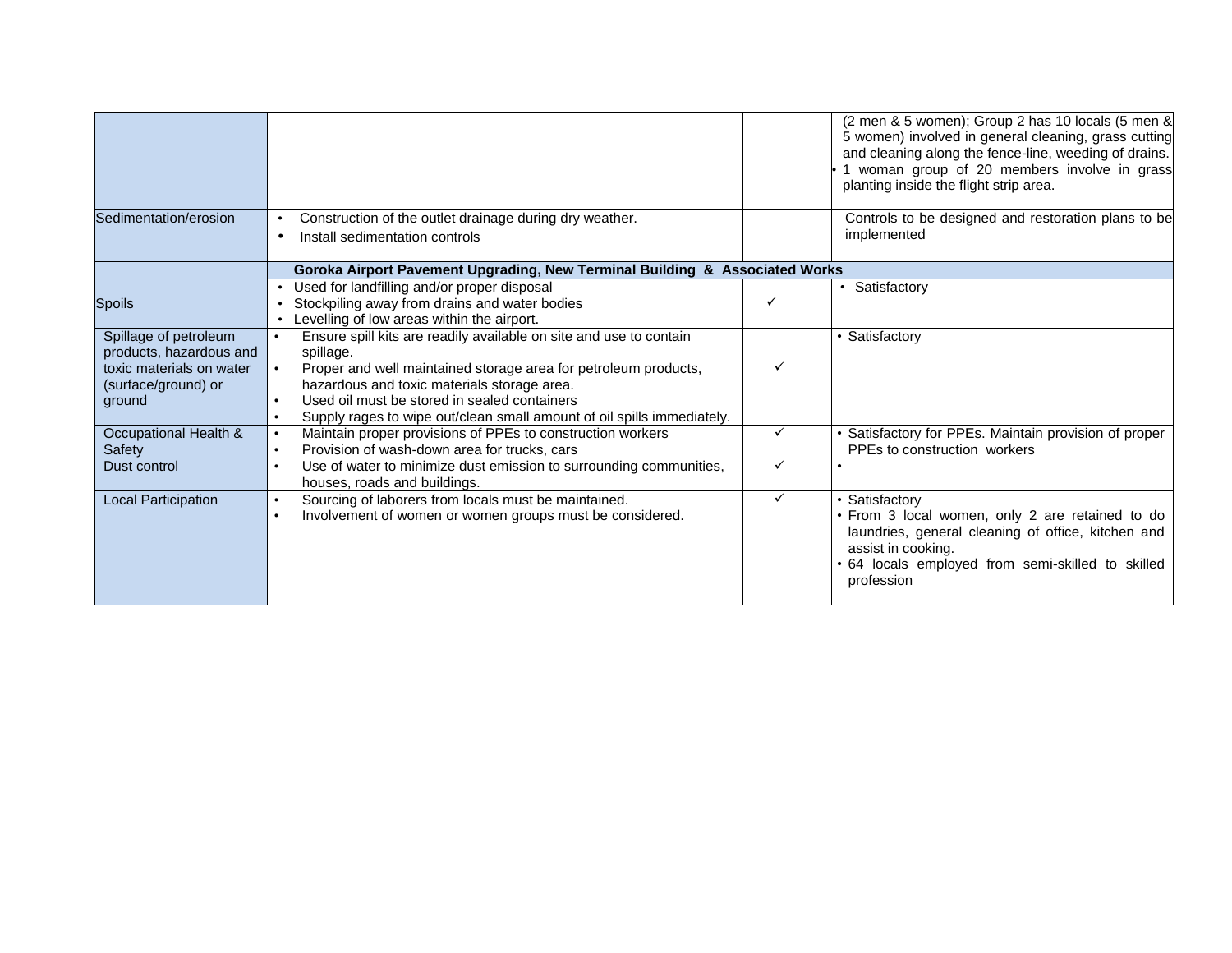30. EMP Implementation and mitigation measures on Tranche 2 projects construction site were satisfactory accept contractors need to maintain provisions of proper Personal Protective Equipment (PPEs). Again there were no reports of major environmental impacts. Corrective measures noted during the second quarter of 2016 environmental audit were undertaken by the contractors. Timely and effective implementation of contractors' conformance to EMP implementation will be applied and maintained.

31. General local participation has increased under the Tranche 2 projects. More locals are being employed as permanent and casual laborers as construction works come its primary phase. Total of about 233 locals were employed from July 2016 to December 2016 on all Tranche 2 projects except for Vanimo with its workers scaled down completely due to stop works. Gender mainstreaming includes women participation in the project implementation has improved as compared to the first tranche. From (18) local women reported in the previous tranche as according to the 1<sup>st</sup> semi-annual report, it has gone up to 46 currently employed to work in areas such as office admin support, kitchen assistant, general laborers and cleaners.

32. Disposal of domestic waste from contractors' site is managed through the normal town disposal facilities. Littering and waste petrochemical products such as lubricants , chemicals, asphalts and fuel (diesel/petrol) were stored in sealed drums/containers. Waste management is in place and implemented.

33. Restoration works in the outflow drainage system at Kundiawa airport is in progress to mitigate the erosion impact downslope at one end of the runway. Sedimentation controls is in place, work is done only during sunny season and strict EMP compliance by the contractor.

## **7.1 Environmental Quality Monitoring Results**

34. Dust is minimized using the water truck during sunny days.

35. The contractor is advised to carry out water quality test once every quarter or semiannually. Water quality checks is done mainly on discharge areas into nearby water bodies and also from groundwater that is extracted for use by the contractor.

36. Measurement for the air and noise quality cannot be done due to the unavailability of monitoring equipment on-site to measure and quantify data. However, machines/plants/equipment and trucks used for construction works are regularly serviced and undergo complete service upon required mileage. This ensures harmful gas emissions generated from the engines are minimized or controlled at low acceptable levels.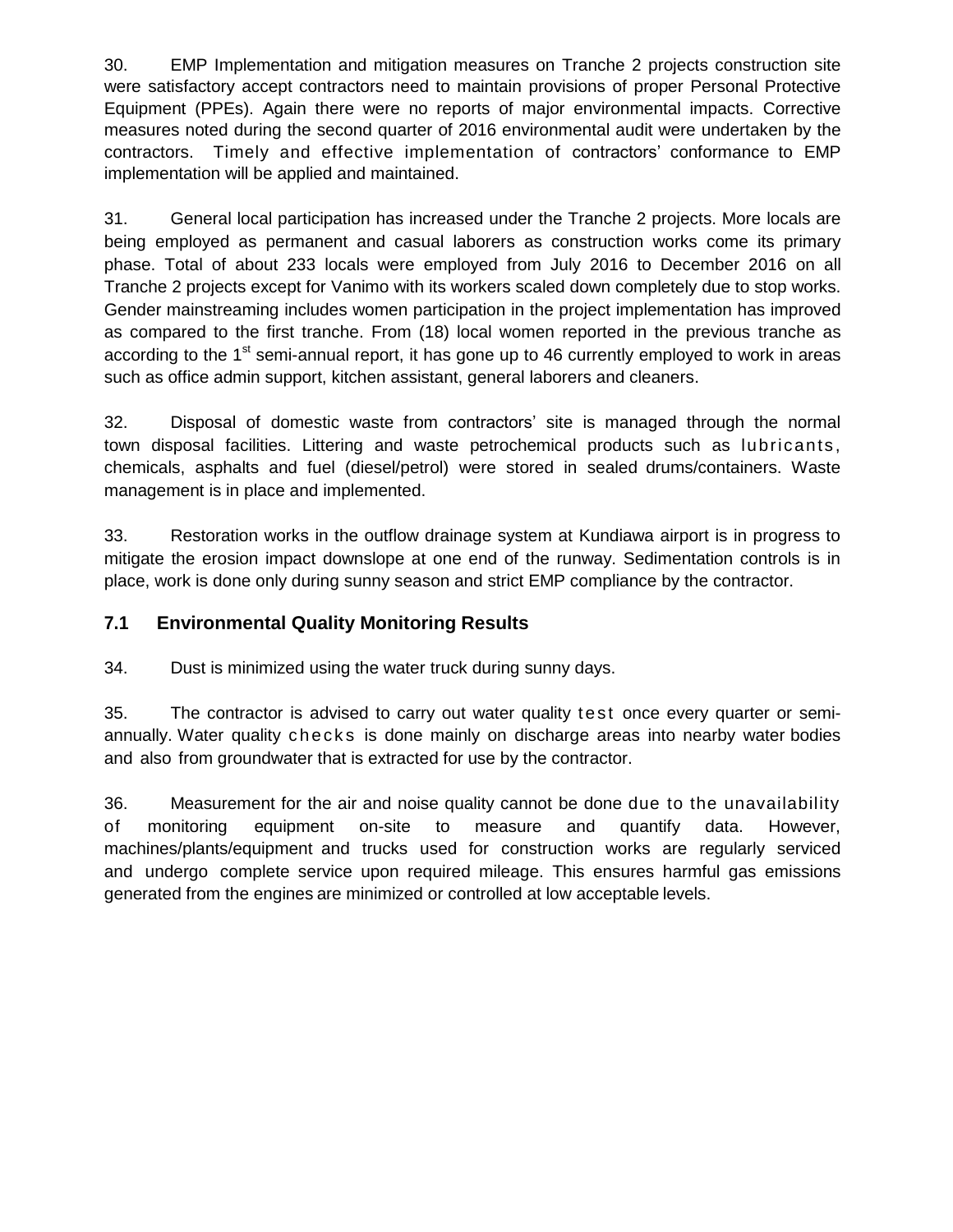## <span id="page-21-0"></span>**8. ENVIRONMENTAL MANAGEMENT GRIEVANCE REDRESS MECHANISM**

37. Grievances associated with project related environmental management and implementation issues were not too significant for all projects in Tranche 2. Most of the grievances reported were manageable by the contractor through strict implementation of the EMP. Anticipated issues that seem insurmountable shall be discussed and addressed through the office of the Provincial Administration with its' established committee including the contractor and CADIP PIU of NAC. This is the Grievance Redress Mechanism (GRM).

| <b>AIRPORT PROJECT</b>                                                | <b>ITEM</b>    |                          | <b>DESCRIPTION</b>                                                                                                                                                                                                               |
|-----------------------------------------------------------------------|----------------|--------------------------|----------------------------------------------------------------------------------------------------------------------------------------------------------------------------------------------------------------------------------|
| Girua Airport Pavement                                                |                | <b>Issue</b>             | Proper waste management at terminal building<br>area                                                                                                                                                                             |
| Upgrading, New Terminal<br><b>Building &amp; Associated Works</b>     |                | Proposed Action(s)       | · Allocate a designated waste dumping area<br>away from the main works area<br>. Engage locals to do general cleaning at the<br>end of every week                                                                                |
|                                                                       |                | Follow-up Issues/Actions | Follow up on waste disposal allocation area                                                                                                                                                                                      |
|                                                                       | 1              | <b>Final Resolution</b>  | Satisfactory<br>• Construction waste are appropriately collected<br>and disposed at the end of each week by the<br>contractor                                                                                                    |
|                                                                       |                | Issue                    | Improper market shed for local men and women<br>folks                                                                                                                                                                            |
|                                                                       |                | Proposed Action(s)       | Construct proper market place                                                                                                                                                                                                    |
|                                                                       | $\overline{c}$ | Follow-up Issues/Actions | Proper market shed constructed and completed<br>including toilet facilities.                                                                                                                                                     |
|                                                                       |                | <b>Final Resolution</b>  | Satisfactory                                                                                                                                                                                                                     |
| Vanimo<br>Airport Pavement<br><b>Upgrading &amp; Associated Works</b> |                | Issue                    | . Nearby locals' complaints of dust pollution<br>along the coronus unpaved road towards<br>camp site.                                                                                                                            |
|                                                                       | 1              | Proposed Action(s)       | • Apply water spray frequently                                                                                                                                                                                                   |
|                                                                       |                | Follow-up Issues/Actions | Periodic water spray is done during sun times<br>$\blacksquare$<br>and visibility of dust emission<br>· Drivers advised to slow down along that<br>section of the dusty road during contractor's<br>safety tool-kit meeting.     |
|                                                                       | $\overline{2}$ | <b>Final Resolution</b>  | • Satisfactory<br>• Continued periodic water spray                                                                                                                                                                               |
| <b>Kundiawa Airport Pavement</b>                                      |                | Issue                    | Outflow drainage restoration works to control<br>increase velocity runoff effect of soil and<br>vegetation erosion downslope from one end of<br>the runway                                                                       |
| <b>Upgrading &amp; Associated Works</b>                               | 1              | Proposed Action(s)       | · Install sediment or erosion controls during<br>drainage restoration works<br>· Backfill and compact the inside line drain<br>completely.<br>· Do a re-design and request for additional<br>funding to carry out remedial works |
|                                                                       |                | Follow-up Issues/Actions | Monitor the drainage restoration works                                                                                                                                                                                           |
|                                                                       |                | <b>Final Resolution</b>  | Satisfactory<br>Drainage restoration works in progress                                                                                                                                                                           |
|                                                                       |                | Issue                    | Locals affected by overflow of drains outside of<br>the airport raised concerns of the impacts to their                                                                                                                          |

#### <span id="page-21-1"></span>**Table 7: ENVIRONMENTAL ISSUES AND COMPLAINTS ADDRESSED THROUGH GRM**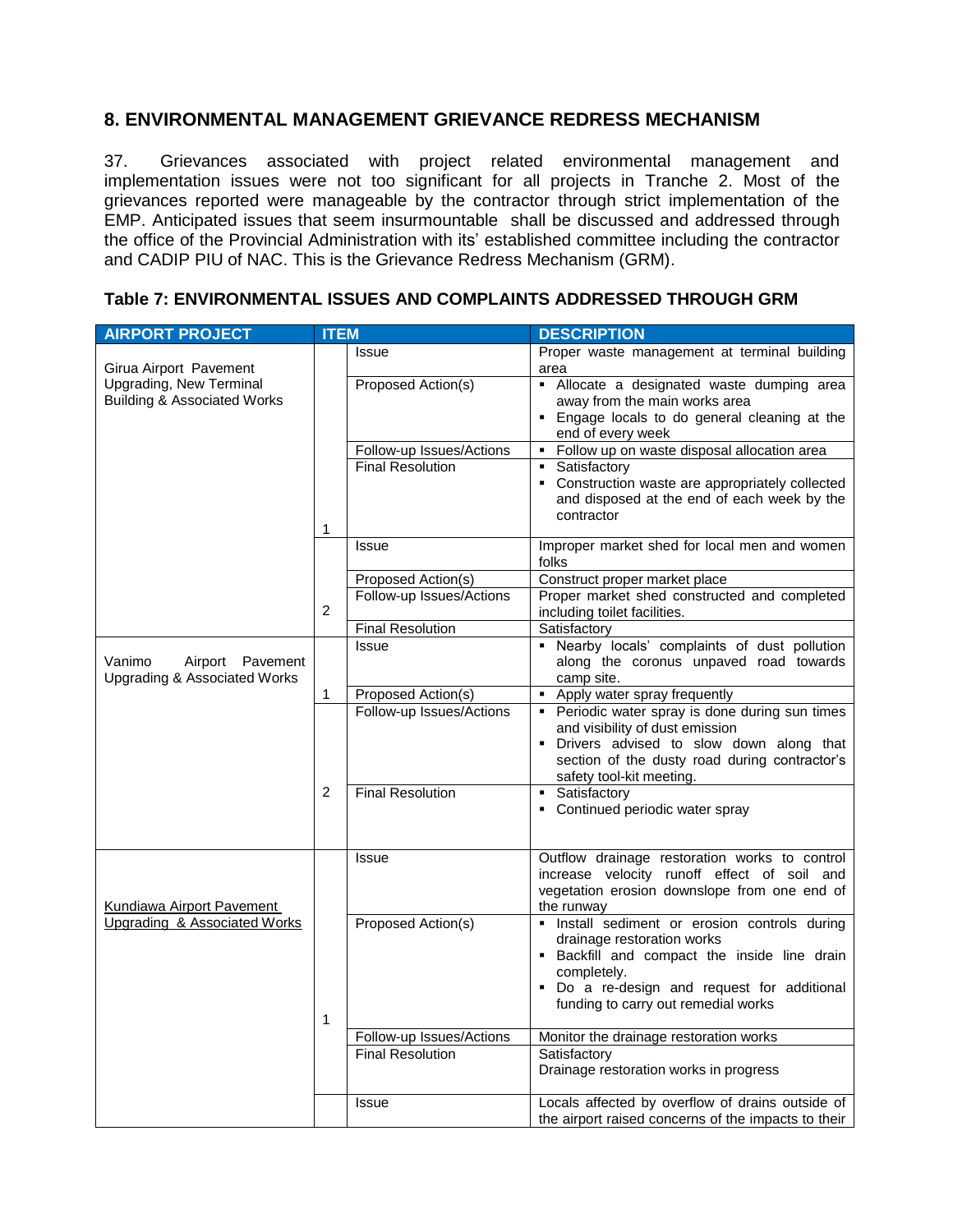|                                                        |              |                          | properties and gardens                                                                                                                                                                                                                                                                                                                                         |
|--------------------------------------------------------|--------------|--------------------------|----------------------------------------------------------------------------------------------------------------------------------------------------------------------------------------------------------------------------------------------------------------------------------------------------------------------------------------------------------------|
|                                                        |              | Proposed Action(s)       | • Compensation in the form of ex-gratia and<br>employment in general labor for the drainage<br>restoration works.                                                                                                                                                                                                                                              |
|                                                        | 2            | Follow-up Issues/Actions | • CADIP Environmentalist to follow-up and<br>report on outcome<br>Contractor to implement                                                                                                                                                                                                                                                                      |
|                                                        |              | <b>Final Resolution</b>  | • Satisfactory<br>Given priority in employment for the drainage<br>restoration works                                                                                                                                                                                                                                                                           |
| Goroka Airport Pavement                                |              | <b>Issue</b>             | Unauthorized occupancy of declared aerodrome<br>land by an individual                                                                                                                                                                                                                                                                                          |
| Upgrading, New Terminal<br>Building & Associated Works | $\mathbf{1}$ | Proposed Action(s)       | Provincial<br>$NAC$ .<br>Eastern<br>Highlands<br>Government (EHPG) and Department of<br>Lands & Physical Planning (DLPP) to resolve<br>the issue.<br>DLPP Secretary has formally informed the<br>occupant to allow for the fencing works to<br>proceed whilst their concerns to be dealt with<br>DLPP and EHPG accordingly.                                    |
|                                                        |              | Follow-up Issues/Actions | CADIP Environmentalist to follow-up and report<br>on outcome                                                                                                                                                                                                                                                                                                   |
|                                                        |              | <b>Final Resolution</b>  | • Letter from DLPP Secretary delivered to the<br>unauthorized occupant on the 24/6/2016<br>• DLPP has resorted to compulsory acquisition<br>Deed of Release for the compulsory<br>acquisition made on the 29/11/2016<br>• Fence-line clearing & grubbing<br>works<br>commence in January 2017.<br>Notify the Eastern Highlands<br>Provincial<br>Administration |

## <span id="page-22-0"></span>**9. SUMMARY AND CONCLUSIONS**

38. Generally works on all sites – campsite, construction site, crusher site and batch plant site is satisfactory in compliance with the implementation of the inspection items checklist as per the approved EMP or Contractors EMP.

39. There is periodic implementation of the Occupational Health and Safety awareness not only to the construction workers but also to surrounding communities and public at large. This also includes HIV/AIDs awareness.

40. More local women were recruited in areas appropriate for them under the project.

41. Another audit will be done on the Contractor's Environmental Compliance performance towards the end of first quarter.

42. For this reporting period ending 2016, the environmental monitoring of all projects in Tranche 2 has indicated that there is significant or major environmental impacts.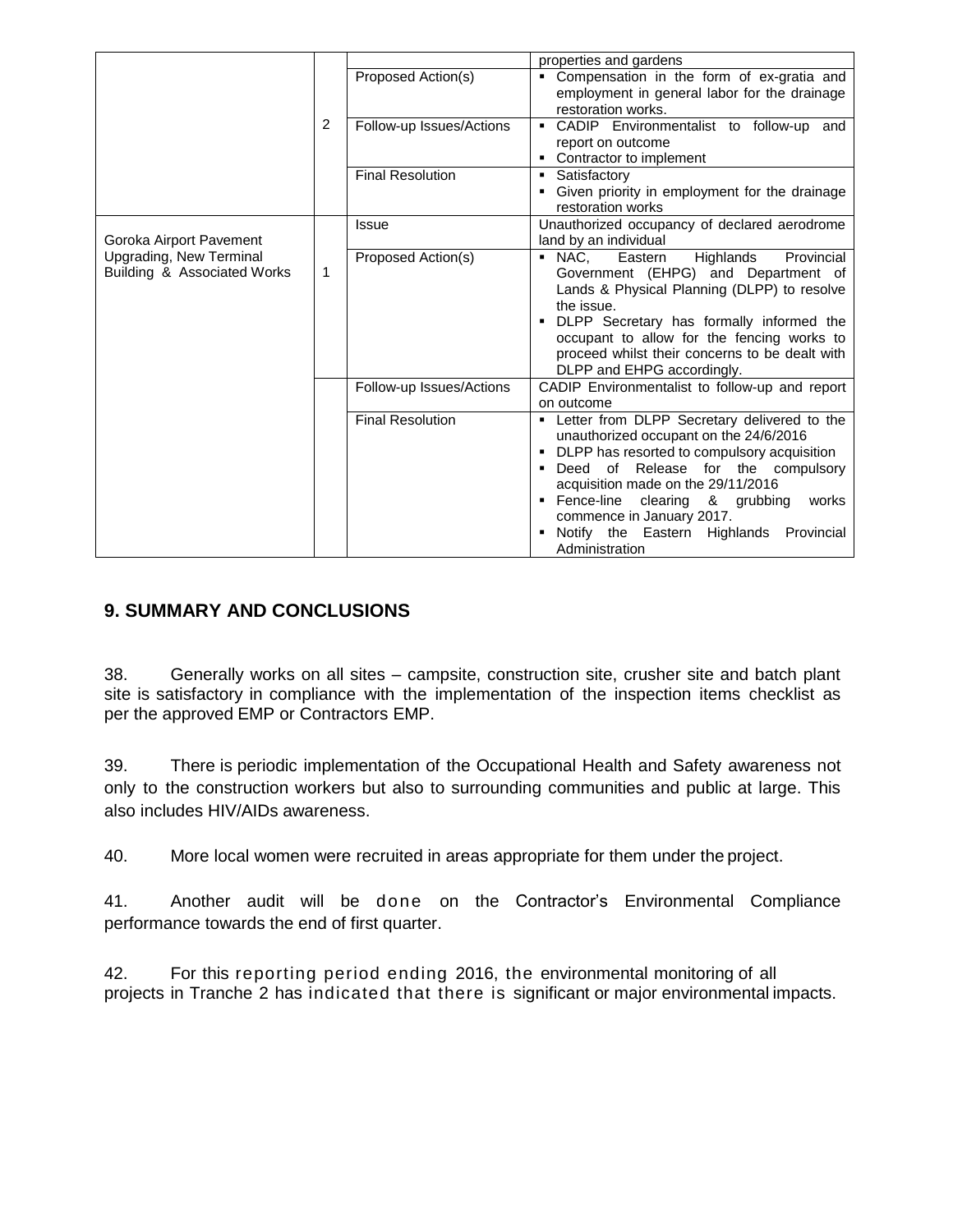## **ANNEX A: MONITORING EMP CHECKLIST FOR TRANCHE 2PROJECTS**

<span id="page-23-0"></span>

| Item/Impact                                                | <b>Action/Mitigation</b><br><b>Measure</b>                                                                                                        | <b>Mitigation</b><br>Implementation |                                  | <b>Impacts Observed/Location</b>                          | <b>Action</b><br><b>Required (incl.</b><br>by date)                                  | <b>Contractor</b><br><b>Response/Comment</b>                                              |
|------------------------------------------------------------|---------------------------------------------------------------------------------------------------------------------------------------------------|-------------------------------------|----------------------------------|-----------------------------------------------------------|--------------------------------------------------------------------------------------|-------------------------------------------------------------------------------------------|
|                                                            |                                                                                                                                                   | Yes/No                              | <b>Effectiveness</b><br>(1 to 5) |                                                           |                                                                                      |                                                                                           |
| Contractor environmental /<br><b>HIV AIDS awareness</b>    | • Aware of EMP mitigation<br>measures and effective<br>implementation<br>• Delivering training and/or<br>awareness to staff/nearby<br>communities | Yes                                 | 4                                | <b>Batching Plant</b><br><b>Crusher Plant</b><br>Campsite | No action required                                                                   | Refer to Annex<br>$\Omega$<br>E,F,G and H for detail<br>checklist and/or EMP<br>reporting |
| <b>EMP</b> Implementation                                  | Strict implementation is to<br>be done<br>• The designated officers<br>functions and responsibilities<br>to be carried out                        | Yes                                 | 4                                | All sites of the project                                  | No action required                                                                   | Refer to Annex E, F, G and<br>H for detail checklist and/or<br><b>EMP</b> reporting       |
| Works<br>Maintenance<br>and<br><b>Construction Methods</b> | • On-going project sites has<br>been properly implemented                                                                                         | Yes                                 | 4                                | All sites of the project                                  | No action required                                                                   | Refer to Annex E, F, G and<br>H for detail checklist and/or<br><b>EMP</b> reporting       |
| <b>Site Conditions</b>                                     | • Local community issues<br>on lands and employment<br>were properly addressed<br>and resolved.                                                   | Yes                                 | 4                                | all site                                                  | No further action<br>required                                                        | Refer to Annex E, F, G and<br>H for detail checklist and/or<br><b>EMP</b> reporting       |
| Environment<br>Management<br>Measures                      | • Environmental issues as<br>tabulated in the EMP will be<br>properly implemented and<br>mitigated as to the probable<br>impact.                  | Yes                                 | 4                                | All sites of the project                                  | Environmentalist<br>and Project<br>Engineer to take<br>control the<br>implementation | Refer to Annex E, F, G and<br>H for detail checklist and/or<br><b>EMP</b> reporting       |

Effectiveness rating; 1 = non-compliant - corrective actions required; 2 = partial compliance – corrective or alternative actions required; 3 = adequately implementing CEMP measures; 4 = more than adequately implementing CEMP measures; 5 = excellent compliance, incl. measures in addition to CEMP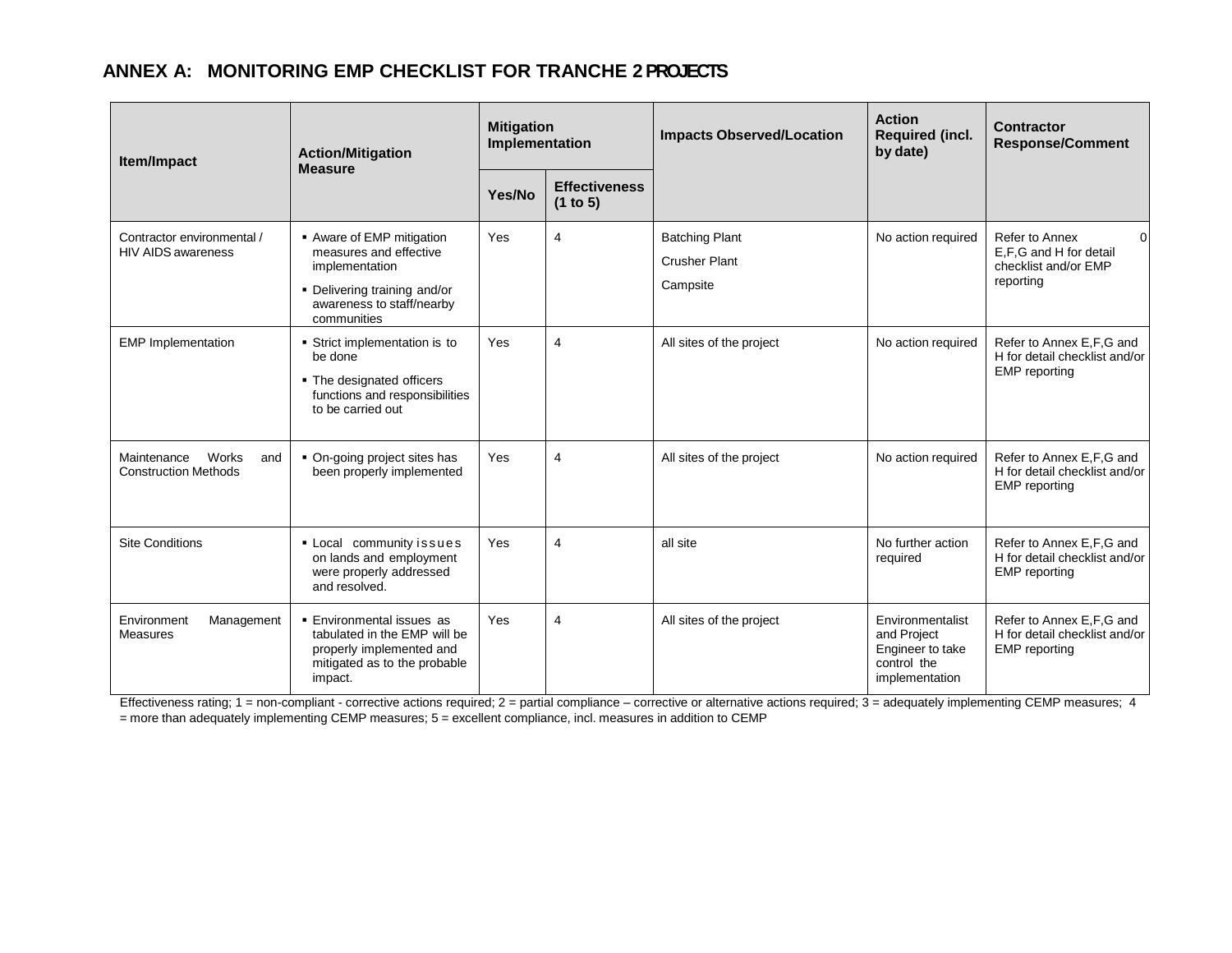## **ANNEX B: EMP IMPLEMENTATION – GIRUA AIRPORT**

| <b>PROJECT NAME:</b> | GIRUA AIRPORT PAVEMENT UPGRADING, NEW<br><b>TERMINAL BUILDING &amp; ASSOCIATED WORKS</b> | <b>CONTRACT NO:</b>             |                            | <b>PROVINCE:</b> | <b>ORO PROVINCE</b> |
|----------------------|------------------------------------------------------------------------------------------|---------------------------------|----------------------------|------------------|---------------------|
| Date of Inspection:  | December 2016                                                                            | Inspected By (And Designation): | Barksy (PIU)               | Initial          | <b>BP</b>           |
| Remarks:             | Satisfactory                                                                             | Witnessed By (And Designation): | <b>Project Engineer(s)</b> | Initial:         | Moses Arie (MA)     |
|                      |                                                                                          |                                 | Contractor (CHEC)          | Initial:         |                     |

<span id="page-24-0"></span>

|                                                                                                 |                                                                                                                                                                                                                                                                      | <b>LOCATIONS</b>                                                                       | <b>TIMEFRAME</b>          |            | <b>COMPLIED</b> |                                                                                                                                 |                                                                                      |
|-------------------------------------------------------------------------------------------------|----------------------------------------------------------------------------------------------------------------------------------------------------------------------------------------------------------------------------------------------------------------------|----------------------------------------------------------------------------------------|---------------------------|------------|-----------------|---------------------------------------------------------------------------------------------------------------------------------|--------------------------------------------------------------------------------------|
| <b>ENVIRONMENTAL ISSUE</b>                                                                      | <b>MITIGATION MEASURES</b>                                                                                                                                                                                                                                           |                                                                                        |                           | <b>YES</b> | <b>NO</b>       | <b>REMARKS</b>                                                                                                                  | <b>DATE TO UNDERTAKE</b><br><b>REMEDIAL ACTIONS STATED IN</b><br><b>REMARKS.</b>     |
| <b>SOIL EROSION</b>                                                                             |                                                                                                                                                                                                                                                                      |                                                                                        |                           |            |                 |                                                                                                                                 |                                                                                      |
| Slope erosion and<br>sedimentation of<br>nearby water bodies                                    | • Installation of silt traps on all drains<br>• Minimize clearing of vegetation and time surfaces<br>are exposed<br>• Establish requisite temporary/permanent control<br>structures<br>• Undertake immediate re-vegetation after completion<br>of construction works | Airport vicinities                                                                     | <b>Construction Phase</b> | ✓          |                 | Regressing taking shape<br>covering earthworks areas<br>Landscaping and flower<br>planting around new terminal<br>building area | Completed<br>To monitor and audit<br>during 1 <sup>st</sup> quarter<br>audit of 2017 |
| Sediment runoff<br>which<br>damage aquatic<br>could<br>and marine ecology or<br>flooding issues | • Locate stockpiles in controlled areas<br>• Sub-grade and sub-base material placed quickly<br>after removal of topsoil<br>Planned construction work during dry season<br>$\bullet$<br>Removal of spoils and construction debris                                     | Downstream of<br>Airport sites and<br>waterways                                        | <b>Construction Phase</b> | ✓          |                 | - No works during rainy season                                                                                                  | To monitor and audit during<br>1 <sup>st</sup> quarter audit of 2017                 |
| <b>WATER QUALITY/QUANTITY</b>                                                                   |                                                                                                                                                                                                                                                                      |                                                                                        |                           |            |                 |                                                                                                                                 |                                                                                      |
| Disruption of Surface<br>and Ground Water                                                       | Dimension of drains<br>Diversion of stream<br>Use of grassed areas for runoff<br>Location of stockpiles on paved areas<br>Removal of stockpiles after construction<br>Re-vegetation after construction                                                               | Airport and<br>surrounding<br>areas and<br>Downstream<br>from<br>construction<br>areas | Duration of project       | ✓          |                 |                                                                                                                                 | - To monitor and audit during<br>1 <sup>st</sup> quarter audit of 2017               |
| Contamination of<br>nearby water bodies by<br>toxic and hazardous<br>substances                 | Installation of oil and traps in drains<br>$\bullet$<br>Development of safe storage areas and proper<br>$\bullet$<br>handling of hazardous and toxic materials<br>Proper disposition of hazardous and toxic<br>$\bullet$<br>materials                                | Airport and<br>surrounding<br>areas                                                    | Duration of project       |            |                 |                                                                                                                                 | - To monitor and audit during<br>1 <sup>st</sup> quarter audit of 2017               |
| Pollution from<br>domestic sewage<br>and wastes                                                 | Proper solid waste management system to be<br>practiced in work areas<br>Installation of sanitation and treatment facilities in<br>camps, offices and ancillary facilities                                                                                           | Airport, Camps,<br>Offices and<br>Ancillary<br>Facilities                              | Duration of project       | ✓          |                 |                                                                                                                                 | To monitor and audit during<br>1 <sup>st</sup> quarter audit of 2017                 |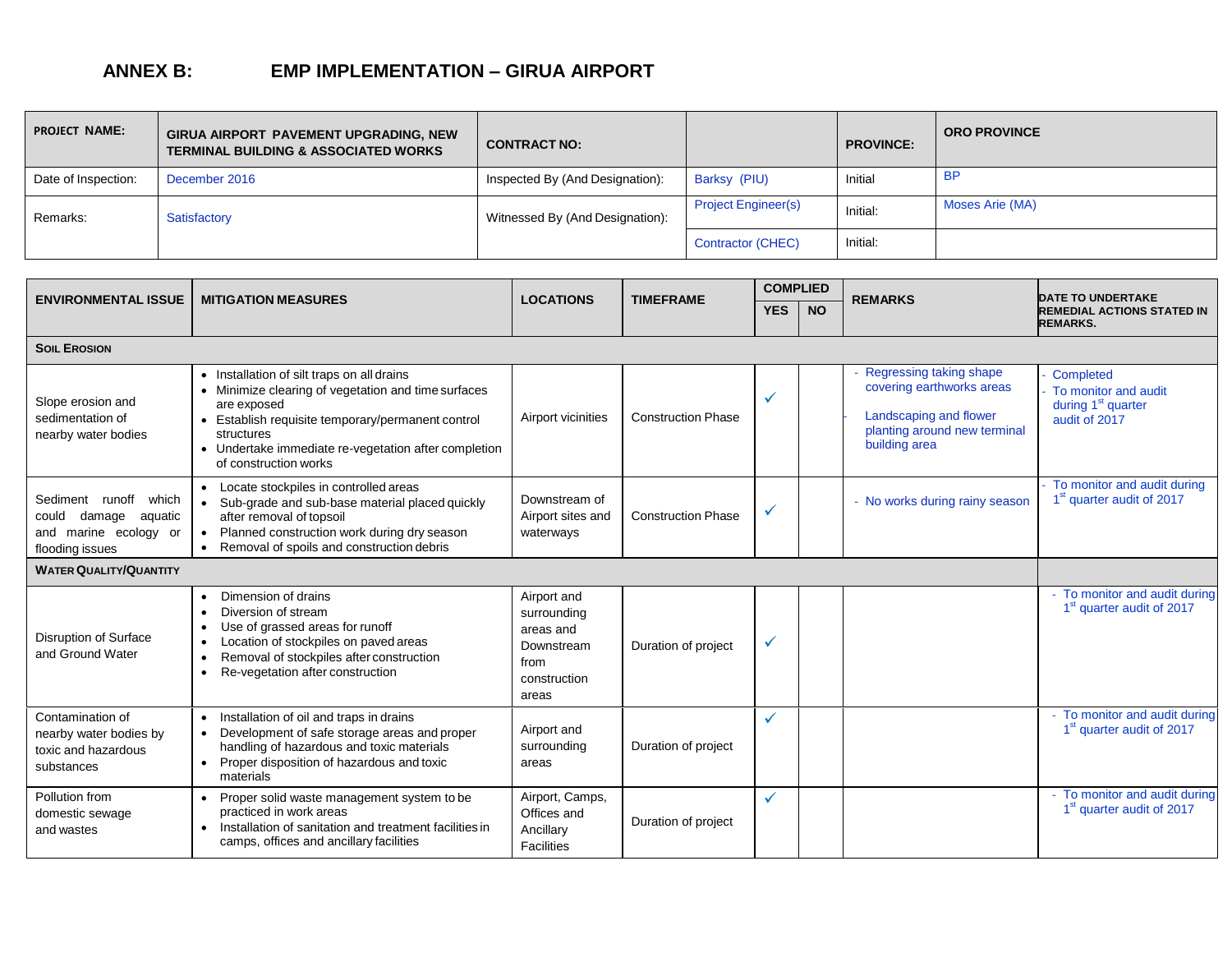| <b>ENVIRONMENTAL ISSUE</b>                                                                                    | <b>MITIGATION MEASURES</b>                                                                                                                                                                                                                                                          | <b>LOCATIONS</b>                                                 | <b>TIMEFRAME</b>                              | <b>COMPLIED</b> |           | <b>REMARKS</b>                                                                                                                                              | <b>DATE TO UNDERTAKE REMEDIAL</b>                                                            |
|---------------------------------------------------------------------------------------------------------------|-------------------------------------------------------------------------------------------------------------------------------------------------------------------------------------------------------------------------------------------------------------------------------------|------------------------------------------------------------------|-----------------------------------------------|-----------------|-----------|-------------------------------------------------------------------------------------------------------------------------------------------------------------|----------------------------------------------------------------------------------------------|
|                                                                                                               |                                                                                                                                                                                                                                                                                     |                                                                  |                                               | <b>YES</b>      | <b>NO</b> |                                                                                                                                                             | <b>ACTIONS STATED IN REMARKS.</b>                                                            |
| Contamination from oil<br>and grease                                                                          | • Collect and recycle petroleum products<br>Development of spill contingency plans<br>Construction of bund walls and drainage<br>$\bullet$<br>systems around fuel storage areas                                                                                                     | Ancillary<br><b>Facilities</b>                                   | Duration of project                           | $\checkmark$    |           | - Immediate clean-up plan<br>for spills                                                                                                                     | - December 2016<br>- To monitor and audit<br>during 1 <sup>st</sup> quarter audit<br>of 2017 |
| <b>AIR POLLUTION</b>                                                                                          |                                                                                                                                                                                                                                                                                     |                                                                  |                                               |                 |           |                                                                                                                                                             |                                                                                              |
| Increase in levels of<br><b>Total Suspended</b><br>Particulates (TSP),<br>SO <sub>2</sub> and NO <sub>2</sub> | Locate Ancillary Facilities away from<br>residential and settlement areas<br>Provide workers with Personal<br>Protective Equipment (PPE)<br>Proper maintenance of vehicles, machineries<br>and equipment                                                                            | Airport site and<br>adjacent villages<br>and settlements         | Pre-Construction<br>and Construction<br>Phase | ✓               |           |                                                                                                                                                             | - To monitor and audit during<br>1 <sup>st</sup> quarter audit of 2017                       |
| Health hazards and<br>nuisances to nearby<br>villages and settlements                                         | Regular monitoring of air quality in the vicinity<br>$\bullet$<br>of the airports and sensitive receptors                                                                                                                                                                           | Airport site and<br>adjacent villages<br>and settlements         | <b>Operation Phase</b>                        | ✓               |           | Require environmental<br>monitoring equipment to<br>quantify. However, visual<br>assessment indicated fewer<br>nuisances tolerable to nearby<br>settlement. | December 2016<br>- To monitor and audit during<br>1 <sup>st</sup> quarter audit of 2017      |
| <b>NOISE POLLUTION</b>                                                                                        |                                                                                                                                                                                                                                                                                     |                                                                  |                                               |                 |           |                                                                                                                                                             |                                                                                              |
| Health risks to workers<br>and residents of nearby<br>villages and communities                                | • Control vehicles speed in work areas and<br>sensitive locations<br>• Locate Ancillary Facilities away from<br>residential and settlement areas<br>• Provide workers with Personal<br>Protective Equipment (PPE)<br>• Proper maintenance of vehicles, machineries<br>and equipment | All construction<br>areas, access<br>routes, and<br>quarry sites | Pre-Construction<br>and Construction<br>Phase | ✓               |           | Proper and routine<br>maintenance of machines<br>and vehicles are done                                                                                      | December 2016<br>- To monitor and audit<br>during 1 <sup>st</sup> quarter audit<br>of 2017   |
| Nuisance to residents<br>of nearby villages and<br>communities                                                | Establishment of buffers between airport<br>$\bullet$<br>and nearby settlement areas<br>• Preparation of operational procedures by<br>Airport Operator based on ANZECC 1992 or<br>Australian Noise Exposure Forecast (ANEF)                                                         | Nearby<br>settlements                                            | <b>Operation Phase</b>                        | ✓               |           |                                                                                                                                                             | - To monitor and audit during<br>1 <sup>st</sup> quarter audit of 2017                       |
| <b>OCCUPATIONAL HEALTH AND SAFETY</b>                                                                         |                                                                                                                                                                                                                                                                                     |                                                                  |                                               |                 |           |                                                                                                                                                             |                                                                                              |
| Hazards to worker's<br>health and safety                                                                      | Construction methodology under control of<br>$\bullet$<br>Safety Officer and CSC<br>• Approved Contractor's Occupational Health<br>and Safety Plan                                                                                                                                  | Airport sites                                                    | Pre-Construction<br>and Construction<br>Phase | ✓               |           | - All workers to attend<br>Health and safety toolkit<br>meeting                                                                                             | - To monitor and audit<br>during 1 <sup>st</sup> quarter audit<br>of 2017                    |
| Spread of HIV and<br>other communicable<br>diseases                                                           | Contractor to source laborers and workers<br>$\bullet$<br>from the nearby villages<br>• Contractors to increase awareness of workers                                                                                                                                                | Airport site and<br>adjacent villages<br>and settlements         | Pre-Construction<br>and Construction<br>Phase | ✓               |           |                                                                                                                                                             |                                                                                              |
| <b>SOCIAL /COMMUNITY CONCERNS</b>                                                                             |                                                                                                                                                                                                                                                                                     |                                                                  |                                               |                 |           |                                                                                                                                                             |                                                                                              |
| Changes in nearby<br>land values                                                                              | • Proper valuation of land                                                                                                                                                                                                                                                          | Surrounding<br>areas and<br>nearby villages                      | Operation phase                               |                 | ✓         | - Not required                                                                                                                                              |                                                                                              |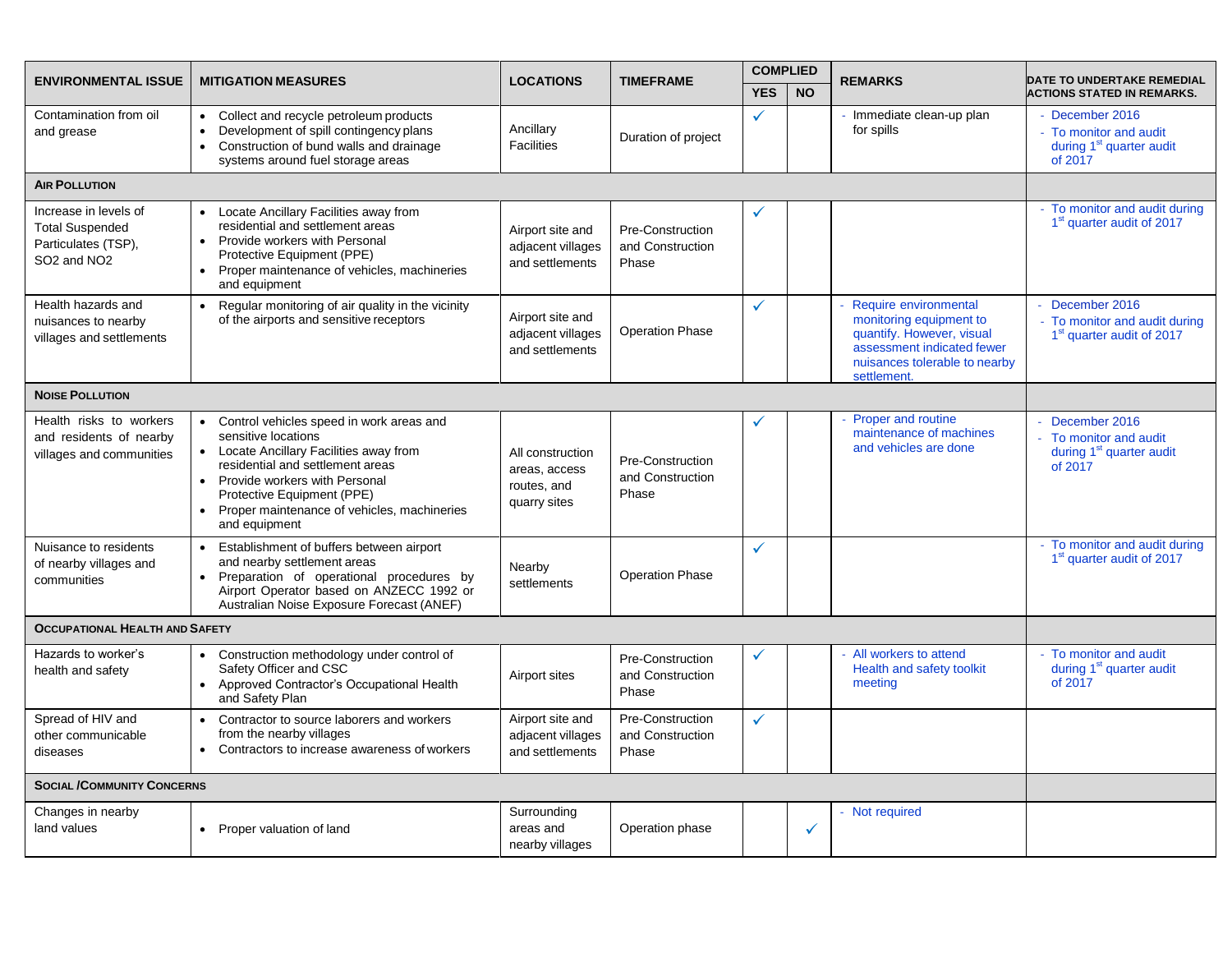|                                                     |                                                                                                                                                                                                                                                                                                |                                                            | <b>TIMEFRAME</b>                              | <b>COMPLIED</b> |           |                                                                                                                                                                                                 | <b>DATE TO UNDERTAKE</b>                                               |
|-----------------------------------------------------|------------------------------------------------------------------------------------------------------------------------------------------------------------------------------------------------------------------------------------------------------------------------------------------------|------------------------------------------------------------|-----------------------------------------------|-----------------|-----------|-------------------------------------------------------------------------------------------------------------------------------------------------------------------------------------------------|------------------------------------------------------------------------|
| <b>ENVIRONMENTAL ISSUE</b>                          | <b>MITIGATION MEASURES</b>                                                                                                                                                                                                                                                                     | <b>LOCATIONS</b>                                           |                                               | <b>YES</b>      | <b>NO</b> | <b>REMARKS</b>                                                                                                                                                                                  | <b>REMEDIAL ACTIONS STATED IN</b><br><b>REMARKS.</b>                   |
| Loss of aesthetics                                  | Landscaping and re-vegetation                                                                                                                                                                                                                                                                  | Vicinity of<br>Airports                                    | <b>Duration of Project</b>                    | ✓               |           | - Ensure no impact to nearby<br>aesthetics                                                                                                                                                      | - To monitor and audit during<br>1 <sup>st</sup> quarter audit of 2017 |
| Cultural<br>differences<br>risk/social<br>conflicts | Contractor to source laborers and workers from<br>the nearby villages                                                                                                                                                                                                                          | Airport site and<br>adjacent villages<br>and settlements   | Pre-Construction<br>and Construction<br>Phase | ✓               |           | - Well implemented                                                                                                                                                                              | - To monitor and audit during<br>1 <sup>st</sup> quarter audit of 2017 |
| Slum creation risks                                 | Demolition of structures as part of abandonment<br>plan                                                                                                                                                                                                                                        | Airport sites                                              | Completion of<br>Construction                 | $\checkmark$    |           | Not applicable (NA) at this<br>construction stage for the<br>new terminal building                                                                                                              |                                                                        |
| Disruption of utilities                             | Investigate limits to required services and minimize<br>disruptions                                                                                                                                                                                                                            | Nearby<br>settlements                                      | Pre-Construction<br>and Construction<br>Phase | $\checkmark$    |           | No disruption to utilities.<br>Contactors are made aware<br>of the public utilities                                                                                                             | - Monitor daily by Project<br><b>Safety Officer</b>                    |
| Increase in traffic                                 | Prepare traffic management plans                                                                                                                                                                                                                                                               | Airport vicinities<br>and major roads<br>into the Airports | <b>Duration of Project</b>                    | $\checkmark$    |           | Maintain movement of<br>cars/machinery into airside<br>aided by NAC Safety Officer<br>Landside traffic is on normal<br>road networks accept when<br>needed guidance from NAC<br>Safety Officer. | - Monitor daily by Project<br><b>Safety Officer</b>                    |
| <b>SITE ABANDONMENT</b>                             |                                                                                                                                                                                                                                                                                                |                                                            |                                               |                 |           |                                                                                                                                                                                                 |                                                                        |
| Decommissioning of<br>work sites                    | Preparation of abandonment plan<br>Return of all transient workers to original places of<br>residences<br>Demolition of temporary offices and contractor's<br>depot area<br>Dismantling of ancillary facilities<br>Re-vegetation of exposed areas<br>Proper disposition of construction debris | Construction<br>and camp sites                             | After completion of<br>construction           | ✓               |           | - NA at this construction stage.<br>Contractor is required to<br>prepare a Site Abandonment<br>Plan                                                                                             | - To monitor and audit during<br>1 <sup>st</sup> quarter audit of 2017 |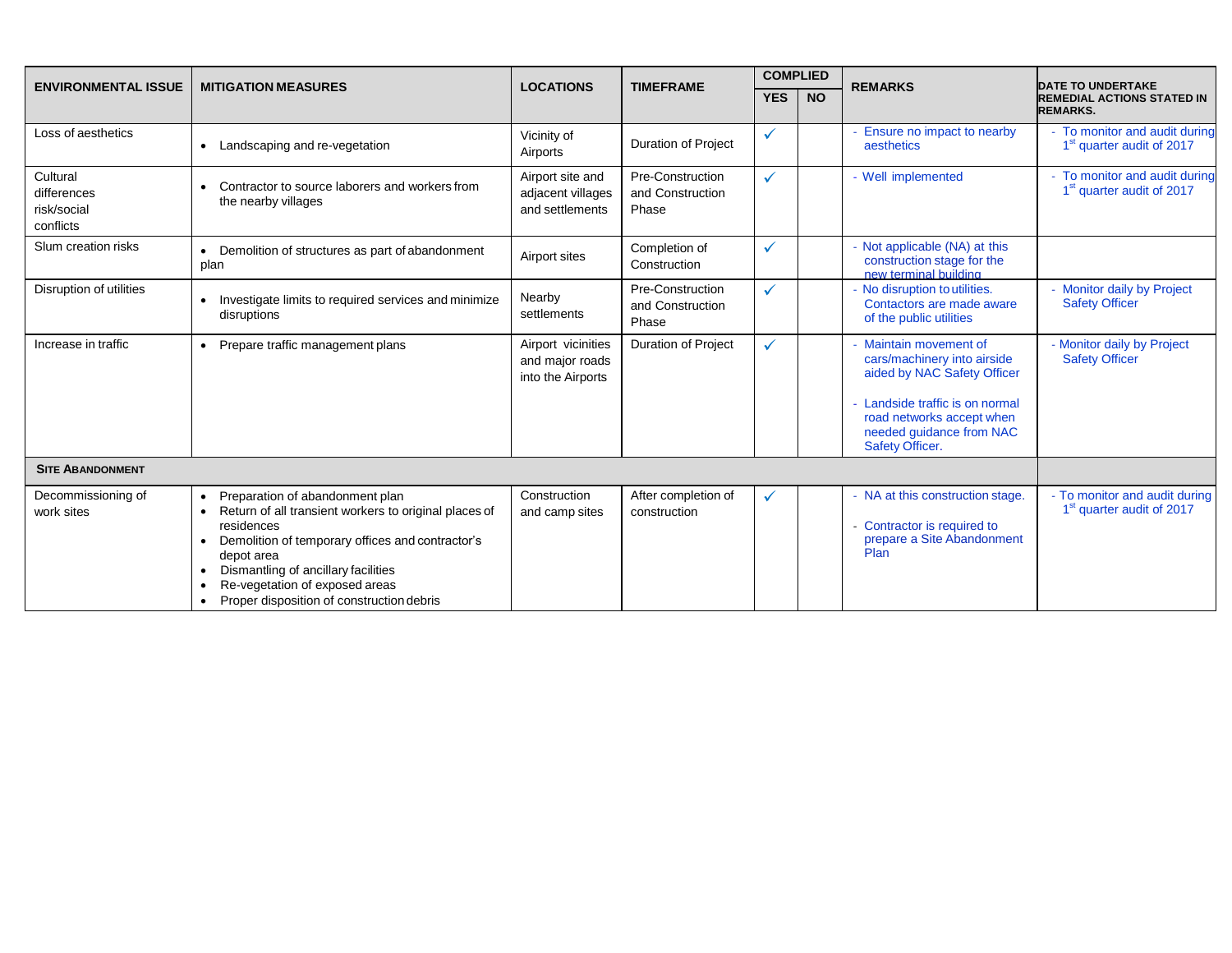## **ANNEX C: EMP IMPLEMENTATION – VANIMO AIRPORT**

| <b>PROJECT NAME:</b> | <b>VANIMO AIRPORT PAVEMENT</b><br><b>UPGRADING, NEW TERMINAL BUILDING &amp;</b><br><b>ASSOCIATED WORK</b> | <b>CONTRACT NO:</b>             |                                           | <b>PROVINCE:</b>         | <b>SANDAUN PROVINCE</b> |
|----------------------|-----------------------------------------------------------------------------------------------------------|---------------------------------|-------------------------------------------|--------------------------|-------------------------|
| Date of Inspection:  | December 2016                                                                                             | Inspected By (And Designation): | Barksy (PIU)                              | Initial:                 | <b>BP</b>               |
| Remarks:             |                                                                                                           | <b>Project Engineer(s)</b>      | Initial:                                  | Michael Tolimanaram (MT) |                         |
|                      | Satisfactory                                                                                              | Witnessed By (And Designation): | <b>Contractors' Environmental</b><br>Rep. | Initial                  |                         |

<span id="page-27-0"></span>

| <b>ENVIRONMENTAL ISSUE</b>                                                                | <b>MITIGATION MEASURES</b>                                                                                                                                                                                                                                                      | <b>LOCATIONS</b>                                                                             | <b>TIMEFRAME</b>          | <b>COMPLIED</b> |           | <b>REMARKS</b>                 | <b>DATE TO UNDERTAKE</b>                             |
|-------------------------------------------------------------------------------------------|---------------------------------------------------------------------------------------------------------------------------------------------------------------------------------------------------------------------------------------------------------------------------------|----------------------------------------------------------------------------------------------|---------------------------|-----------------|-----------|--------------------------------|------------------------------------------------------|
|                                                                                           |                                                                                                                                                                                                                                                                                 |                                                                                              |                           | <b>YES</b>      | <b>NO</b> |                                | <b>REMEDIAL ACTIONS STATED</b><br><b>IN REMARKS.</b> |
| <b>SOIL EROSION</b>                                                                       |                                                                                                                                                                                                                                                                                 |                                                                                              |                           |                 |           |                                |                                                      |
| Slope<br>erosion<br>and<br>sedimentation of<br>nearby<br>water bodies                     | • Installation of silt traps on all drains<br>• Minimize clearing of vegetation and time surfaces<br>are exposed<br>Establish requisite temporary/permanent control<br>$\bullet$<br>structures<br>• Undertake immediate re-vegetation after completion<br>of construction works | Airport vicinities                                                                           | <b>Construction Phase</b> |                 |           | I WORKS STOPPED IN AUGUST 2016 |                                                      |
| Sediment runoff which<br>could damage aquatic and<br>marine ecology or flooding<br>issues | Locate stockpiles in controlled areas<br>$\bullet$<br>Sub-grade and sub-base material placed quickly<br>$\bullet$<br>after removal of topsoil<br>Planned construction work during dry season<br>Removal of spoils and construction debris                                       | Downstream of<br>Airport sites and<br>waterways                                              | <b>Construction Phase</b> |                 |           |                                |                                                      |
| <b>WATER QUALITY/QUANTITY</b>                                                             |                                                                                                                                                                                                                                                                                 |                                                                                              |                           |                 |           |                                |                                                      |
| Disruption of Surface and<br><b>Ground Water</b>                                          | Dimension of drains<br>Diversion of stream<br>Use of grassed areas for runoff<br>Location of stockpiles on paved areas<br>Removal of stockpiles after construction<br>Re-vegetation after construction                                                                          | Airport<br>and<br>surrounding<br>and<br>areas<br>Downstream<br>from<br>construction<br>areas | Duration of project       |                 |           |                                |                                                      |
| Contamination of nearby<br>water bodies by toxic and<br>hazardous substances              | Installation of oil and traps in drains<br>$\bullet$<br>Development of safe storage areas and proper<br>handling of hazardous and toxic materials<br>Proper disposition of hazardous and toxic<br>materials                                                                     | and<br>Airport<br>surrounding<br>areas                                                       | Duration of project       |                 |           |                                |                                                      |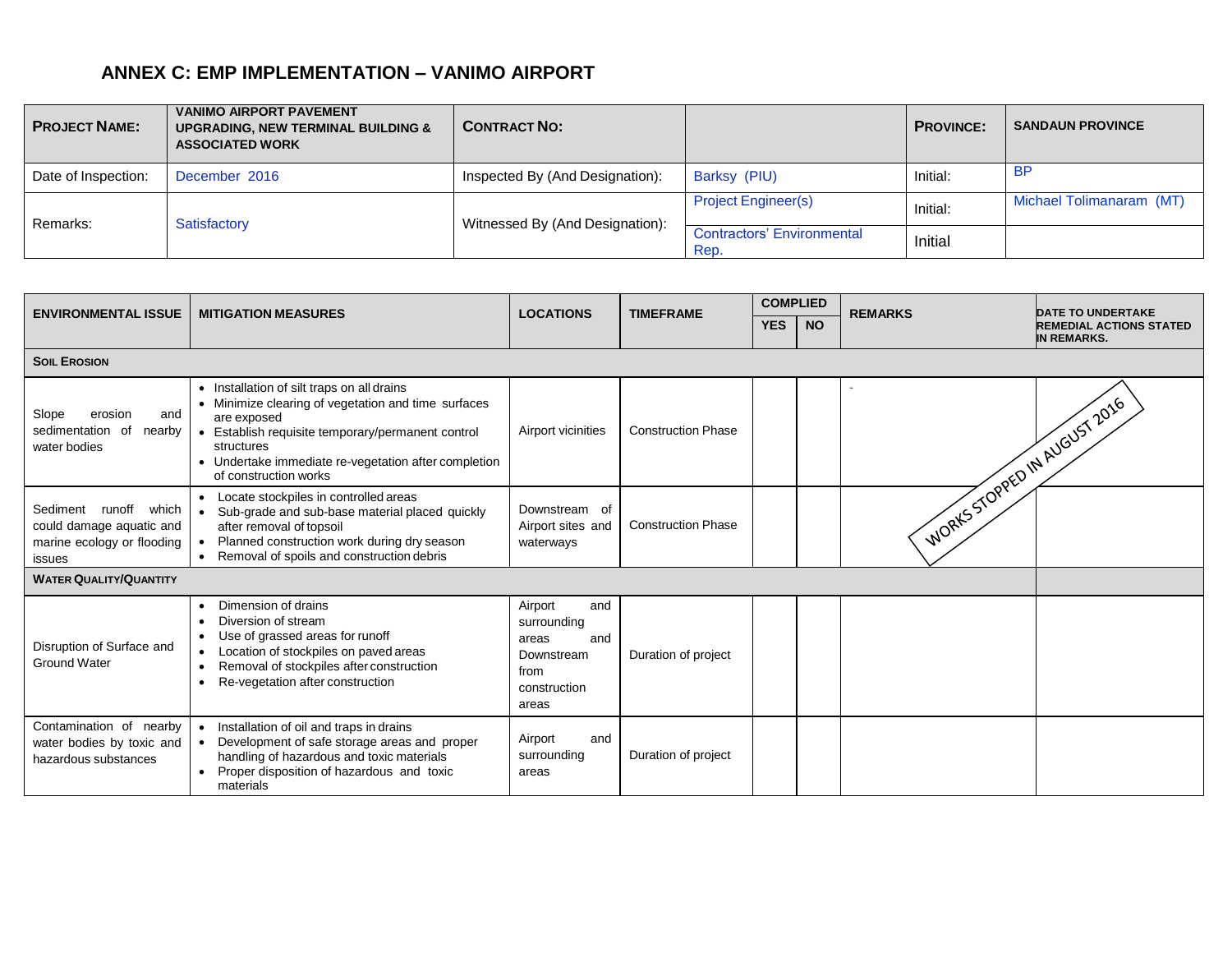| <b>ENVIRONMENTAL ISSUE</b>                                                        | <b>MITIGATION MEASURES</b>                                                                                                                                                                                                                                                                      | <b>LOCATIONS</b>                                                       | <b>TIMEFRAME</b>                                 | <b>COMPLIED</b> |           | <b>REMARKS</b>                 | <b>DATE TO UNDERTAKE</b>                             |
|-----------------------------------------------------------------------------------|-------------------------------------------------------------------------------------------------------------------------------------------------------------------------------------------------------------------------------------------------------------------------------------------------|------------------------------------------------------------------------|--------------------------------------------------|-----------------|-----------|--------------------------------|------------------------------------------------------|
|                                                                                   |                                                                                                                                                                                                                                                                                                 |                                                                        |                                                  | <b>YES</b>      | <b>NO</b> |                                | <b>REMEDIAL ACTIONS STATED</b><br><b>IN REMARKS.</b> |
| from<br>Pollution<br>domestic<br>sewage and wastes                                | Proper solid waste management system to be<br>$\bullet$<br>practiced in work areas<br>Installation of sanitation and treatment facilities in<br>$\bullet$<br>camps, offices and ancillary facilities                                                                                            | Airport, Camps,<br><b>Offices</b><br>and<br>Ancillary<br>Facilities    | Duration of project                              |                 |           | I WORKS STOPPED IN AUGUST 2016 |                                                      |
| Contamination from oil<br>and grease                                              | Collect and recycle petroleum products<br>$\bullet$<br>Development of spill contingency plans<br>Construction of bund walls and drainage systems<br>$\bullet$<br>around fuel storage areas                                                                                                      | Ancillary<br>Facilities                                                | Duration of project                              |                 |           |                                |                                                      |
| <b>AIR POLLUTION</b>                                                              |                                                                                                                                                                                                                                                                                                 |                                                                        |                                                  |                 |           |                                |                                                      |
| Increase in levels of Total<br>Suspended Particulates<br>(TSP), SO2 and NO2       | Locate Ancillary Facilities away from residential<br>$\bullet$<br>and settlement areas<br>• Provide workers with Personal<br>Protective<br>Equipment (PPE)<br>Proper maintenance of vehicles, machineries and<br>$\bullet$<br>equipment                                                         | Airport site and<br>adjacent villages<br>and settlements               | Pre-Construction<br>Construction<br>and<br>Phase |                 |           |                                |                                                      |
| Health<br>hazards<br>and<br>nuisances<br>to<br>nearby<br>villages and settlements | Regular monitoring of air quality in the vicinity of<br>$\bullet$<br>the airports and sensitive receptors                                                                                                                                                                                       | Airport site and<br>adjacent villages<br>and settlements               | <b>Operation Phase</b>                           |                 |           |                                |                                                      |
| <b>NOISE POLLUTION</b>                                                            |                                                                                                                                                                                                                                                                                                 |                                                                        |                                                  |                 |           |                                |                                                      |
| Health risks to workers<br>and residents of nearby<br>villages and communities    | Control vehicles speed in work areas and sensitive<br>$\bullet$<br>locations<br>• Locate Ancillary Facilities away from residential<br>and settlement areas<br>Provide workers with Personal<br>Protective<br>Equipment (PPE)<br>• Proper maintenance of vehicles, machineries and<br>equipment | All construction<br>access<br>areas,<br>routes,<br>and<br>quarry sites | Pre-Construction<br>Construction<br>and<br>Phase |                 |           |                                |                                                      |
| Nuisance to residents of<br>villages<br>nearby<br>and<br>communities              | Establishment of buffers between airport and<br>$\bullet$<br>nearby settlement areas<br>Preparation of operational procedures by Airport<br>Operator based on ANZECC 1992 or Australian<br>Noise Exposure Forecast (ANEF)                                                                       | Nearby<br>settlements                                                  | <b>Operation Phase</b>                           |                 |           |                                |                                                      |
| <b>OCCUPATIONAL HEALTH AND SAFETY</b>                                             |                                                                                                                                                                                                                                                                                                 |                                                                        |                                                  |                 |           |                                |                                                      |
| Hazards to worker's health<br>and safety                                          | Construction methodology under control of Safety<br>$\bullet$<br>Officer and CSC<br>Approved Contractor's Occupational Health and<br>Safety Plan                                                                                                                                                | Airport sites                                                          | Pre-Construction<br>Construction<br>and<br>Phase |                 |           |                                |                                                      |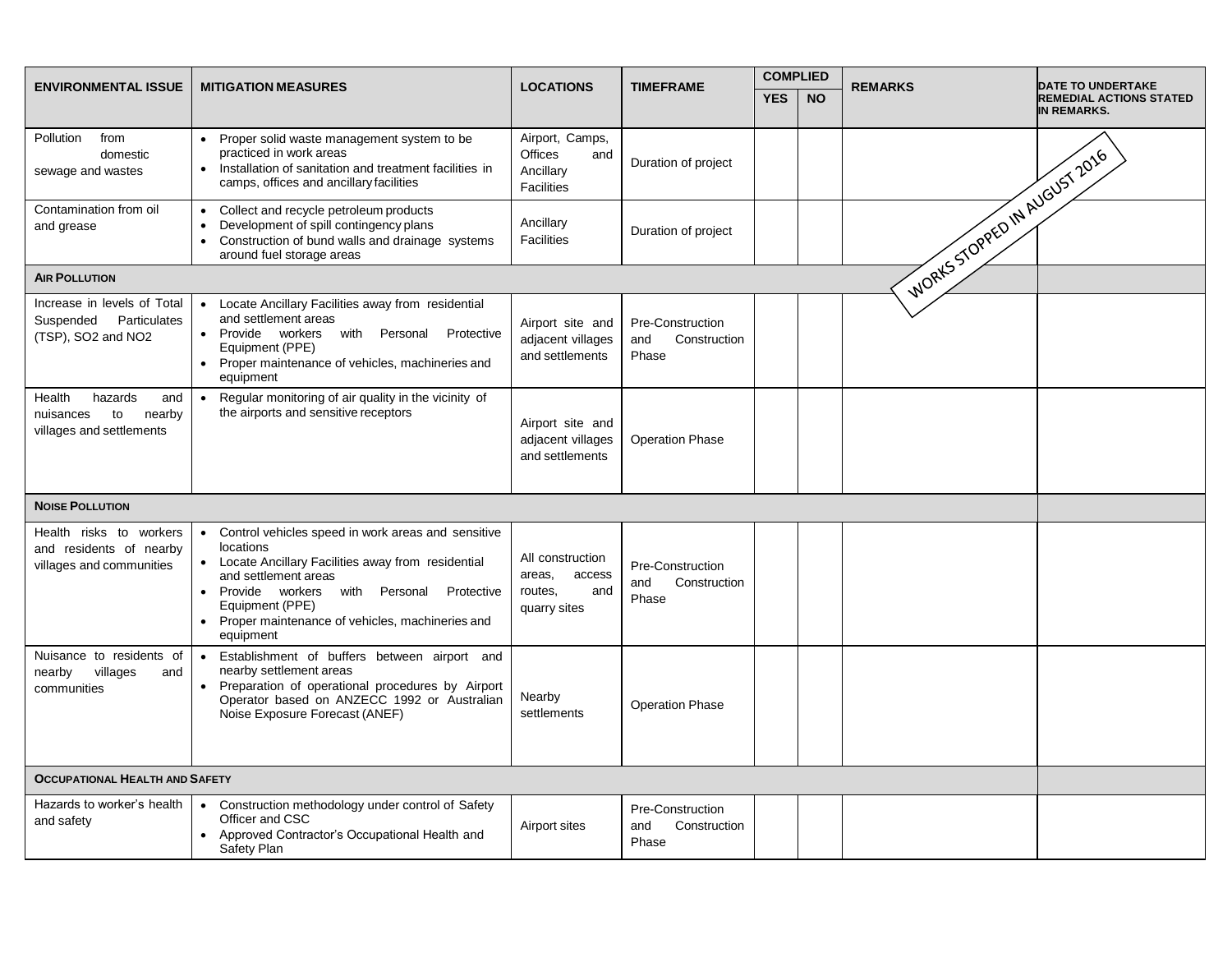| <b>ENVIRONMENTAL</b>                             | <b>MITIGATION MEASURES</b>                                                                                                                                                                                                                                                                                                 | <b>LOCATIONS</b>                                           | <b>TIMEFRAME</b>                                 | <b>COMPLIED</b> |           | <b>REMARKS</b> | <b>DATE TO UNDERTAKE</b>                             |
|--------------------------------------------------|----------------------------------------------------------------------------------------------------------------------------------------------------------------------------------------------------------------------------------------------------------------------------------------------------------------------------|------------------------------------------------------------|--------------------------------------------------|-----------------|-----------|----------------|------------------------------------------------------|
| <b>ISSUE</b>                                     |                                                                                                                                                                                                                                                                                                                            |                                                            |                                                  | <b>YES</b>      | <b>NO</b> |                | <b>REMEDIAL ACTIONS STATED IN</b><br><b>REMARKS.</b> |
| Spread of HIV and other<br>communicable diseases | Contractor to source labourers and workers from<br>$\bullet$<br>the nearby villages<br>Contractors to increase awareness of workers<br>$\bullet$                                                                                                                                                                           | Airport site and<br>adjacent villages<br>and settlements   | Pre-Construction<br>and<br>Construction<br>Phase |                 |           |                |                                                      |
| <b>SOCIAL /COMMUNITY CONCERNS</b>                |                                                                                                                                                                                                                                                                                                                            |                                                            |                                                  |                 |           |                |                                                      |
| Changes in nearby land<br>values                 | • Proper valuation of land                                                                                                                                                                                                                                                                                                 | Surrounding<br>areas<br>and<br>nearby villages             | Operation phase                                  |                 |           |                | I WORKS STOPPED IN AUGUST 2016                       |
| Loss of aesthetics                               | • Landscaping and re-vegetation                                                                                                                                                                                                                                                                                            | Vicinity<br>of<br>Airports                                 | Duration of Project                              |                 |           |                |                                                      |
| Cultural differences<br>risk/social conflicts    | Contractor to source labourers and workers from<br>$\bullet$<br>the nearby villages                                                                                                                                                                                                                                        | Airport site and<br>adjacent villages<br>and settlements   | Pre-Construction<br>Construction<br>and<br>Phase |                 |           |                |                                                      |
| Slum creation risks                              | • Demolition of structures as part of abandonment<br>plan                                                                                                                                                                                                                                                                  | Airport sites                                              | of<br>Completion<br>Construction                 |                 |           |                |                                                      |
| Disruption of utilities                          | Investigate limits to required services and minimize<br>$\bullet$<br>disruptions                                                                                                                                                                                                                                           | Nearby<br>settlements                                      | Pre-Construction<br>Construction<br>and<br>Phase |                 |           |                |                                                      |
| Increase in traffic                              | • Prepare traffic management plans                                                                                                                                                                                                                                                                                         | Airport vicinities<br>and major roads<br>into the Airports | <b>Duration of Project</b>                       |                 |           |                |                                                      |
| <b>SITE ABANDONMENT</b>                          |                                                                                                                                                                                                                                                                                                                            |                                                            |                                                  |                 |           |                |                                                      |
| Decommissioning of<br>work sites                 | Preparation of abandonment plan<br>$\bullet$<br>• Return of all transient workers to original places of<br>residences<br>Demolition of temporary offices and contractor's<br>depot area<br>Dismantling of ancillary facilities<br>Re-vegetation of exposed areas<br>Proper disposition of construction debris<br>$\bullet$ | Construction<br>and camp sites                             | After completion of<br>construction              |                 |           |                |                                                      |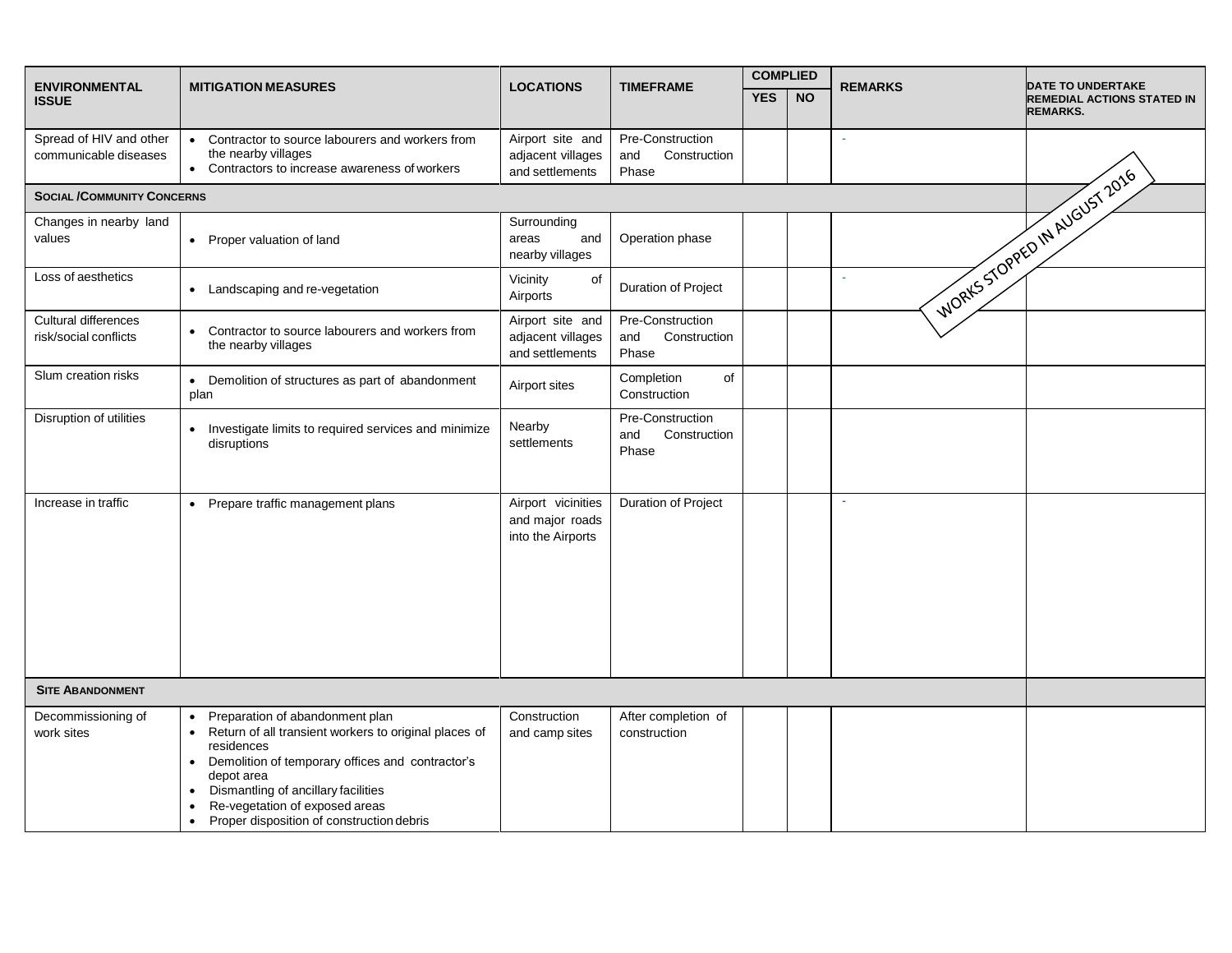## **ANNEX D: EMP IMPLEMENTATION – KUNDIAWA AIRPORT**

| <b>PROJECT NAME:</b> | <b>KUNDIAWA AIRPORT PAVEMENT</b><br><b>UPGRADING &amp; ASSOCIATED WORKS</b> | <b>CONTRACT NO:</b>             |                            | <b>PROVINCE:</b> | <b>CHIMBU PROVINCE</b> |
|----------------------|-----------------------------------------------------------------------------|---------------------------------|----------------------------|------------------|------------------------|
| Date of Inspection:  | <b>June 2016</b>                                                            | Inspected By (And Designation): | Barksy (PIU)               | Initial          | <b>BP</b>              |
| Remarks:             | Satisfactory                                                                | Witnessed By (And Designation): | <b>Project Engineer(s)</b> | Initial          | SR/KD/AD               |
|                      |                                                                             |                                 | <b>Contractors Rep.</b>    | Initial          |                        |

<span id="page-30-0"></span>

| <b>ENVIRONMENTAL ISSUE</b>                                                                   | <b>MITIGATION MEASURES</b>                                                                                                                                                                                                                                         | <b>LOCATIONS</b>                                                                             | <b>TIMEFRAME</b>          | <b>COMPLIED</b> |           | <b>REMARKS</b>                                                                                                                              | <b>DATE TO UNDERTAKE</b>                                                             |
|----------------------------------------------------------------------------------------------|--------------------------------------------------------------------------------------------------------------------------------------------------------------------------------------------------------------------------------------------------------------------|----------------------------------------------------------------------------------------------|---------------------------|-----------------|-----------|---------------------------------------------------------------------------------------------------------------------------------------------|--------------------------------------------------------------------------------------|
|                                                                                              |                                                                                                                                                                                                                                                                    |                                                                                              |                           | <b>YES</b>      | <b>NO</b> |                                                                                                                                             | <b>REMEDIAL ACTIONS STATED IN</b><br><b>REMARKS.</b>                                 |
| <b>SOIL EROSION</b>                                                                          |                                                                                                                                                                                                                                                                    |                                                                                              |                           |                 |           |                                                                                                                                             |                                                                                      |
| Slope<br>erosion<br>and<br>sedimentation of<br>nearby<br>water bodies                        | • Installation of silt traps on all drains<br>• Minimize clearing of vegetation and time surfaces<br>are exposed<br>Establish requisite temporary/permanent control<br>structures<br>• Undertake immediate re-vegetation after completion<br>of construction works | Airport vicinities                                                                           | <b>Construction Phase</b> | $\checkmark$    |           | Re-grassing taking place on<br>earthworks area                                                                                              | To monitor and audit during<br>1 <sup>st</sup> quarter audit of 2017                 |
| runoff which<br>Sediment<br>could damage aquatic and<br>marine ecology or flooding<br>issues | • Locate stockpiles in controlled areas<br>Sub-grade and sub-base material placed quickly<br>$\bullet$<br>after removal of topsoil<br>Planned construction work during dry season<br>Removal of spoils and construction debris                                     | Downstream of<br>Airport sites and<br>waterways                                              | <b>Construction Phase</b> | $\checkmark$    |           |                                                                                                                                             | - To monitor and audit during<br>1 <sup>st</sup> quarter audit of 2017               |
| <b>WATER QUALITY/QUANTITY</b>                                                                |                                                                                                                                                                                                                                                                    |                                                                                              |                           |                 |           |                                                                                                                                             |                                                                                      |
| Disruption of Surface and<br><b>Ground Water</b>                                             | Dimension of drains<br>Diversion of stream<br>Use of grassed areas for runoff<br>Location of stockpiles on paved areas<br>Removal of stockpiles after construction<br>Re-vegetation after construction                                                             | Airport<br>and<br>surrounding<br>and<br>areas<br>Downstream<br>from<br>construction<br>areas | Duration of project       | $\checkmark$    |           | Sedimentation control in<br>place. Drainage flow designs<br>in progress to control flooding<br>and erosion of drains outside<br>of airport. | March 2017<br>- To monitor and audit during<br>1 <sup>st</sup> quarter audit of 2017 |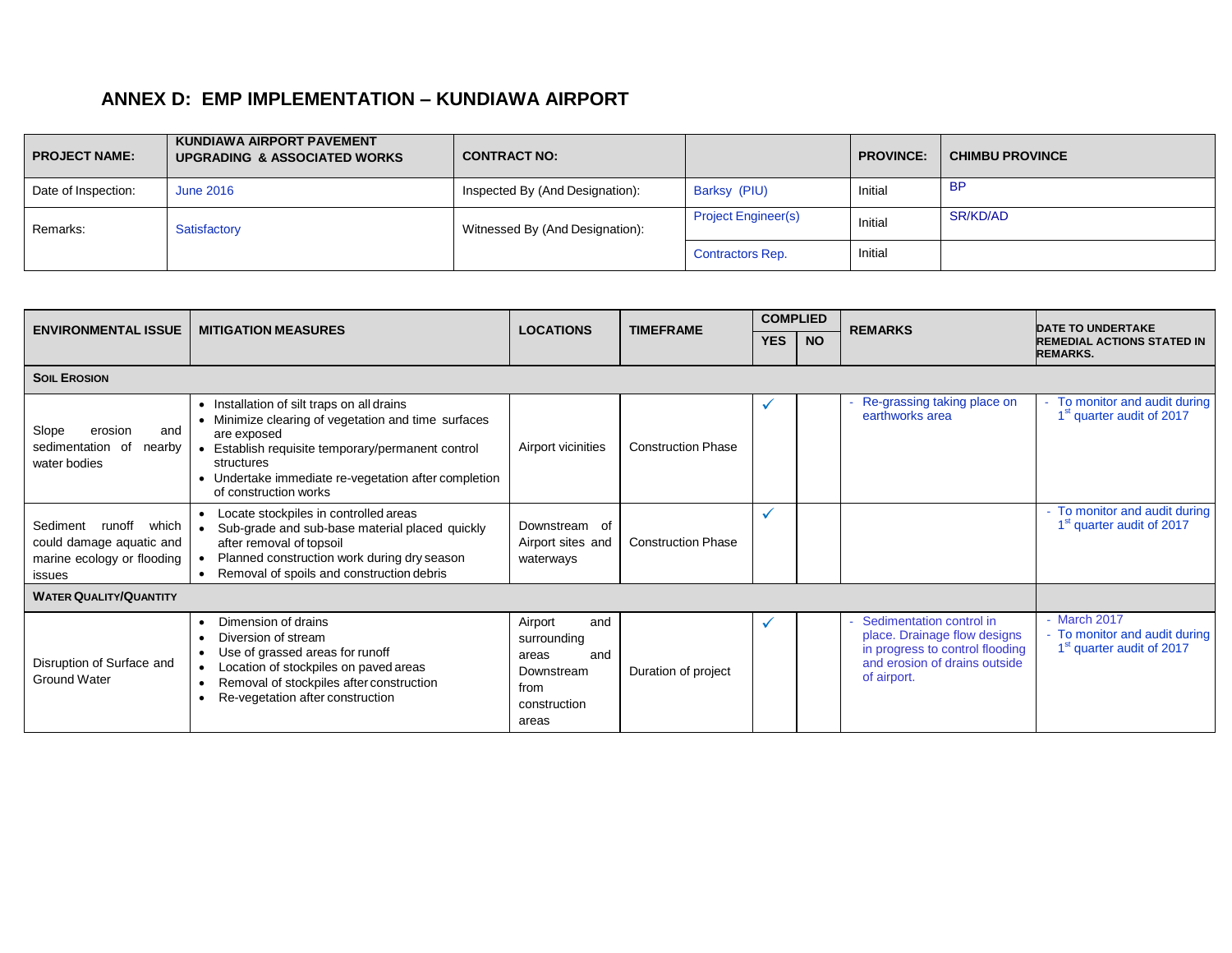|                                                                                   | <b>ENVIRONMENTAL ISSUE</b><br><b>MITIGATION MEASURES</b><br><b>LOCATIONS</b><br><b>TIMEFRAME</b>                                                                                                                                                                                    |                                                                            |                                                  | <b>COMPLIED</b> |           | <b>REMARKS</b>                                                                                                                                                                                                                                   | <b>DATE TO UNDERTAKE</b>                                               |
|-----------------------------------------------------------------------------------|-------------------------------------------------------------------------------------------------------------------------------------------------------------------------------------------------------------------------------------------------------------------------------------|----------------------------------------------------------------------------|--------------------------------------------------|-----------------|-----------|--------------------------------------------------------------------------------------------------------------------------------------------------------------------------------------------------------------------------------------------------|------------------------------------------------------------------------|
|                                                                                   |                                                                                                                                                                                                                                                                                     |                                                                            |                                                  | <b>YES</b>      | <b>NO</b> |                                                                                                                                                                                                                                                  | REMEDIAL ACTIONS STATED IN<br><b>REMARKS.</b>                          |
| Contamination of nearby<br>water bodies by toxic and<br>hazardous substances      | • Installation of oil and traps in drains<br>• Development of safe storage areas and proper<br>handling of hazardous and toxic materials<br>• Proper disposition of hazardous and toxic<br>materials                                                                                | Airport<br>and<br>surrounding<br>areas                                     | Duration of project                              | ✓               |           |                                                                                                                                                                                                                                                  | - To monitor and audit during<br>1 <sup>st</sup> quarter audit of 2017 |
| from<br>Pollution<br>domestic<br>sewage and wastes                                | • Proper solid waste management system to be<br>practiced in work areas<br>• Installation of sanitation and treatment facilities in<br>camps, offices and ancillary facilities                                                                                                      | Airport, Camps,<br><b>Offices</b><br>and<br>Ancillary<br><b>Facilities</b> | Duration of project                              | ✓               |           |                                                                                                                                                                                                                                                  | - To monitor and audit during<br>1 <sup>st</sup> quarter audit of 2017 |
| Contamination from oil<br>and grease                                              | • Collect and recycle petroleum products<br>Development of spill contingency plans<br>Construction of bund walls and drainage systems<br>$\bullet$<br>around fuel storage areas                                                                                                     | Ancillary<br><b>Facilities</b>                                             | Duration of project                              | $\checkmark$    |           |                                                                                                                                                                                                                                                  | - To monitor and audit during<br>1 <sup>st</sup> quarter audit of 2017 |
| <b>AIR POLLUTION</b>                                                              |                                                                                                                                                                                                                                                                                     |                                                                            |                                                  |                 |           |                                                                                                                                                                                                                                                  |                                                                        |
| Increase in levels of Total<br>Suspended Particulates<br>(TSP), SO2 and NO2       | • Locate Ancillary Facilities away from residential<br>and settlement areas<br>• Provide workers<br>with Personal<br>Protective<br>Equipment (PPE)<br>• Proper maintenance of vehicles, machineries and<br>equipment                                                                | Airport site and<br>adjacent villages<br>and settlements                   | Pre-Construction<br>Construction<br>and<br>Phase | ✓               |           | Vehicles and machineries are<br>maintained<br>at<br>contactors<br>workshop.                                                                                                                                                                      | - To monitor and audit during<br>1 <sup>st</sup> quarter audit of 2017 |
| hazards<br>Health<br>and<br>to<br>nearby<br>nuisances<br>villages and settlements | Regular monitoring of air quality in the vicinity of<br>$\bullet$<br>the airports and sensitive receptors                                                                                                                                                                           | Airport site and<br>adjacent villages<br>and settlements                   | <b>Operation Phase</b>                           | ✓               |           | Require<br>environmental<br>monitoring<br>equipment<br>to<br>quantify. However,<br>visual<br>assessment indicated fewer<br>nuisances tolerable to nearby<br>settlement.                                                                          | - To monitor and audit during<br>1 <sup>st</sup> quarter audit of 2017 |
| <b>NOISE POLLUTION</b>                                                            |                                                                                                                                                                                                                                                                                     |                                                                            |                                                  |                 |           |                                                                                                                                                                                                                                                  |                                                                        |
| Health risks to workers<br>and residents of nearby<br>villages and communities    | • Control vehicles speed in work areas and sensitive<br>locations<br>• Locate Ancillary Facilities away from residential<br>and settlement areas<br>• Provide workers with Personal Protective<br>Equipment (PPE)<br>• Proper maintenance of vehicles, machineries and<br>equipment | All construction<br>access<br>areas,<br>routes,<br>and<br>quarry sites     | Pre-Construction<br>Construction<br>and<br>Phase |                 |           |                                                                                                                                                                                                                                                  | - To monitor and audit during<br>1 <sup>st</sup> quarter audit of 2017 |
| Nuisance to residents of<br>villages<br>nearby<br>and<br>communities              | • Establishment of buffers between airport and<br>nearby settlement areas<br>• Preparation of operational procedures by Airport<br>Operator based on ANZECC 1992 or Australian<br>Noise Exposure Forecast (ANEF)                                                                    | Nearby<br>settlements                                                      | <b>Operation Phase</b>                           | ✓               |           | Contractors'<br>vehicle<br>and<br>machineries<br><b>Traffic</b><br>is<br>controlled and management<br>strictly within airport are and<br>main/access roads.<br>Limit use of vehicles,<br>machines, crusher plant is<br>done only during day time | Monitored daily by CADIP<br><b>NAC Safety officer</b>                  |
| <b>OCCUPATIONAL HEALTH AND SAFETY</b>                                             |                                                                                                                                                                                                                                                                                     |                                                                            |                                                  |                 |           |                                                                                                                                                                                                                                                  |                                                                        |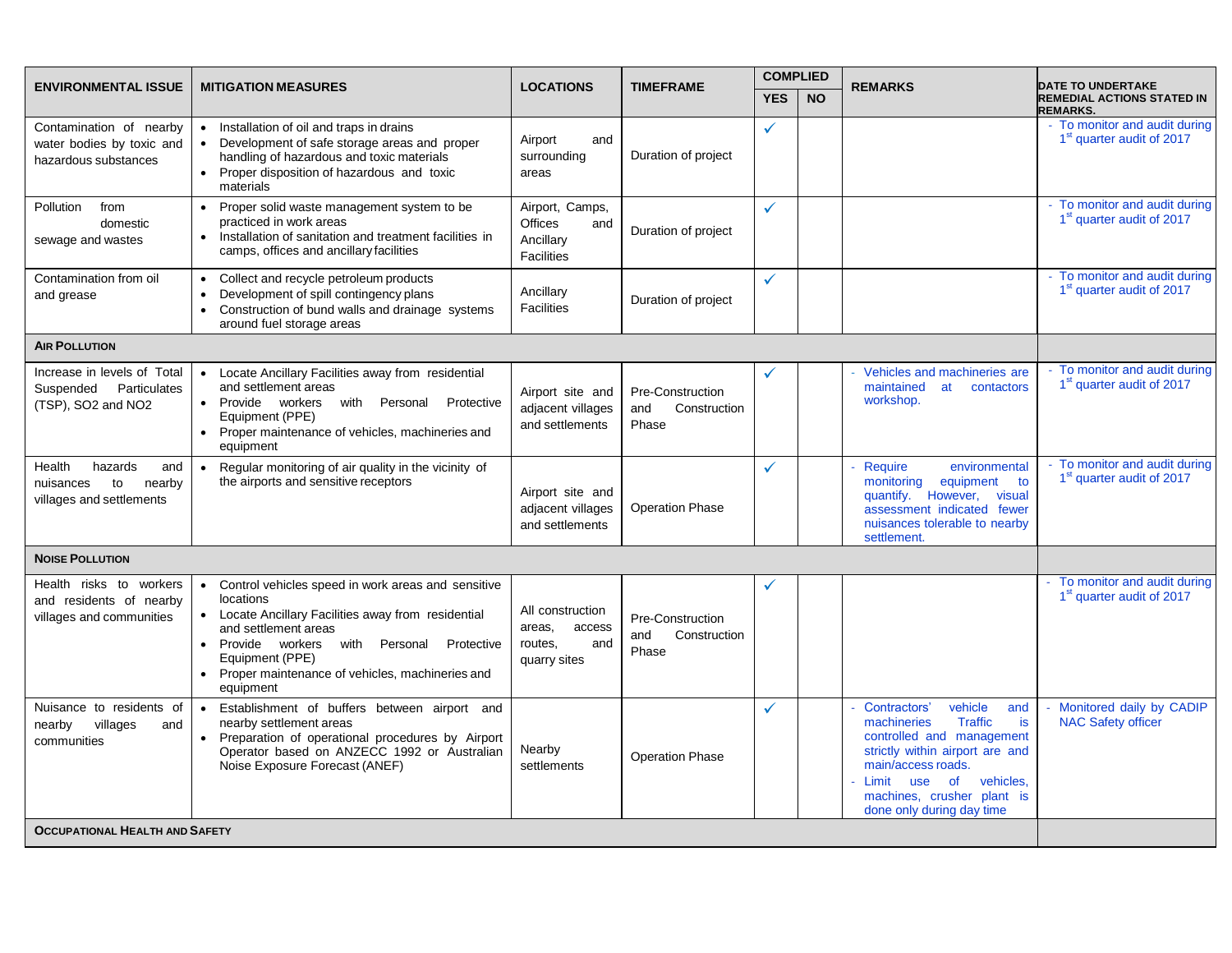| <b>ENVIRONMENTAL ISSUE</b>                       | <b>MITIGATION MEASURES</b>                                                                                                              | <b>LOCATIONS</b>                                           | <b>TIMEFRAME</b>                                 | <b>COMPLIED</b> |           | <b>REMARKS</b>                                                                                                                                                                                                                                                                  | <b>DATE TO UNDERTAKE</b>                                                                                                    |  |
|--------------------------------------------------|-----------------------------------------------------------------------------------------------------------------------------------------|------------------------------------------------------------|--------------------------------------------------|-----------------|-----------|---------------------------------------------------------------------------------------------------------------------------------------------------------------------------------------------------------------------------------------------------------------------------------|-----------------------------------------------------------------------------------------------------------------------------|--|
|                                                  |                                                                                                                                         |                                                            |                                                  | <b>YES</b>      | <b>NO</b> |                                                                                                                                                                                                                                                                                 | <b>REMEDIAL ACTIONS STATED IN</b><br><b>REMARKS.</b>                                                                        |  |
| Hazards to worker's health<br>and safety         | • Construction methodology under control of Safety<br>Officer and CSC<br>• Approved Contractor's Occupational Health and<br>Safety Plan | Airport sites                                              | Pre-Construction<br>Construction<br>and<br>Phase | ✓               |           | - Maintain safety standards<br>and practices on-site.                                                                                                                                                                                                                           | - To monitor and audit during<br>1 <sup>st</sup> quarter audit of 2017                                                      |  |
| Spread of HIV and other<br>communicable diseases | • Contractor to source labourers and workers from<br>the nearby villages<br>• Contractors to increase awareness of workers              | Airport site and<br>adjacent villages<br>and settlements   | Pre-Construction<br>Construction<br>and<br>Phase | ✓               |           | - HIV/AIDS awareness<br>implemented                                                                                                                                                                                                                                             | - To monitor and audit during<br>1 <sup>st</sup> quarter audit of 2017                                                      |  |
| <b>SOCIAL /COMMUNITY CONCERNS</b>                |                                                                                                                                         |                                                            |                                                  |                 |           |                                                                                                                                                                                                                                                                                 |                                                                                                                             |  |
| Changes in nearby land<br>values                 | • Proper valuation of land                                                                                                              | Surrounding<br>areas<br>and<br>nearby villages             | Operation phase                                  |                 | ✓         | - Not required                                                                                                                                                                                                                                                                  |                                                                                                                             |  |
| Loss of aesthetics                               | • Landscaping and re-vegetation                                                                                                         | of<br>Vicinity<br>Airports                                 | Duration of Project                              | ✓               |           | - Ensure no impact to nearby<br>anesthetics                                                                                                                                                                                                                                     | Prepare for re-grassing this<br>3rd quarter, 2016<br>- To monitor and audit during<br>1 <sup>st</sup> quarter audit of 2017 |  |
| Cultural differences<br>risk/social conflicts    | Contractor to source labourers and workers from<br>the nearby villages                                                                  | Airport site and<br>adjacent villages<br>and settlements   | Pre-Construction<br>and<br>Construction<br>Phase | ✓               |           | - Well implemented                                                                                                                                                                                                                                                              |                                                                                                                             |  |
| Slum creation risks                              | • Demolition of structures as part of abandonment<br>plan                                                                               | Airport sites                                              | of<br>Completion<br>Construction                 | ✓               |           | - Not applicable (NA) at this<br>construction stage                                                                                                                                                                                                                             | - Prepare decommission<br>plan by 19/8/2016<br>- To monitor and audit during<br>1 <sup>st</sup> quarter audit of 2017       |  |
| Disruption of utilities                          | • Investigate limits to required services and minimize<br>disruptions                                                                   | Nearby<br>settlements                                      | Pre-Construction<br>Construction<br>and<br>Phase | ✓               |           | - No disruption to<br>utilities.<br>Contactors are made aware<br>of the public utilities and will<br>be responsible<br>to<br>any<br>disruptions caused.                                                                                                                         | Safety Officer to monitor<br>daily<br>- To monitor and audit during<br>1 <sup>st</sup> quarter audit of 2017                |  |
| Increase in traffic                              | • Prepare traffic management plans                                                                                                      | Airport vicinities<br>and major roads<br>into the Airports | <b>Duration of Project</b>                       | ✓               |           | Movement of cars/machinery<br>into airside aided by NAC<br><b>Safety Officer</b><br>Landside traffic is on normal<br>road networks accept when<br>needed guidance from NAC<br>Safety Officer.<br>Contractors have operational<br>procedures of inflow and<br>outflow of traffic | Safety Officer to monitor<br>daily<br>- To monitor and audit during<br>1 <sup>st</sup> quarter audit of 2017                |  |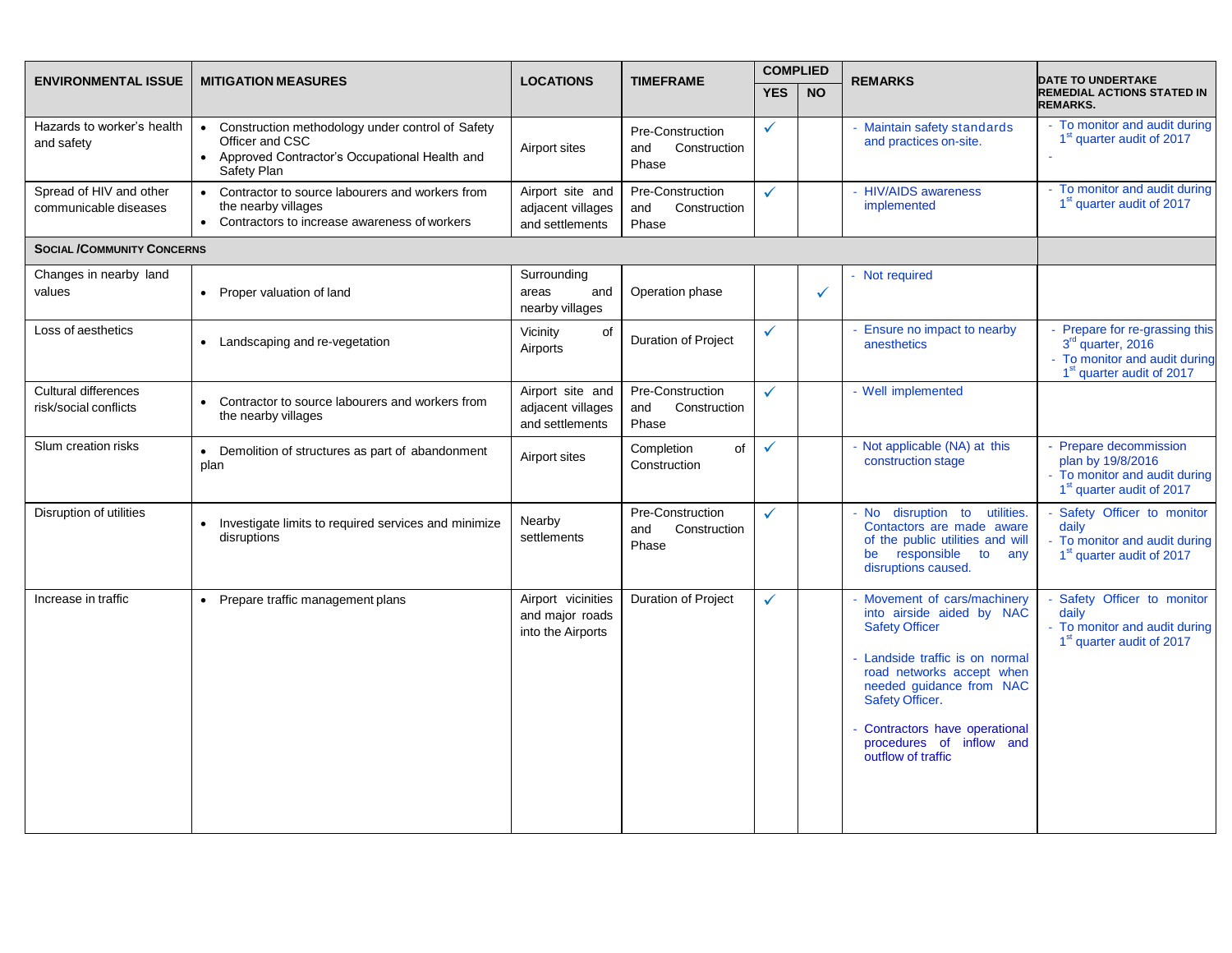| <b>SITE ABANDONMENT</b>          |                                                                                                                                                                                                                                                                                                |                                |                                     |  |                                                                                                                        |                                                                                                                        |
|----------------------------------|------------------------------------------------------------------------------------------------------------------------------------------------------------------------------------------------------------------------------------------------------------------------------------------------|--------------------------------|-------------------------------------|--|------------------------------------------------------------------------------------------------------------------------|------------------------------------------------------------------------------------------------------------------------|
| Decommissioning of work<br>sites | Preparation of abandonment plan<br>Return of all transient workers to original places of<br>residences<br>Demolition of temporary offices and contractor's<br>depot area<br>Dismantling of ancillary facilities<br>Re-vegetation of exposed areas<br>Proper disposition of construction debris | Construction<br>and camp sites | After completion of<br>construction |  | this<br>Not applicable at<br>construction stage. However,<br>contractor is preparing a Site<br><b>Abandonment Plan</b> | decommission<br>- Prepare<br>plan by 19/8/2016<br>To monitor and audit during<br>1 <sup>st</sup> quarter audit of 2017 |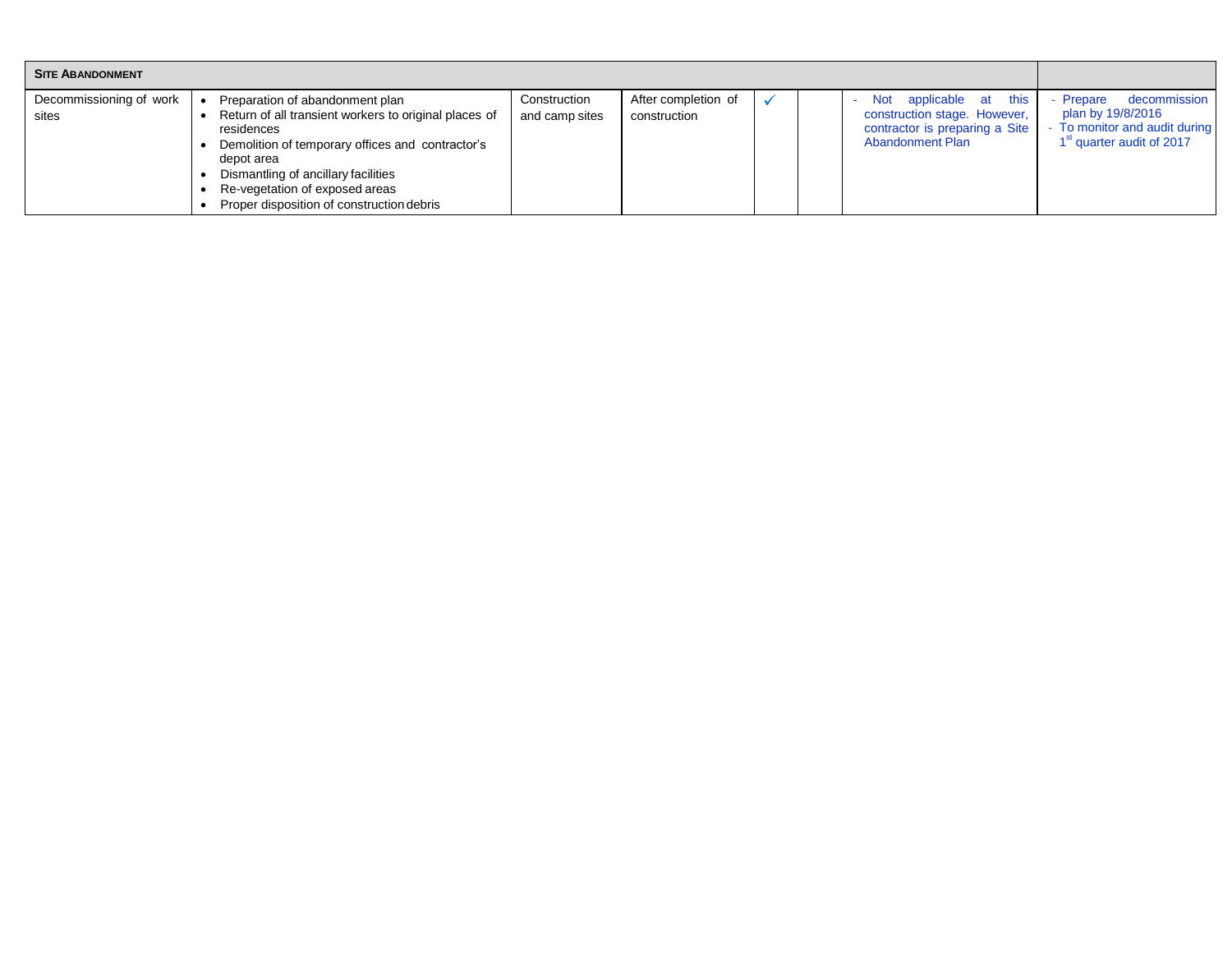## **ANNEX E: EMP IMPLEMENTATION – GOROKA AIRPORT**

| <b>PROJECT NAME:</b> | <b>GOROKA AIRPORT</b><br><b>PAVEMENT UPGRADING,</b><br><b>NEW TERMINAL BUILDING &amp;</b><br><b>ASSOCIATED WORK</b> | <b>CONTRACT NO:</b>             |                                           | <b>PROVINCE:</b> | <b>SANDAUN PROVINCE</b> |
|----------------------|---------------------------------------------------------------------------------------------------------------------|---------------------------------|-------------------------------------------|------------------|-------------------------|
| Date of Inspection:  | <b>June 2016</b>                                                                                                    | Inspected By (And Designation): | Barksy (PIU)                              | Initial:         | <b>BP</b>               |
|                      |                                                                                                                     |                                 | <b>Project Engineer(s)</b>                | Initial:         | - AD                    |
| Remarks:             | Satisfactory                                                                                                        | Witnessed By (And Designation): | Contractors'<br><b>Environmental Rep.</b> | Initial          |                         |

<span id="page-34-0"></span>

|                                                                                        |                                                                                                                                                                                                                                                                      |                                                                                              | <b>COMPLIED</b>           |              |           | <b>UNDERTAKE</b>                                                                                                                                                                                  |                                                                                                                                                 |
|----------------------------------------------------------------------------------------|----------------------------------------------------------------------------------------------------------------------------------------------------------------------------------------------------------------------------------------------------------------------|----------------------------------------------------------------------------------------------|---------------------------|--------------|-----------|---------------------------------------------------------------------------------------------------------------------------------------------------------------------------------------------------|-------------------------------------------------------------------------------------------------------------------------------------------------|
| <b>ENVIRONMENTAL ISSUE</b>                                                             | <b>MITIGATION MEASURES</b>                                                                                                                                                                                                                                           | <b>LOCATIONS</b>                                                                             | <b>TIMEFRAME</b>          | <b>YES</b>   | <b>NO</b> | <b>REMARKS</b>                                                                                                                                                                                    | TO.<br><b>DATE</b><br><b>REMEDIAL</b><br><b>ACTIONS</b><br><b>STATED IN REMARKS.</b>                                                            |
| <b>SOIL EROSION</b>                                                                    |                                                                                                                                                                                                                                                                      |                                                                                              |                           |              |           |                                                                                                                                                                                                   |                                                                                                                                                 |
| Slope<br>erosion<br>and<br>sedimentation of<br>nearby<br>water bodies                  | • Installation of silt traps on all drains<br>• Minimize clearing of vegetation and time surfaces<br>are exposed<br>· Establish requisite temporary/permanent control<br>structures<br>• Undertake immediate re-vegetation after completion<br>of construction works | Airport vicinities                                                                           | <b>Construction Phase</b> |              |           | Maintain staging in works for<br>vegetation clearing and top<br>soiling<br>Contractors' preparation of<br><b>Re-vegetation</b><br>Plan<br>in.<br>progress to involve locals and<br>women as well. | This $3^{rd}$ quarter,<br>2016<br><b>Before</b><br>decommission ng<br>- To monitor and audit<br>during 1 <sup>st</sup> quarter<br>audit of 2017 |
| Sediment runoff which could<br>damage aquatic and marine<br>ecology or flooding issues | • Locate stockpiles in controlled areas<br>Sub-grade and sub-base material placed quickly<br>after removal of topsoil<br>• Planned construction work during dry season<br>Removal of spoils and construction debris<br>$\bullet$                                     | Downstream of<br>Airport sites and<br>waterways                                              | <b>Construction Phase</b> | ✓            |           |                                                                                                                                                                                                   | - To monitor and audit<br>during 1 <sup>st</sup> quarter<br>audit of 2017                                                                       |
| <b>WATER QUALITY/QUANTITY</b>                                                          |                                                                                                                                                                                                                                                                      |                                                                                              |                           |              |           |                                                                                                                                                                                                   |                                                                                                                                                 |
| Disruption of Surface and<br><b>Ground Water</b>                                       | Dimension of drains<br>Diversion of stream<br>$\bullet$<br>Use of grassed areas for runoff<br>Location of stockpiles on paved areas<br>Removal of stockpiles after construction<br>Re-vegetation after construction                                                  | Airport<br>and<br>surrounding<br>areas<br>and<br>Downstream<br>from<br>construction<br>areas | Duration of project       |              |           |                                                                                                                                                                                                   | - To monitor and audit<br>during 1 <sup>st</sup> quarter<br>audit of 2017                                                                       |
| Contamination of nearby<br>water bodies by toxic and<br>hazardous substances           | • Installation of oil and traps in drains<br>• Development of safe storage areas and proper<br>handling of hazardous and toxic materials<br>• Proper disposition of hazardous and toxic materials                                                                    | Airport<br>and<br>surrounding<br>areas                                                       | Duration of project       | $\checkmark$ |           |                                                                                                                                                                                                   | - To monitor and audit<br>during $1st$ quarter<br>audit of 2017                                                                                 |
| domestic<br>Pollution<br>from<br>sewage and wastes                                     | Proper solid waste management system to be<br>$\bullet$<br>practiced in work areas<br>Installation of sanitation and treatment facilities in<br>camps, offices and ancillary facilities                                                                              | Airport, Camps,<br><b>Offices</b><br>and<br>Ancillary<br><b>Facilities</b>                   | Duration of project       | $\checkmark$ |           |                                                                                                                                                                                                   | - To monitor and audit<br>during 1 <sup>st</sup> quarter<br>audit of 2017                                                                       |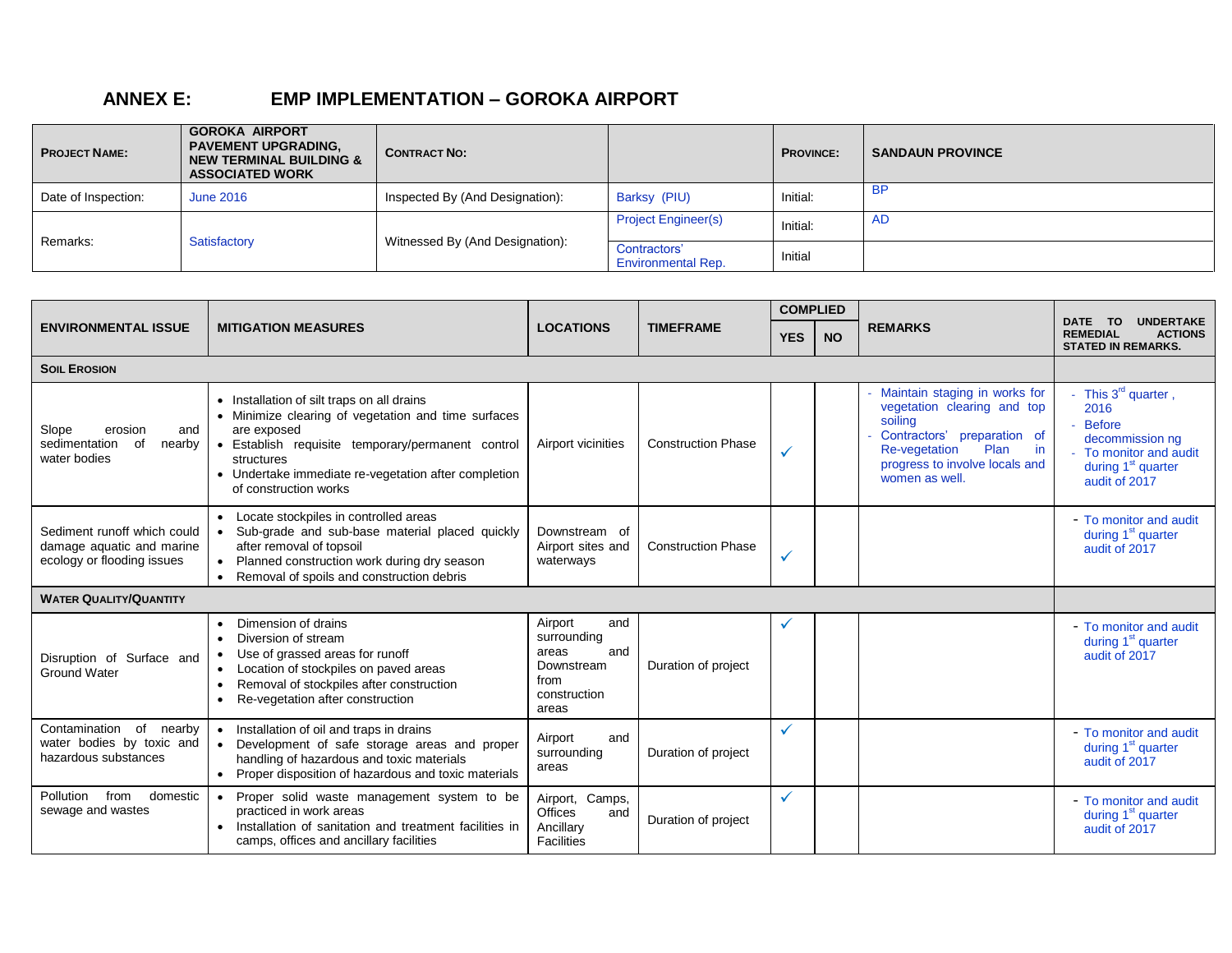|                                                                                       |                                                                                                                                                                                                                                                                                        |                                                                        |                                                  | <b>COMPLIED</b> |           |                                                                                                                                                                                                                                                          |                                                                                               |
|---------------------------------------------------------------------------------------|----------------------------------------------------------------------------------------------------------------------------------------------------------------------------------------------------------------------------------------------------------------------------------------|------------------------------------------------------------------------|--------------------------------------------------|-----------------|-----------|----------------------------------------------------------------------------------------------------------------------------------------------------------------------------------------------------------------------------------------------------------|-----------------------------------------------------------------------------------------------|
| <b>ENVIRONMENTAL ISSUE</b>                                                            | <b>MITIGATION MEASURES</b>                                                                                                                                                                                                                                                             | <b>LOCATIONS</b>                                                       | <b>TIMEFRAME</b>                                 | <b>YES</b>      | <b>NO</b> | <b>REMARKS</b>                                                                                                                                                                                                                                           | <b>UNDERTAKE</b><br>DATE TO<br><b>REMEDIAL</b><br><b>ACTIONS</b><br><b>STATED IN REMARKS.</b> |
| Contamination from oil and<br>grease                                                  | • Collect and recycle petroleum products<br>Development of spill contingency plans<br>• Construction of bund walls and drainage systems<br>around fuel storage areas                                                                                                                   | Ancillary<br><b>Facilities</b>                                         | Duration of project                              | $\checkmark$    |           |                                                                                                                                                                                                                                                          | - To monitor and audit<br>during 1 <sup>st</sup> quarter<br>audit of 2017                     |
| <b>AIR POLLUTION</b>                                                                  |                                                                                                                                                                                                                                                                                        |                                                                        |                                                  |                 |           |                                                                                                                                                                                                                                                          |                                                                                               |
| Increase in levels of Total<br><b>Particulates</b><br>Suspended<br>(TSP), SO2 and NO2 | • Locate Ancillary Facilities away from residential<br>and settlement areas<br>• Provide workers with Personal<br>Protective<br>Equipment (PPE)<br>Proper maintenance of vehicles, machineries and<br>equipment                                                                        | Airport site and<br>adjacent villages<br>and settlements               | Pre-Construction<br>and<br>Construction<br>Phase | ✓               |           | Vehicles and machineries are<br>maintained<br>at<br>contactors<br>workshop.                                                                                                                                                                              | - To monitor and audit<br>during 1 <sup>st</sup> quarter<br>audit of 2017                     |
| hazards<br>Health<br>and<br>nuisances to nearby villages<br>and settlements           | Regular monitoring of air quality in the vicinity of<br>$\bullet$<br>the airports and sensitive receptors                                                                                                                                                                              | Airport site and<br>adjacent villages<br>and settlements               | <b>Operation Phase</b>                           | ✓               |           | Require<br>environmental<br>monitoring<br>equipment to<br>quantify. However, visual<br>assessment indicated fewer<br>nuisances tolerable to nearby<br>settlement.                                                                                        | - To monitor and audit<br>during 1 <sup>st</sup> quarter<br>audit of 2017                     |
| <b>NOISE POLLUTION</b>                                                                |                                                                                                                                                                                                                                                                                        |                                                                        |                                                  |                 |           |                                                                                                                                                                                                                                                          |                                                                                               |
| Health risks to workers and<br>residents of nearby villages<br>and communities        | • Control vehicles speed in work areas and sensitive<br>locations<br>• Locate Ancillary Facilities away from residential<br>and settlement areas<br>• Provide workers with Personal<br>Protective<br>Equipment (PPE)<br>• Proper maintenance of vehicles, machineries and<br>equipment | All construction<br>areas,<br>access<br>routes.<br>and<br>quarry sites | Pre-Construction<br>and<br>Construction<br>Phase | ✓               |           |                                                                                                                                                                                                                                                          | - To monitor and audit<br>during 1 <sup>st</sup> quarter<br>audit of 2017                     |
| Nuisance to residents of<br>nearby<br>villages<br>and<br>communities                  | Establishment of buffers between airport and<br>$\bullet$<br>nearby settlement areas<br>• Preparation of operational procedures by Airport<br>Operator based on ANZECC 1992 or Australian<br>Noise Exposure Forecast (ANEF)                                                            | Nearby<br>settlements                                                  | <b>Operation Phase</b>                           | $\checkmark$    |           | Contractors'<br>vehicle<br>and<br><b>Traffic</b><br>machineries<br>is<br>controlled and management<br>strictly within airport are and<br>main/access roads.<br>- Limit use<br>vehicles,<br>of<br>machines, crusher plant is<br>done only during day time | Safety Officer to<br>monitor daily                                                            |
| <b>OCCUPATIONAL HEALTH AND SAFETY</b>                                                 |                                                                                                                                                                                                                                                                                        |                                                                        |                                                  |                 |           |                                                                                                                                                                                                                                                          |                                                                                               |
| Hazards to worker's health<br>and safety                                              | Construction methodology under control of Safety<br>$\bullet$<br>Officer and CSC<br>Approved Contractor's Occupational Health and<br>Safety Plan                                                                                                                                       | Airport sites                                                          | Pre-Construction<br>Construction<br>and<br>Phase | ✓               |           | Maintain safety standards<br>and practices on-site.<br>Final OHS Plan to be<br>submitted and approved                                                                                                                                                    | - October 2016<br>- To monitor and audit<br>during 1 <sup>st</sup> quarter<br>audit of 2017   |
| Spread of HIV and other<br>communicable diseases                                      | Contractor to source labourers and workers from<br>$\bullet$<br>the nearby villages<br>• Contractors to increase awareness of workers                                                                                                                                                  | Airport site and<br>adjacent villages<br>and settlements               | Pre-Construction<br>and<br>Construction<br>Phase | ✓               |           | HIV/AIDS awareness to be<br>incorporated<br>during<br>construction                                                                                                                                                                                       | - To monitor and audit<br>during 1 <sup>st</sup> quarter<br>audit of 2017                     |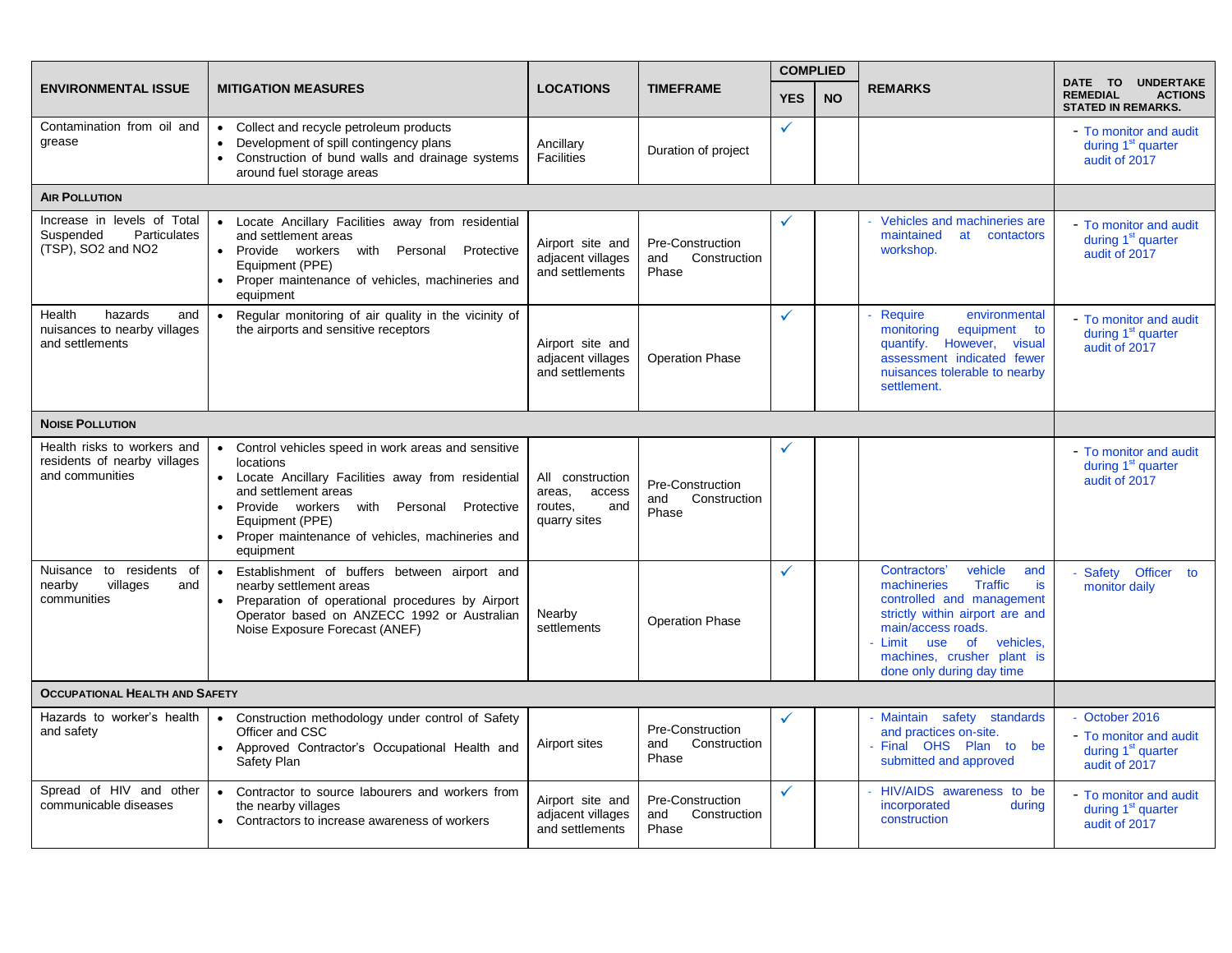|                                                  |                                                                                                                                                                                                                                                                                                             |                                                            |                                                  | <b>COMPLIED</b> |           |                                                                                                                                                                                               |                                                                                               |  |
|--------------------------------------------------|-------------------------------------------------------------------------------------------------------------------------------------------------------------------------------------------------------------------------------------------------------------------------------------------------------------|------------------------------------------------------------|--------------------------------------------------|-----------------|-----------|-----------------------------------------------------------------------------------------------------------------------------------------------------------------------------------------------|-----------------------------------------------------------------------------------------------|--|
| <b>ENVIRONMENTAL ISSUE</b>                       | <b>MITIGATION MEASURES</b>                                                                                                                                                                                                                                                                                  | <b>LOCATIONS</b>                                           | <b>TIMEFRAME</b>                                 | <b>YES</b>      | <b>NO</b> | <b>REMARKS</b>                                                                                                                                                                                | DATE TO<br><b>UNDERTAKE</b><br><b>ACTIONS</b><br><b>REMEDIAL</b><br><b>STATED IN REMARKS.</b> |  |
| <b>SOCIAL /COMMUNITY CONCERNS</b>                |                                                                                                                                                                                                                                                                                                             |                                                            |                                                  |                 |           |                                                                                                                                                                                               |                                                                                               |  |
| Changes in nearby land<br>values                 | • Proper valuation of land                                                                                                                                                                                                                                                                                  | Surrounding<br>areas<br>and<br>nearby villages             | Operation phase                                  | $\checkmark$    |           | Not required                                                                                                                                                                                  |                                                                                               |  |
| Loss of aesthetics                               | • Landscaping and re-vegetation                                                                                                                                                                                                                                                                             | Vicinity<br>of<br>Airports                                 | <b>Duration of Project</b>                       | $\checkmark$    |           | ensure no impact to nearby<br>aesthetics                                                                                                                                                      | To monitor and audit<br>during 1 <sup>st</sup> quarter<br>audit of 2017                       |  |
| differences<br>Cultural<br>risk/social conflicts | Contractor to source labourers and workers from<br>the nearby villages                                                                                                                                                                                                                                      | Airport site and<br>adjacent villages<br>and settlements   | Pre-Construction<br>Construction<br>and<br>Phase | $\checkmark$    |           | - Well implemented                                                                                                                                                                            | To monitor and audit<br>during 1 <sup>st</sup> quarter<br>audit of 2017                       |  |
| Slum creation risks                              | Demolition of structures as part of abandonment<br>plan                                                                                                                                                                                                                                                     | Airport sites                                              | Completion<br>of<br>Construction                 | $\checkmark$    |           | Not applicable (NA)<br>at this<br>construction stage                                                                                                                                          |                                                                                               |  |
| Disruption of utilities                          | • Investigate limits to required services and minimize<br>disruptions                                                                                                                                                                                                                                       | Nearby<br>settlements                                      | Pre-Construction<br>Construction<br>and<br>Phase | ✓               |           | No disruption to<br>utilities.<br>Contactors are made aware<br>of the public utilities                                                                                                        | Safety Officer to<br>monitor daily                                                            |  |
| Increase in traffic                              | • Prepare traffic management plans                                                                                                                                                                                                                                                                          | Airport vicinities<br>and major roads<br>into the Airports | Duration of Project                              | $\checkmark$    |           | Movement of cars/machinery<br>into airside aided by NAC<br><b>Safety Officer</b><br>Landside traffic is on normal<br>road networks accept when<br>needed guidance from NAC<br>Safety Officer. | Safety Officer to<br>monitor daily                                                            |  |
| <b>SITE ABANDONMENT</b>                          |                                                                                                                                                                                                                                                                                                             |                                                            |                                                  |                 |           |                                                                                                                                                                                               |                                                                                               |  |
| Decommissioning of work<br>sites                 | Preparation of abandonment plan<br>$\bullet$<br>Return of all transient workers to original places of<br>residences<br>Demolition of temporary offices and contractor's<br>depot area<br>Dismantling of ancillary facilities<br>Re-vegetation of exposed areas<br>Proper disposition of construction debris | Construction<br>and camp sites                             | After completion of<br>construction              | ✓               |           | this<br>applicable<br>at<br>Not<br>construction stage. However,<br>contractor is preparing a Site<br><b>Abandonment Plan</b>                                                                  |                                                                                               |  |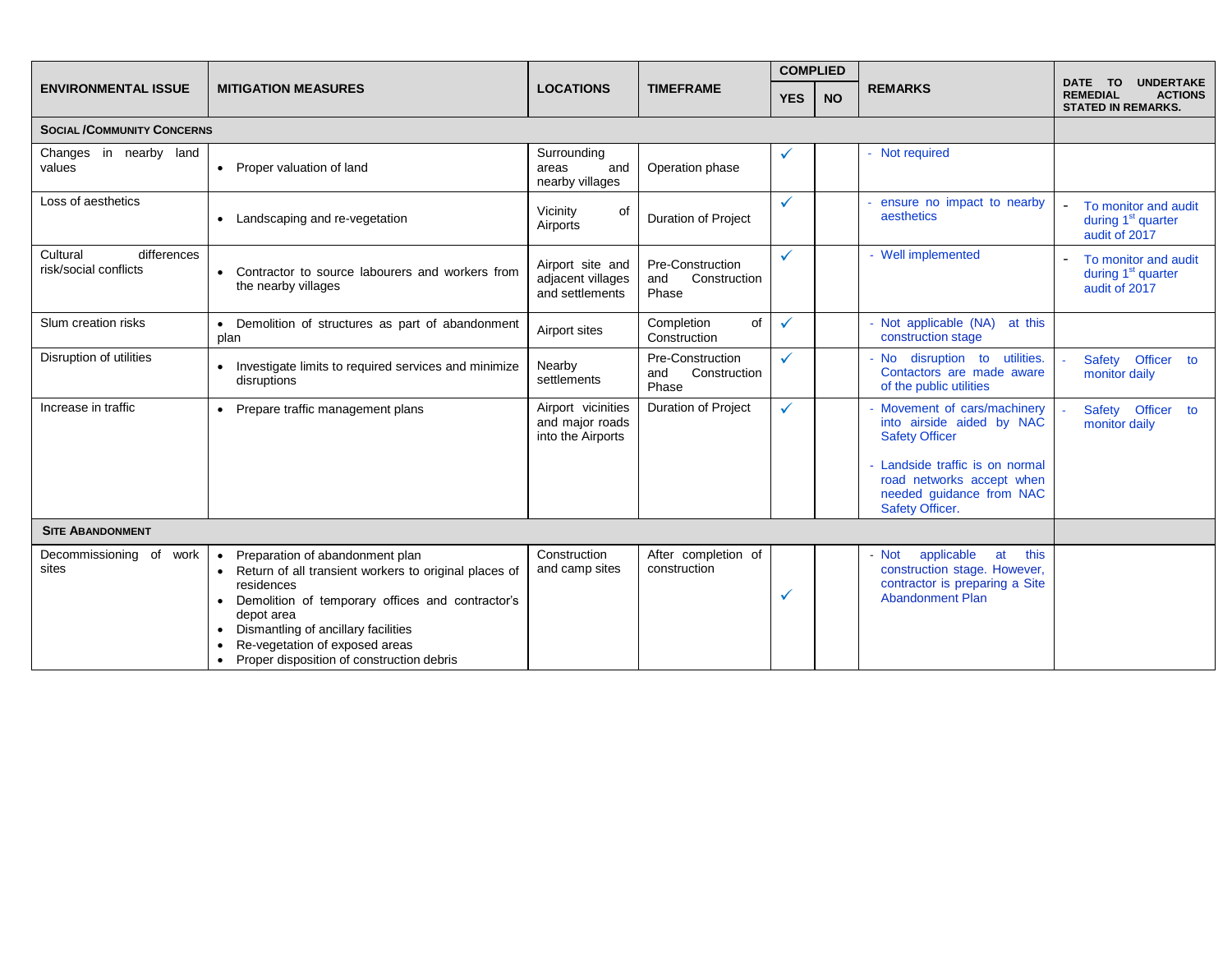## **ANNEX F: COMPLIANCE STATUS WITH THE ENVIRONMENTAL COVENANTS**

The status of compliance with the environment covenants in the loan agreement for Tranche 2 projects is presented below

<span id="page-37-0"></span>

| <b>REFERENCE</b>                                                                                                                     | <b>COVENANTS</b>                                                                                                                                                                                                                                                                                                                                                                                                                                                                                                                                                                                                                                                                                                                                                                                                                                                                                                                                                                                                                                                                                                                                                                                                                                                                                                                                                                                                                                                                                                                                                                           | <b>COMPLIANCE</b>                                                                |
|--------------------------------------------------------------------------------------------------------------------------------------|--------------------------------------------------------------------------------------------------------------------------------------------------------------------------------------------------------------------------------------------------------------------------------------------------------------------------------------------------------------------------------------------------------------------------------------------------------------------------------------------------------------------------------------------------------------------------------------------------------------------------------------------------------------------------------------------------------------------------------------------------------------------------------------------------------------------------------------------------------------------------------------------------------------------------------------------------------------------------------------------------------------------------------------------------------------------------------------------------------------------------------------------------------------------------------------------------------------------------------------------------------------------------------------------------------------------------------------------------------------------------------------------------------------------------------------------------------------------------------------------------------------------------------------------------------------------------------------------|----------------------------------------------------------------------------------|
| Loan agreement (special Operations) -<br><b>CADIP</b><br>Article 1: Loan Regulations; Definitions<br>Section 1.02.                   | Wherever used in this Loan Agreement, the several terms defined in the<br>Loan Regulations have the respective meanings therein set forth unless<br>modified herein or the context otherwise requires. Additional terms used in<br>this Loan Agreement have the following meanings:<br>(d) "Environmental Assessment and Review Framework" or "EARF" means<br>the environmental assessment and review framework for the<br>Investment Program, including any update thereto, agreed between the<br>Borrower and ADB and incorporated by reference in the Framework<br>Financing Agreement (FFA);<br>(e) "Environmental Management Plan" or "EMP" means an environmental<br>management plan for the Project, including any update thereto,<br>incorporated in the IEE;<br>(f) "Environmental Safeguards" means the principles and requirements set<br>for in Chapter V, Appendix 1, and Appendix 4 (as applicable) of the<br>SPS;<br>(n) "Initial Environmental Examination" or "IEE"" means an initial<br>environmental examination for the Project, including any update<br>thereto, prepared and submitted by the Borrower pursuant to the<br>requirements set forth in the EARF and cleared by ADB;<br>(cc) "Safeguard Policy Statement" or "SPS" means ADB's Safeguard Policy<br>Statement (2009);<br>(dd) "Safeguards Monitoring Report" means each report prepared and<br>submitted by the Borrower to ADB that describes progress with<br>implementation of, and compliance with the EMP, the RP and the IPP<br>(as applicable), including any corrective and preventative actions. | Complying<br>Needed improvement to submit semi-<br>annual report to AADB on time |
| Loan agreement (special Operations) -<br>CADIP<br><b>SCHEDULE 4</b><br>Procurement of Goods, Works and Consulting<br><b>Services</b> | <b>Conditions for Award of Contract</b><br>7. The Borrower and NAC shall not award any Works contract which<br>involves environmental impacts until NAC has:<br>(a) Obtained the final approval of the IEE from the appropriate<br>environmental authority of the Borrower; and<br>(b) Incorporated the relevant provisions from the EMP into the Works<br>contract.                                                                                                                                                                                                                                                                                                                                                                                                                                                                                                                                                                                                                                                                                                                                                                                                                                                                                                                                                                                                                                                                                                                                                                                                                       | Complying                                                                        |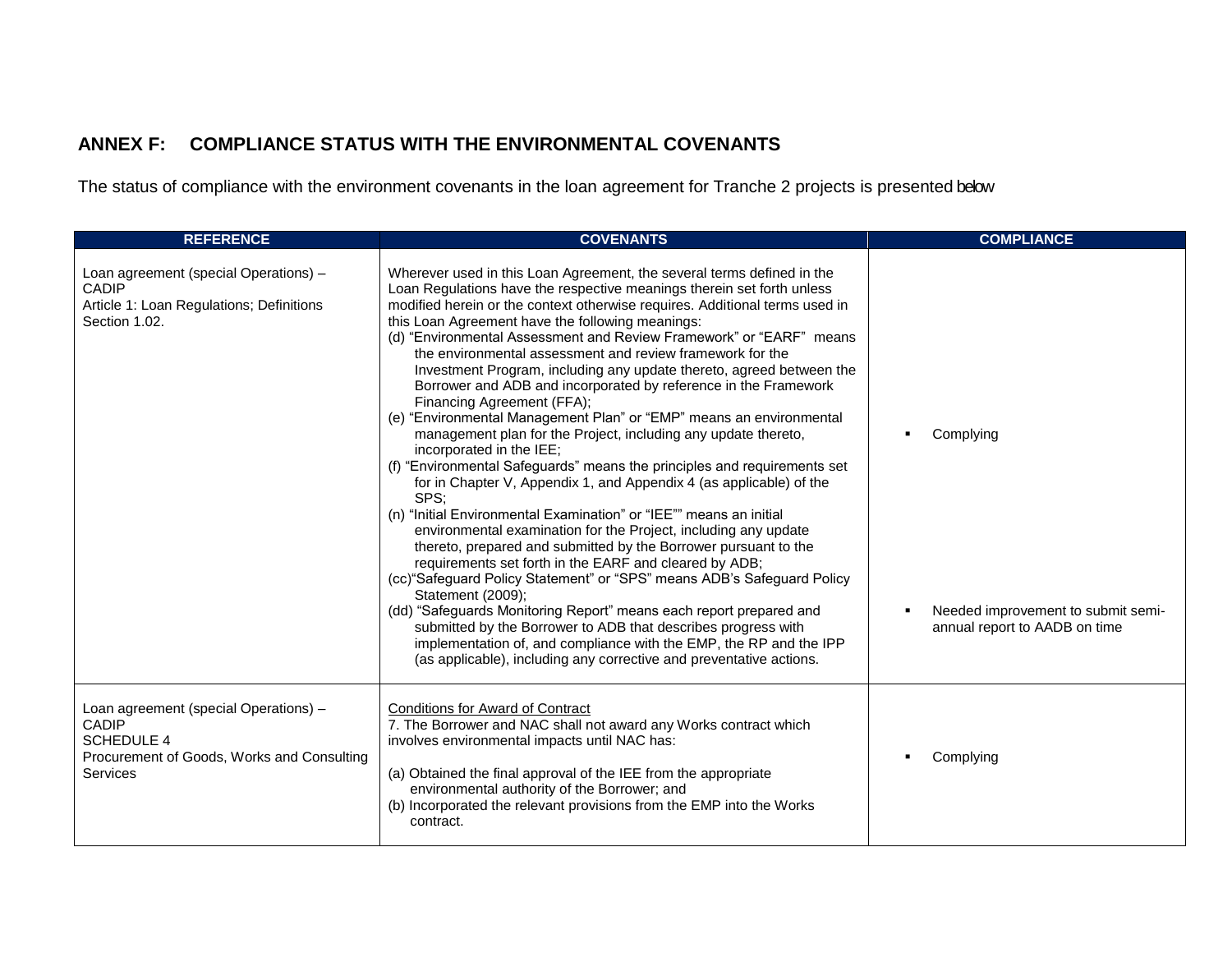| Loan agreement (special Operations) -<br><b>CADIP</b><br><b>SCHEDULE 5</b><br>Execution of Project; Financial Matters | Environment<br>7. The Borrower shall ensure, or cause NAC to ensure, that the preparation,<br>design, construction, implementation, operation and decommissioning of<br>each Subproject and all Project facilities comply with: (a) all applicable laws<br>and regulations of Borrower relating to environment, health and safety; (b)<br>the Environmental Safeguards; (c) the EARF; and (d) all measures and<br>requirements set forth in the IEEs, the EMP, and any corrective or<br>preventative actions set forth in a Safeguards Monitoring Report. | Complying                                                                                                                                                                                                                                                                           |
|-----------------------------------------------------------------------------------------------------------------------|-----------------------------------------------------------------------------------------------------------------------------------------------------------------------------------------------------------------------------------------------------------------------------------------------------------------------------------------------------------------------------------------------------------------------------------------------------------------------------------------------------------------------------------------------------------|-------------------------------------------------------------------------------------------------------------------------------------------------------------------------------------------------------------------------------------------------------------------------------------|
|                                                                                                                       | Safeguards - Related Provisions in Bidding Documents and Works<br>Contracts<br>12. The Borrower shall ensure, or cause NAC to ensure, that all bidding<br>documents and contracts for Works contain provisions that require<br>contractors to:                                                                                                                                                                                                                                                                                                            | Complying                                                                                                                                                                                                                                                                           |
|                                                                                                                       | (a) comply with the measures relevant to the contractor set forth in the<br>IEEs, the EMP, and any corrective or preventative actions set forth in a<br>Safeguards Monitoring Report;                                                                                                                                                                                                                                                                                                                                                                     | Complied and budget made<br>$\blacksquare$<br>available/allocated in the contract<br>agreements                                                                                                                                                                                     |
|                                                                                                                       | (b) make available a budget for all such environmental and social<br>measures;                                                                                                                                                                                                                                                                                                                                                                                                                                                                            | Complying                                                                                                                                                                                                                                                                           |
|                                                                                                                       | (c) provide the Borrower and NAC with a written notice of any unanticipated<br>environmental impacts that arise during construction, implementation or<br>operation of the Project that were not considered in the IEEs, the EMP;<br>(d) adequately record the condition of roads, agricultural land and other<br>airport infrastructure prior to starting to transport materials and<br>construction; and                                                                                                                                                | Existing road conditions range from fair<br>to good. Most roads are usable /<br>accessible. Conditions of agricultural<br>land and infrastructures are recorded<br>through photos and videos.<br>Complied with in line with construction<br>site restoration / revegetation plan to |
|                                                                                                                       | (e) reinstate pathways, other local infrastructure, and agricultural land to at<br>least their pre-project condition upon the completion of construction.                                                                                                                                                                                                                                                                                                                                                                                                 | be executed by the contractor.                                                                                                                                                                                                                                                      |
|                                                                                                                       | <b>Safeguards Monitoring and Reporting</b><br>13. The Borrower shall do the following or cause NAC to do the following:                                                                                                                                                                                                                                                                                                                                                                                                                                   | Complied and needs improvement to<br>$\blacksquare$<br>submit subsequent reports on time.                                                                                                                                                                                           |
|                                                                                                                       | (a) submit semi-annual Safeguards Monitoring Reports to ADB and disclose<br>relevant information from such reports to affected persons promptly<br>upon submission ;                                                                                                                                                                                                                                                                                                                                                                                      |                                                                                                                                                                                                                                                                                     |